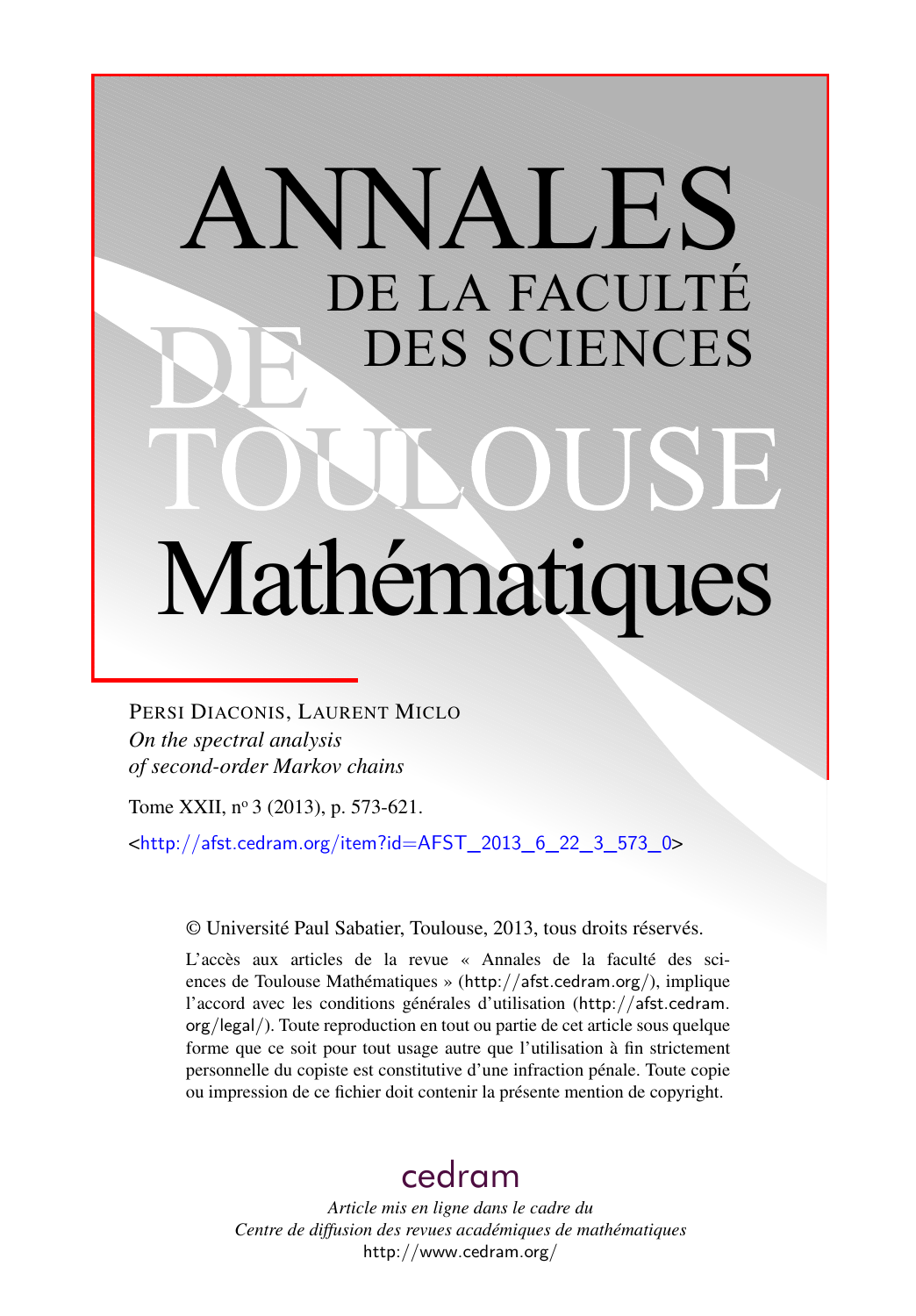PERSI DIACONIS<sup>(1)</sup>, LAURENT MICLO<sup>(2)</sup>

**ABSTRACT.** — Second order Markov chains which are trajectorially reversible are considered. Contrary to the reversibility notion for usual Markov chains, no symmetry property can be deduced for the corresponding transition operators. Nevertheless and even if they are not diagonalizable in general, we study some features of their spectral decompositions and in particular the behavior of the spectral gap under appropriate perturbations is investigated. Our quantitative and qualitative results confirm that the resort to second order Markov chains is an interesting option to improve the speed of convergence to equilibrium.

RÉSUMÉ. — On considère des chaînes de Markov du second ordre, supposées réversibles trajectoriellement. Contrairement à la notion de réversibilité pour les chaînes de Markov usuelles, les opérateurs de transition correspondants ne vérifient pas de propriété de symétrie et ne sont parfois même pas diagonalisables. On étudie néanmoins certains aspects de leurs d´ecompositions spectrales et en particulier le comportement de leurs trous spectraux sous des perturbations appropriées. Les résultats quantitatifs et qualitatifs obtenus confirment que le recours aux chaˆınes de Markov du second ordre peut se révéler intéressant pour améliorer la vitesse de convergence à l'équilibre.

Article proposé par Mireille Capitaine.

 $(*)$  Recu le 19/07/2012, accepté le 03/03/2013

<sup>(1)</sup> Stanford University, Department of Mathematics, Building 380, Sloan Hall, Stanford, California 94305, USA

 $(2)$  Institut de Mathématiques de Toulouse, Université Paul Sabatier, 118, route de Narbonne, 31062 Toulouse Cedex 9, France miclo@math.univ-toulouse.fr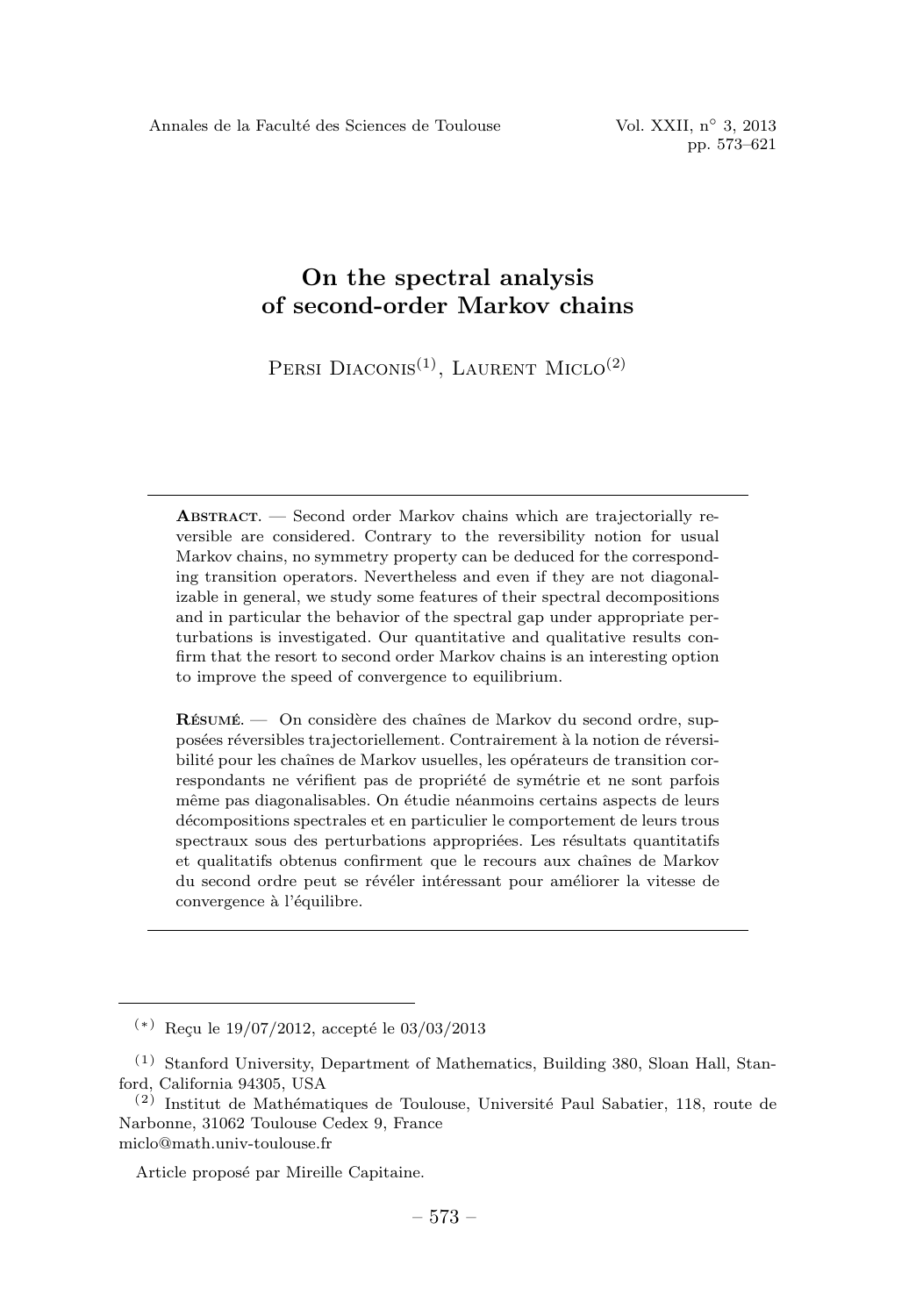Persi Diaconis, Laurent Miclo

#### 1. Introduction

Resorting to nonreversible Markov chains or to second order Markov chains may present some important advantages from a practical simulation point of view. This feature was emphatized by Neal [10] who showed how the asymptotic variance can be diminished for empirical estimators of expectations, when one uses stochastic chains which have a tendency to not return back where they were just coming from. Our main results here go in the same direction, but we will rather be interested in the asymptotic speed of convergence to equilibrium, measured through the spectral gap. This will lead us to study the whole spectrum of some second order Markov chains and its behavior under perturbations designed to improve them.

A stochastic chain  $(X_n)_{n\in\mathbb{N}}$  is said to be a second order Markov chain if at any time  $n \in \mathbb{N}$ , its future only depends on its past through the present position and the previous one, namely if we have the following almost sure equality for the conditional laws

$$
\mathcal{L}((X_m)_{m \geq n+1} | (X_m)_{m \in [\![ 0,n ]\!])} = \mathcal{L}((X_m)_{m \geq n+1} | X_n, X_{n-1})
$$

(by convention  $X_{-1} = X_0$ ). Equivalently, this means that the stochastic chain  $(X_n, X_{n+1})_{n \in \mathbb{N}}$  is Markovian.

We will only consider time-homogeneous second order finite Markov chains, i.e. the  $X_n$ , for  $n \in \mathbb{N}$ , take values in a finite state space V and for any  $n \in \mathbb{N} \setminus \{0\}$  and  $x, x', x'' \in V$ , the quantity

$$
M(x, x'; x'') := \mathbb{P}[X_{n+1} = x'' | X_n = x', X_{n-1} = x]
$$
 (1.1)

does not depend on n (when it is well-defined, i.e. when the event  ${X_n}$  $x', X_{n-1} = x$  is not negligeable with respect to the underlying probability P). Conversely, if we are given a Markov kernel  $M := (M(x, x'; x''))_{x, x', x'' \in V}$ from  $V^2$  to V (a kernel from a finite set S to another finite set S' just refers to a  $S \times S'$  matrix) and a probability distribution  $m_0 = (m_0(x, x'))_{x, x' \in V}$ on  $V^2$ , there exists a unique (in law) stochastic chain  $(X_n)_{n\in\mathbb{N}}$  on V such that the equality (1.1) holds and such that the initial law of  $(X_0, X_1)$  is  $m_0$ . The probability distribution m on  $V^2$  is said to be trajectorially reversible with respect to the kernel  $M$ , if the corresponding second order Markov chain starting with the initial law m satisfies for any  $n \in \mathbb{N}$ , the identity in law

$$
\mathcal{L}(X_0, X_1, \cdots, X_n) = \mathcal{L}(X_n, X_{n-1}, \cdots, X_0) \tag{1.2}
$$

This notion of reversibility is different from the usual reversibility for the Markov chain  $(X_n, X_{n+1})_{n \in \mathbb{N}}$ , which is not satisfied in general. As shown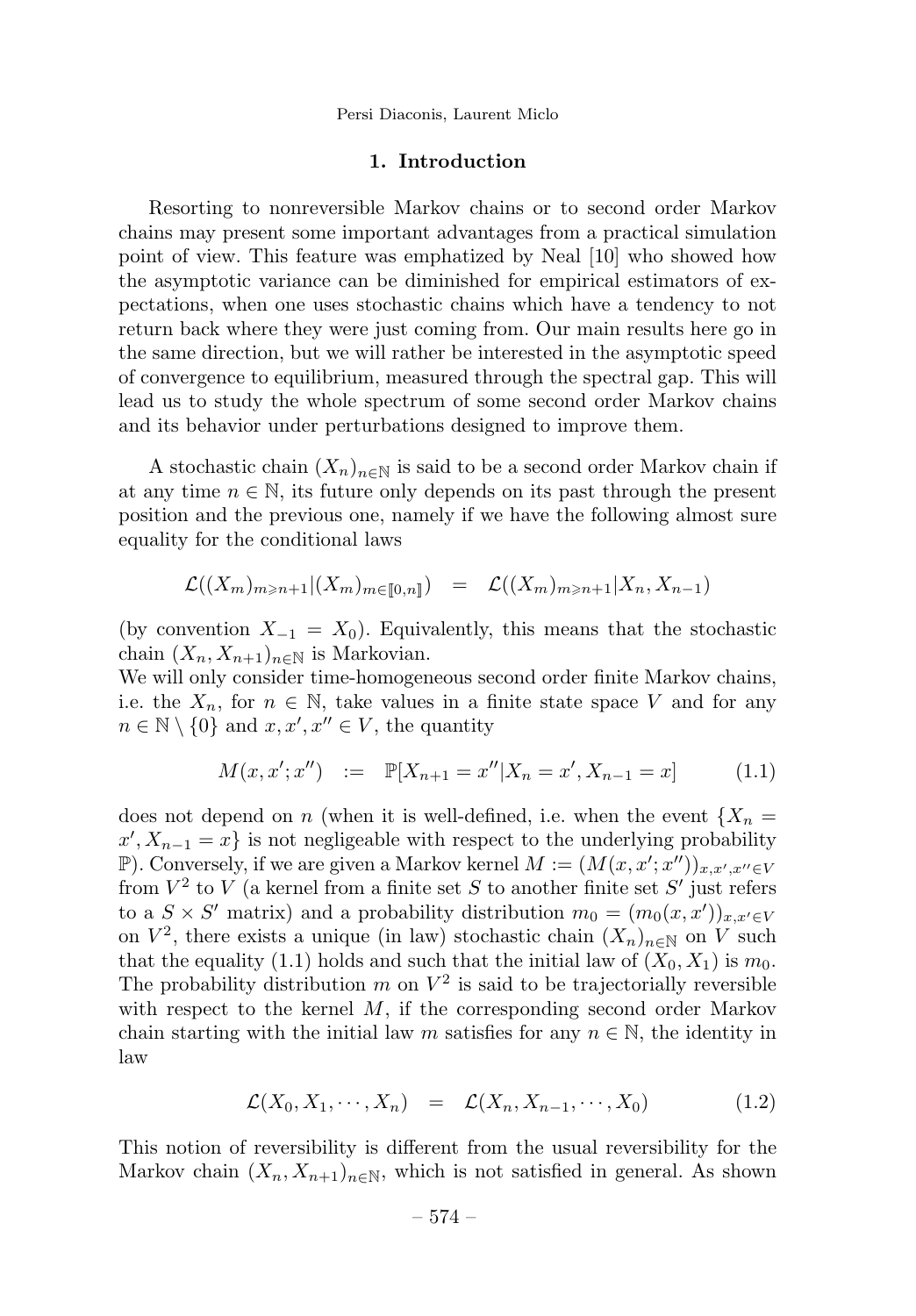by Bacallado and Pande  $[2]$ , it is sufficient to check the equality  $(1.2)$  for  $n = 1$  and  $n = 2$ . In particular the distribution m is symmetrical in its first and second variables. Let us write

$$
\forall x, x' \in V, \qquad m(x, x') = \nu(x)L(x, x')
$$
  
 :=  $(\nu \times L)(x, x')$  (1.3)

where  $\nu$  is the law of  $X_0$  and L is a Markov kernel corresponding to the conditional law under m of  $X_1$  when  $X_0$  is given (it is unique if  $\nu$  is positive). By symmetry,  $\nu$  is reversible (in the usual sense) with respect to  $L$ . Let  $(X_n)_{n\in\mathbb{N}}$  be a Markov chain on V, starting with  $\nu$  as initial distribution and whose transition kernel is given by  $L$ . It is not difficult to see that the distribution m is invariant for the Markov chain  $(X_n, X_{n+1})_{n\in\mathbb{N}}$  and by consequence we are insured of the identities in law

$$
\forall n \in \mathbb{N}, \qquad \mathcal{L}(X_n, X_{n+1}) = \mathcal{L}(X_n, X_{n+1})
$$

In particular, appropriate assumptions of aperiodicity and irreducibility on L and M will insure that whatever the initial distributions,

$$
\lim_{n \to \infty} \mathcal{L}(X_n, X_{n+1}) = m
$$
  
= 
$$
\lim_{n \to \infty} \mathcal{L}(\widetilde{X}_n, \widetilde{X}_{n+1})
$$

and our main goal in this paper is to compare the corresponding speeds of convergence. They will be measured via spectral gaps, which give the asymptotical convergence rates to equilibrium. Reinterpreting  $M$  as the transition kernel from  $V^2$  to  $V^2$  of the Markov chain  $(X_n, X_{n+1})_{n\in\mathbb{N}}$  enables us to see M as a right operator on the space  $\mathcal{F}(V^2)$  of real-valued functions defined on  $V^2$  (or on the space  $\mathcal{F}(V^2,\mathbb{C})$ , when it will be more convenient to consider complex-valued functions) and as a left operator on the space  $\mathcal{M}(V^2)$  of signed measures on  $V^2$ . We have for instance

$$
\forall F \in \mathcal{F}(V^2), \forall (x, x') \in V^2, \ M[F](x, x') := \sum_{x'' \in V} M(x, x'; x'') F(x', x'')(1.4)
$$

By invariance of m, the subspace  $\mathcal{F}_*(m,\mathbb{C}) := \{F \in \mathcal{F}(V^2,\mathbb{C}) : m[F] = 0\}$ is stable under M, so let  $\Theta_*(M) \subset \mathbb{C}$  be the spectrum of  $M_*$ , the restriction of M to  $\mathcal{F}_*(m,\mathbb{C})$ . The spectral gap of M is

$$
\lambda(M) := 1 - \max\{|\theta| : \theta \in \Theta_*(M)\} \in [0,1]
$$

Then, if  $\|\cdot\|$  is a norm on  $\mathcal{M}(V^2)$ , we have for any initial distribution  $m_0$ on  $V^2$ ,

$$
\lim_{n \to \infty} \frac{1}{n} \ln \left( \|m_0 M^n - m\| \right) \leqslant \ln(1 - \lambda(M))
$$

$$
-575-\\
$$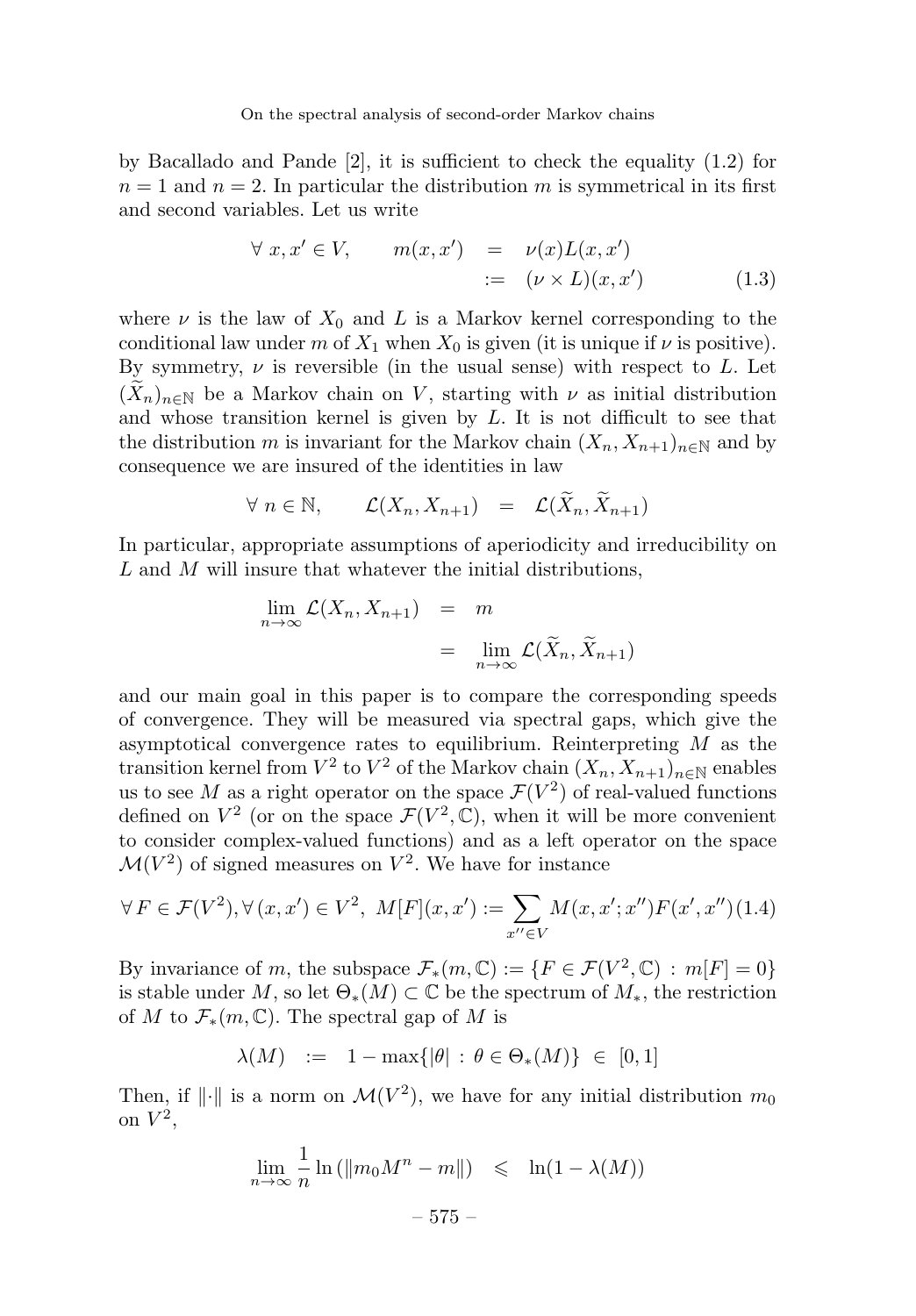and there exists an initial point  $(x, x') \in V^2$  such that

$$
\lim_{n \to \infty} \frac{1}{n} \ln \left( \left\| \delta_{(x, x')} M^n - m \right\| \right) = \ln(1 - \lambda(M))
$$

(where  $\delta_{(x,x')}$  stands for the Dirac measure at  $(x, x')$ ). Similar definitions can be given for the spectral gap of L, by replacing the state space  $V^2$ by V. One can alternatively consider the second order Markov kernel  $M^{(0)}$ naturally associated to L:

$$
\forall x, x', x'' \in V, \qquad M^{(0)}(x, x'; x'') \quad := \quad L(x', x'') \tag{1.5}
$$

(it corresponds to the transition kernel of the Markov chain  $(X_n, X_{n+1})_{n \in \mathbb{N}}$ ). We will check that the spectrum of  $M^{(0)}$  is just the spectrum of L (with the same multiplicities, except for the eigenvalue 0) plus the eigenvalue 0, so that  $\lambda(L) = \lambda(M^{(0)})$ . Note that since  $\nu$  is reversible with respect to L, this operator is diagonalizable in  $\mathbb{L}^2(\nu)$  and we have  $\Theta_*(M^{(0)}) \subset \mathbb{R}$ , but in general  $M^{(0)}$  won't be diagonalizable: we will see that it contains  $2 \times 2$ -Jordan blocks if 0 is an eigenvalue of L.

Our first result states that except in the cases where  $L = \nu$  (where as usual the probability measure  $\nu$  is seen as the Markov kernel whose all rows are given by  $\nu$ ) or where L is periodic (which by reversibility means that the graph induced by  $L$  is bipartite), it is always possible to find a second order Markov chain M which admits  $\nu \times L$  as trajectorial reversible measure and which has a larger spectral gap than L. Note that the largest possible spectral gap is 1 and that the equality  $L = \nu$  is equivalent to the fact that  $\lambda(L) = 1$ , so in this situation the spectral gap cannot be improved by any means. In the periodic case, the spectral gap cannot be improved either: let V' and V'' be proper subsets of V such that  $V = V' \sqcup V''$  and such that the  $V' \times V'$  and  $V'' \times V''$  entries of L are null. Then if M admits  $\nu \times L$ as trajectorial reversible measure, necessarily  $M$  is also periodic, since the Markov chain  $(X_n, X_{n+1})_{n \in \mathbb{N}}$  goes from the set  $V' \times V''$  to the set  $V'' \times V'$ and conversely.

Indeed, let  $M^{(1)}$  be a second order Markov kernel admitting  $\nu \times L$  as trajectorial reversible measure and satisfying

$$
\forall x, x', x'' \in V, \qquad M^{(1)}(x, x'; x'') > L(x', x''),
$$
  
if  $x'' \neq x$ ,  $L(x, x') > 0$  and  $L(x', x'') > 0$ 

(in particular  $M^{(1)}$  has less tendency to come back where it just came from than  $M^{(0)}$ ). It is not difficult to see that such kernels exist. For any  $a \in [0, 1]$ , define

$$
M^{(a)} := (1 - a)M^{(0)} + aM^{(1)}
$$
  
- 576 -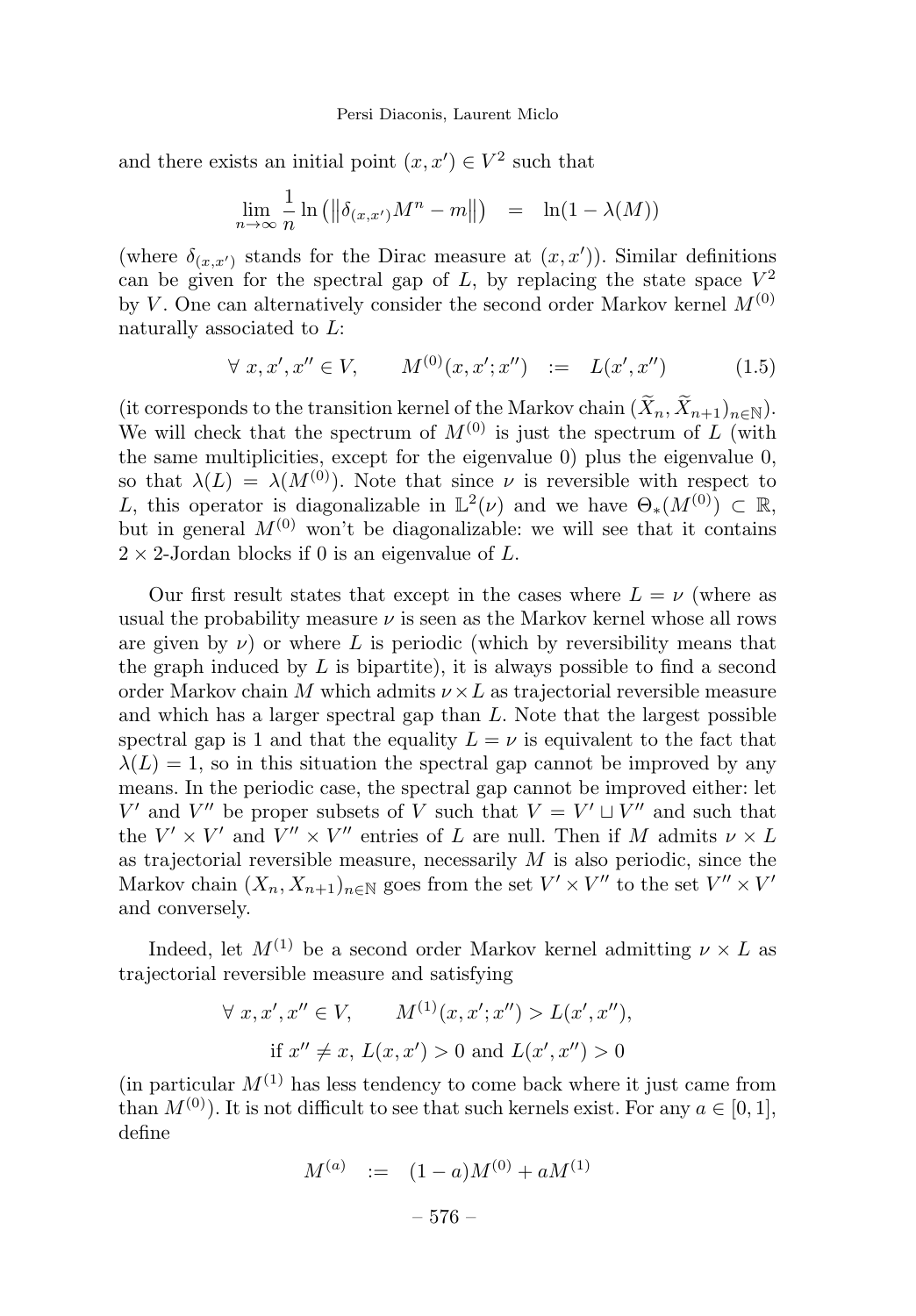which is a second order Markov kernel still admitting  $\nu \times L$  as trajectorial reversible measure. Then we have

THEOREM 1.1. — Assume that L is irreducible, that  $L \neq \nu$  and that L is aperiodic. The mapping  $[0,1] \ni a \mapsto \lambda(M^{(a)})$  is differentiable at 0 and we have

$$
\frac{d\lambda(M^{(a)})}{da}(0) > 0
$$

In fact we will show a better result, saying that under the above assumptions the whole spectrum of L outside 0 and 1 has an initial tendency to improve (in the sense that the absolute values of the eigenvalues different from 0 and 1 begin by decreasing, thus contributing to increase the speed of convergence to equilibrium of the kernel): let  $[0, a_0] \ni a \mapsto \theta(a)$  be a differentiable function such that  $\theta(a) \in \Theta_*(M^{(a)})$  for  $a \in [0, a_0]$  (where  $a_0 \in (0,1)$  will be small enough in practice) and such that  $\theta(0) \neq 0$ . Since  $\theta(0) \in \Theta_*(L)$ , it is real. Then we will prove that  $d\theta(a)/da(0)$  is real and that its sign is the opposite sign of  $\theta(0)$ , namely initially, when a starts to increase from 0,  $\theta(a)$  is going in the direction of 0. Of course, the eigenvalues initially in 0 can only have the tendency to leave 0, behavior which is less favorable to a fast convergence to equilibrium.

But if instead of improving the whole spectrum outside 0 and 1, one only wants to improve the spectral gap, there is a more efficient way to do it, which uses the ordering of the space created by an eigenfunction associated to the eigenvalue of L corresponding to the spectral gap (under the assumption that such an eigenfunction is unique up to a factor) as it will be explained in detail in Section 3. Nevertheless, it should be kept in mind that to get quantitative bounds on the distance to equilibrium (for instance in the chi-square sense), not just an asymptotical result, the knowledge of the whole spectrum is preferable to the spectral gap.

In order to get a global picture of how the spectral gap (and indeed the whole spectrum) depends on the parameter  $a \in [0, 1]$ , we consider a family of homogeneous-space simple examples. Assume that  $V$  is a group  $G$ . Let  $(X_n)_{n\in\mathbb{N}}$  be a second order Markov chain with kernel M and define the corresponding speed process  $(Y_n)_{n\in\mathbb{N}}$  by

$$
\forall n \in \mathbb{N}, \qquad Y_n \quad := \quad X_n^{-1} X_{n+1}
$$

The position-speed process  $(X_n, Y_n)_{n\in\mathbb{N}}$  is Markovian and its transition kernel can be written as

$$
\forall (x, y), (x', y') \in G^2, \qquad P((x, y), (x', y')) = \delta_{xy}(x') K_{x'}(y, y') \qquad (1.6)
$$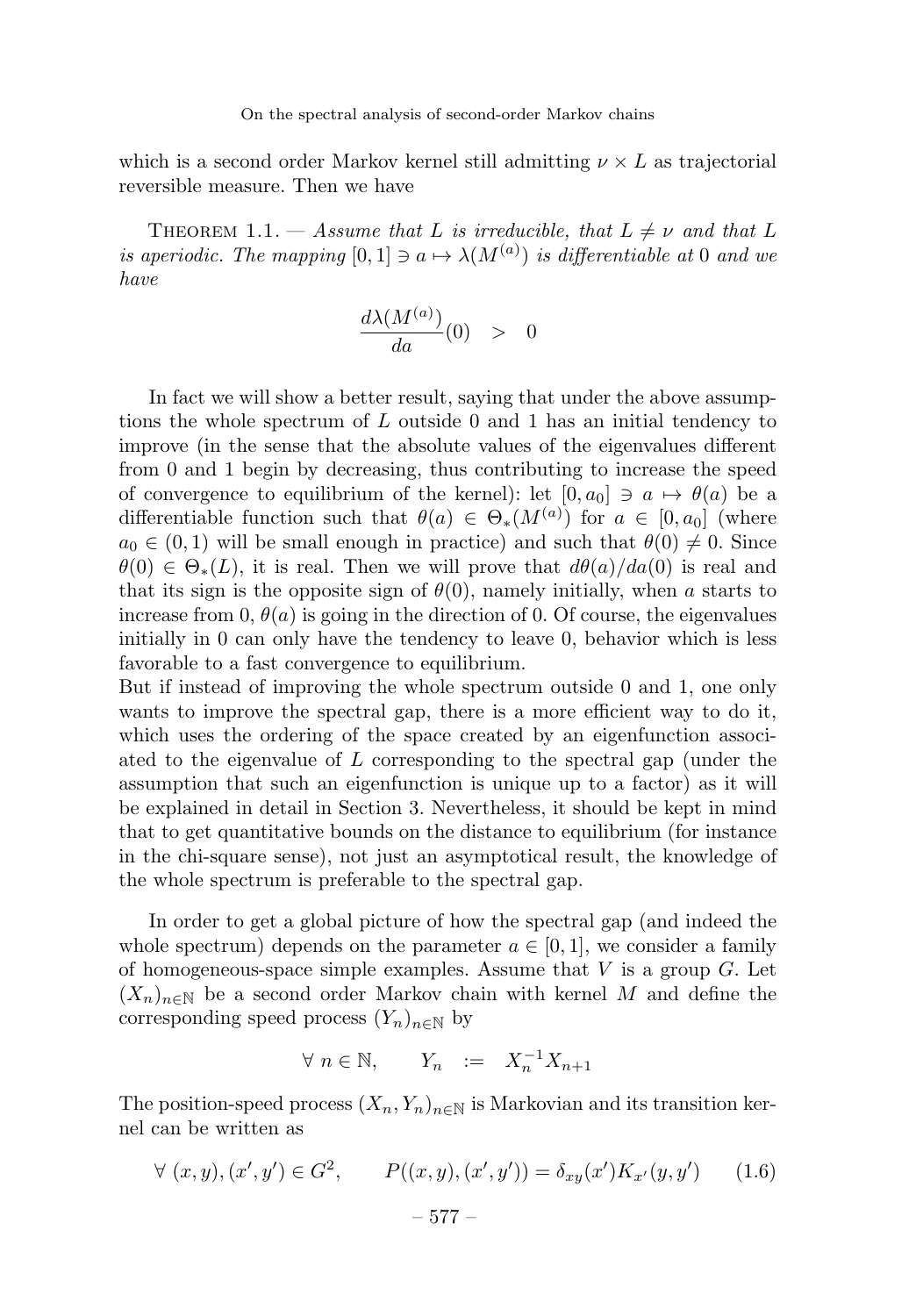where the Markov kernel of transition from speed  $y$  to speed  $y'$  above the point  $x'$  is given by

$$
K_{x'}(y, y') \quad := \quad M(x'y^{-1}, x'; x'y') \tag{1.7}
$$

In the examples we will consider, the group  $G$  is Abelian (in which case we adopt an additive notation) and the speed variable only takes values in a symmetrical subset  $S \subset G$  of generators of G, which will be small in comparison to G. Furthermore the situation will be assumed to be homogeneous: the kernels  $K_x$  do not depend on the support point  $x \in G$ . Then under additional hypotheses (of trajectorial reversibility and a kind of irreducibility, see next section), the probability measure  $\nu$  is uniform and the transition kernel L corresponds to the Markov kernel of a reversible random walk: there exists a symmetric probability measure  $\mu$  whose support is S such that

$$
\forall x, x' \in G, \qquad L(x, x') = \mu(x' - x) \tag{1.8}
$$

In this context, the second order Markov kernel  $M^{(0)}$  corresponds to the Markov kernel  $K^{(0)}$  for the speed variables given by

$$
\forall y, y' \in S, \qquad K^{(0)}(y, y') \ := \ \mu(y')
$$

To define a natural perturbation, assume furthermore that  $\mu$  is the uniform distribution over S (so our framework is parametrized by the data  $(G, S)$ ) consisting of a finite Abelian group and a symmetric subset of generators). Consider the Markov kernel  $K^{(1)}$  which forbids reversing speed and transfers the corresponding weight to all the other directions:

$$
\forall y, y' \in S, \qquad K^{(1)}(y, y') \quad := \quad \left\{ \begin{array}{ll} \frac{1}{|S|-1} & \text{if } y' \neq -y \\ 0 & \text{if } y' = -y \end{array} \right.
$$

Of course, this definition makes sense only if  $|S| \geq 2$  (due to the symmetry of S,  $|S| = 1$  corresponds to two trivial situations:  $G = S = \mathbb{Z}_1$  or  $G = \mathbb{Z}_2$ and  $S = \{1\}$ . Define as well the interpolating kernels:

$$
\forall a \in [0, 1], \qquad K^{(a)} := (1 - a)K^{(0)} + aK^{(1)} \tag{1.9}
$$

We associate to them the second order Markov kernels  $M^{(a)}$  for  $a \in [0,1]$ , which are all trajectorially reversible with respect to the probability measure

$$
\forall x, x' \in G, \qquad m(x, x') \ := \begin{cases} \frac{1}{|G||S|}, & \text{if } x' - x \in S \\ 0, & \text{otherwise} \end{cases} \tag{1.10}
$$

Then we have the following behavior for the spectral gap of  $M^{(a)}$  as a function of  $a \in [0, 1]$ :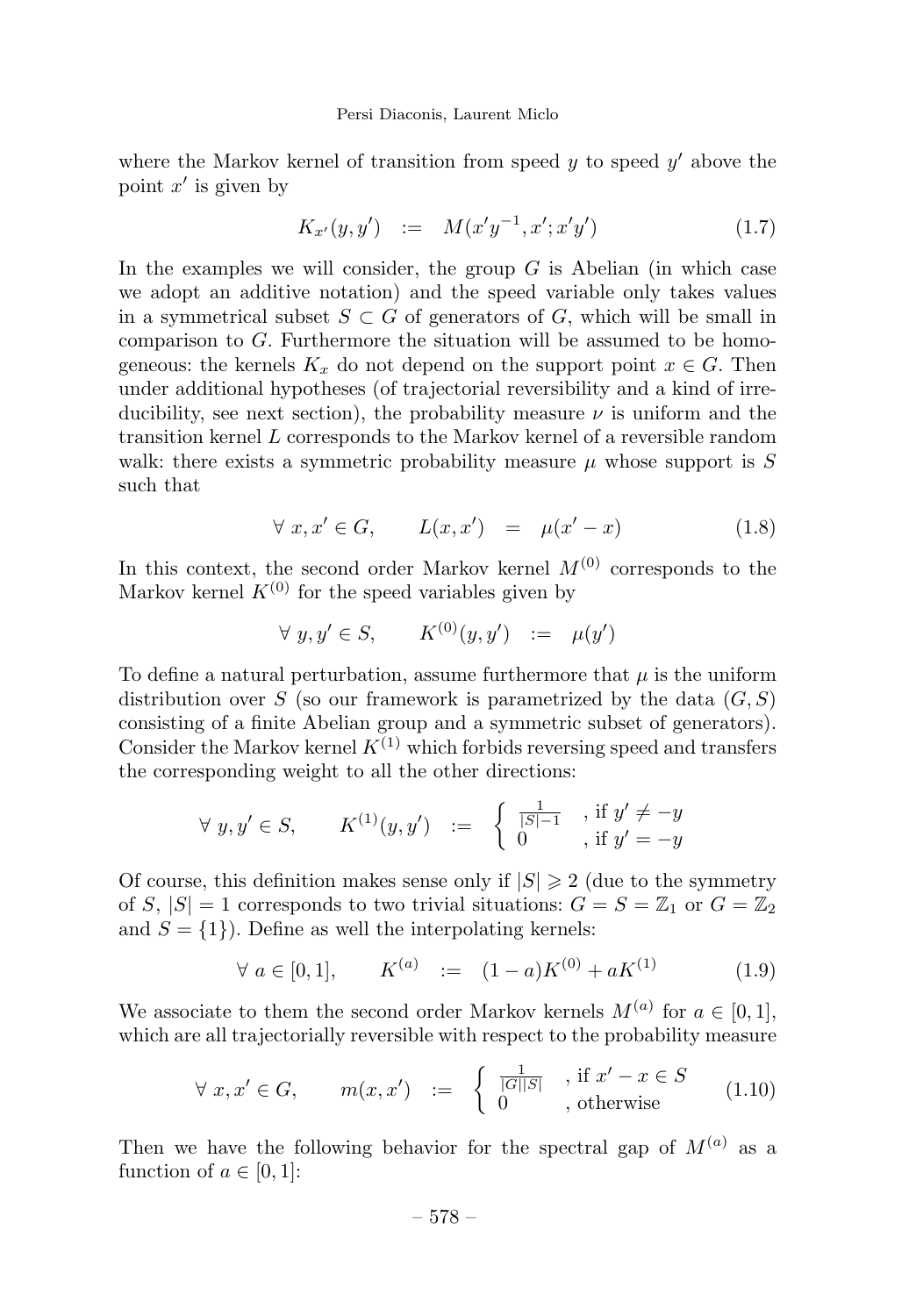THEOREM 1.2.  $-$  Assume that G is a finite Abelian group and that S is a generating set of G with  $|S| \geq 2$ . Let  $\mu$  be the uniform distribution on S and define

$$
a_0 := (|S| - 1)\frac{1 - \sqrt{\lambda(2 - \lambda)}}{1 + \sqrt{\lambda(2 - \lambda)}} \ge 0
$$
\n(1.11)

where  $\lambda := \lambda(L)$  is the spectral gap of the random walk transition kernel defined in (1.8). Then under the framework described above,  $\lambda(M^{(a)})$  is nondecreasing for  $a \in [0, a_0 \wedge 1]$  and nonincreasing on  $[a_0 \wedge 1, 1]$ . So the best choice of  $a \in [0,1]$  to get the largest possible spectral gap  $\Lambda := \max_{a \in [0,1]} \lambda(M^{(a)})$ is  $a = a_0 \wedge 1$  and we have, if  $a_0 \leq 1$ ,

$$
\Lambda = 1 - \sqrt{\frac{1 - \sqrt{\lambda(2 - \lambda)}}{1 + \sqrt{\lambda(2 - \lambda)}}}
$$

while if  $a_0 \geq 1$  (the two formulas coincide if  $a_0 = 1$ ),

$$
\Lambda = 1 - \frac{|S|}{2(|S|-1)} \left( 1 - \lambda + \sqrt{\left( \frac{|S|-2}{|S|} \right)^2 - \lambda(2-\lambda)} \right) (1.12)
$$

The example treated in Section 4 will show that when  $|S| = 2$ , the improvement of the spectral gap can be important and erases the diffusive effect which usually slows down the convergence to equilibrium of Monte-Carlo methods. Unfortunately, as soon as  $|S| \geq 3$ , the improvement of the spectral gap is quite weak, as we will see in Section 5. In fact our analysis will also furnish all the eigenvalues of the operators  $M^{(a)}$ , for  $a \in [0,1]$ , see Section 5 for details.

When  $a_0 > 1$ , Formula (1.12) is a particular case of a result due to Alon, Benjamini, Lubetzky and Sodin [1]: they consider a random walk on a connected, non bipartite and d-regular graph V, with  $d \geq 3$ , whose spectral gap is still denoted by  $\lambda$  (be careful of the changes of notations with the article [1], what they call  $\lambda$ ,  $\tilde{\rho}$  and d correspond here respectively to  $|\mathcal{L}|$  (1, ) and  $\Lambda$  and  $|\mathcal{L}|$ ) and the properties accuracy it with the account order  $|S|(1-\lambda)$ ,  $1-\Lambda$  and  $|S|$ ), and they want to compare it with the second order random walk  $(X_n)_{n\in\mathbb{N}}$  which does not backtrack: at any time  $n \in \mathbb{N} \setminus \{0\}$ and for any positions  $y, x_n, x_{n-1}, ..., x_0$ ,

$$
\mathbb{P}[X_{n+1} = y | X_n = x_n, ..., X_0 = x_0] = \frac{1}{d-1} 1 \mathbb{1}_{y \in N(x_n) \setminus \{x_{n-1}\}}
$$

where  $N(x_n)$  is the set of neighbors of  $x_n$  (for  $n = 0$ , their convention is that  $\mathbb{P}[X_1 = y | X_0 = x_0] = \frac{1}{d} 1\!\!1_{y \in N(x_0)}$ , but this is not very important). Then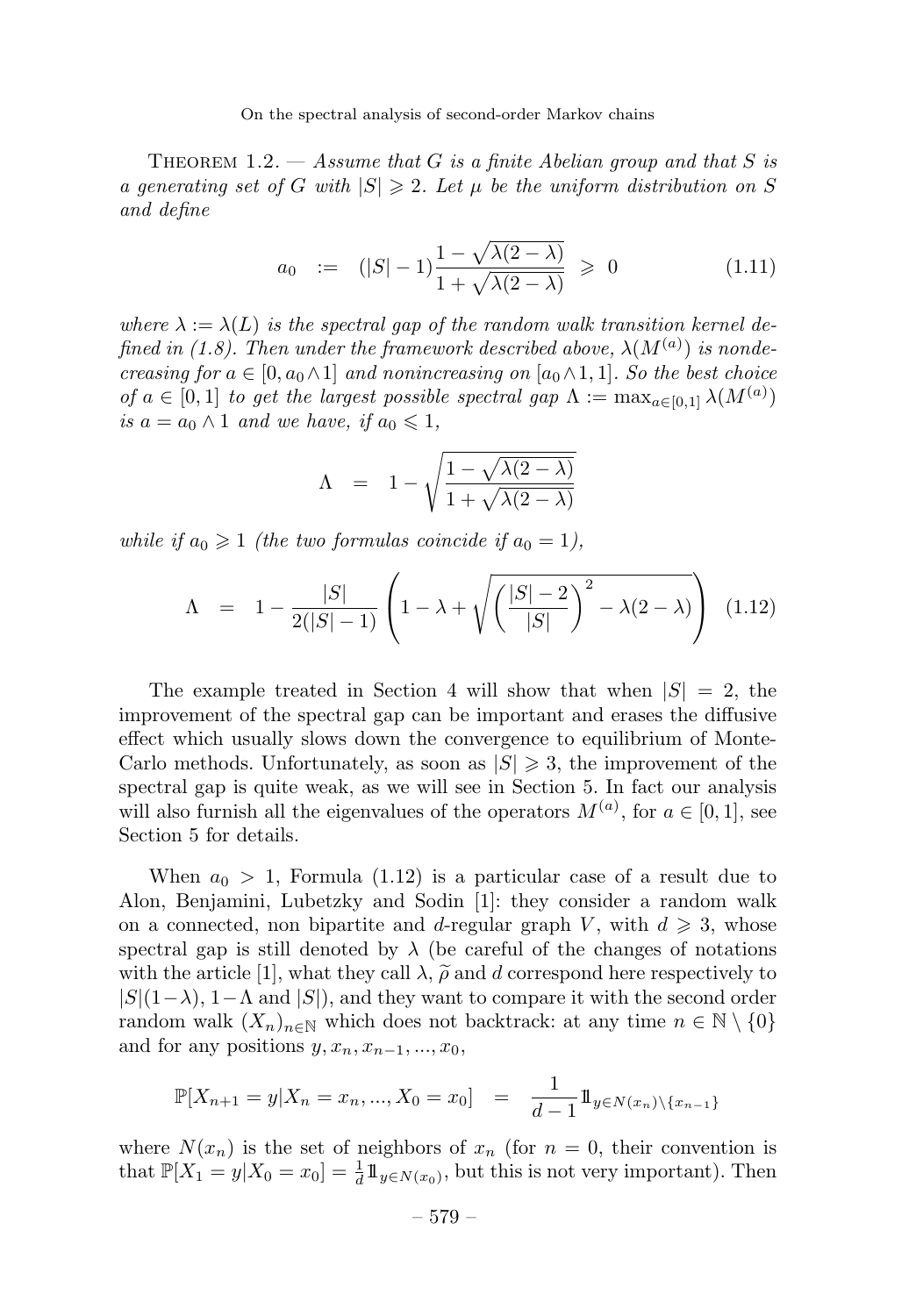they show that whatever the initial condition, if  $V$  is a Ramanujan graph (which means that  $\lambda \leq 1 - 2\sqrt{d-1}/d$ , namely  $a_0 \geq 1$ ),

$$
\limsup_{n \to \infty} \max_{u \in V} \left| \mathbb{P}[X_n = u] - \frac{1}{n} \right|^{1/n} = 1 - \Lambda
$$
\n(1.13)

where  $\Lambda$  is defined as in (1.12) (the value given by this formula is attained for  $a = 1$ , so it does amount in our restricted framework to forbid backtracking, note also that our statement is slightly more precise, since we get the asymptotic rate of convergence for the pair  $(X_n, X_{n+1})$ . Their approach is completely different from ours and it is based on the recurrence relations satisfied by the numbers of nonbacktracking paths of a given length and going from a particular point to another particular point. These recurrence relations enable the authors to write explicitely the matrix of these numbers in terms of Chebyshev polynomials (applied to the adjacency matrix) and an asymptotic analysis of some linear combinations of these polynomials leads to (1.13). This result of Alon, Benjamini, Lubetzky and Sodin [1] is valid in a more general setting and its proof is more straightforward (admitting only a limited knowledge of Chebyshev polynomials) than ours, but they do not consider the case of weak forbidden backtracking (corresponding to  $0 < a < 1$ , nor are they interested in the behavior of the whole spectrum. In particular, they do not always exhibit a faster chain. But more important for us is the following conjecture, which cannot be stated for d-regular graph, since the sentence "keep going in the same direction" has then no (at least immediate) meaning.

Indeed, we believe that the qualitative part of Theorem 1.2 concerning the variation of the spectral gap could be extended to more general situations. More importantly, we think that it is always possible to strongly improve the spectral gap, under the assumptions of Theorem 1.2, by considering a more appropriate perturbation.

CONJECTURE 1.3. — Let G be a finite Abelian group and S be a generating set of G with  $|S| \geq 2$ . Let  $K^{(1)}$  be the identity  $S \times S$  matrix (seen as a speed transfer kernel, it forces the chain to keep going always in the same direction) and consider again the interpolating kernels given in (1.9), as well as the associated second order Markov kernels  $M^{(a)}$  for  $a \in [0, 1]$ , which are also trajectorially reversible with respect to the probability measure  $m$  defined in (1.10). There exists  $a_0 \in [0,1]$  such that  $\lambda(M^{(a)})$  is nondecreasing for  $a \in [0, a_0]$  and nonincreasing on  $[a_0, 1]$ . Furthermore there exists two values  $0 < c_1 < c_2$  (perhaps depending on  $|S|$ ), such that

$$
c_1 \sqrt{\lambda(L)} \leq \lambda(M^{(a_0)}) \leq c_2 \sqrt{\lambda(L)}
$$
  
- 580 -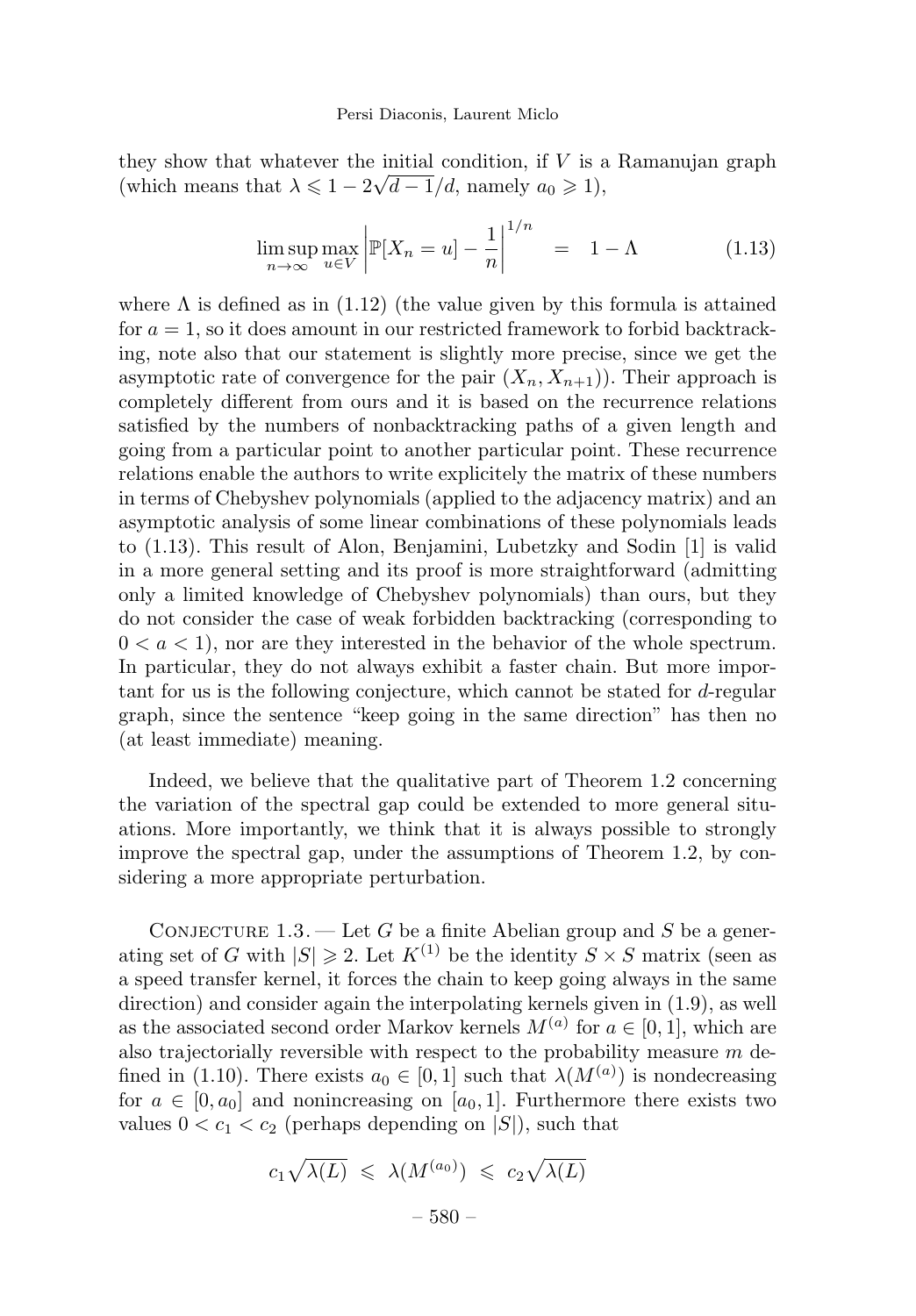The main interest of second order Markov chains is maybe that they enable the introduction of a notion of speed in a discrete setting. In addition to the fact that a global reversibility property can be imposed on them, this feature could be the reason why they provide good models for molecular dynamics as suggested by the results of Bacallado and Pande [2]. In this context, a general motivation for us was to investigate the possible spectral implications of the trajectorial reversibility assumption. The results presented here should be seen as first attempts in this direction.

The plan of the paper is as follows: in next section we will study the structure of second order Markov kernels and the trajectorial reversibility property, in the general case and in the position-speed point of view for groups. In Section 3, we prove Theorem 1.1 and we present some links with the work of Neal [10]. In Section 4, we investigate the particular homogeneous example of the discrete circle  $\mathbb{Z}_N$ , with  $N \in \mathbb{N} \setminus \{0,1\}$ , when the set of allowed speeds is  $S = \{-1, +1\}$ . This will lead us to revisit the analysis of a similar model done by Diaconis, Holmes and Neal [3], see also Gade and Overton [5]. In Section 5, we extend these results to prove Theorem 1.2 and we give some examples.

#### 2. Trajectorial reversibility

We investigate here the trajectorially reversible second order Markov kernels, in order to be able to easily perturb them in the sequel. Their structure recalls the framework of differentiable manifolds, feature which should not be so surprising, since second order Markov chains should be seen as discrete position-speed Markov processes (at any time, the knowledge of the position and of the speed of the chain is sufficient to determine the law of the future of the trajectory). In the homogeneous Abelian group case, we also exhibit a skew Kronecker product property of the second order Markov kernels which simplifies their spectral decomposition.

Let M be a second order Markov kernel on a finite state space V as in the introduction. We want to characterize the fact that  $M$  is trajectory reversible with respect to some probability measure m on  $V^2$ . As it was mentioned in the introduction, necessarily m is of the form  $(1.3)$ , where L is reversible with respect to  $\nu$ . Let  $V' := \{x \in V : \nu(x) > 0\}$  be the support of v. By reversibility, if  $x \in V'$  and  $x' \in V$  satisfies  $L(x, x') > 0$ , then  $x' \in V'$ . For  $x' \in V'$ , consider  $V'_{x'} := \{x \in V' : L(x',x) > 0\}$ , and  $M_{x'}$  the Markov kernel defined by

$$
\forall x, x'' \in V, \qquad M_{x'}(x, x'') \quad := \quad M(x, x'; x'')
$$
  
- 581 -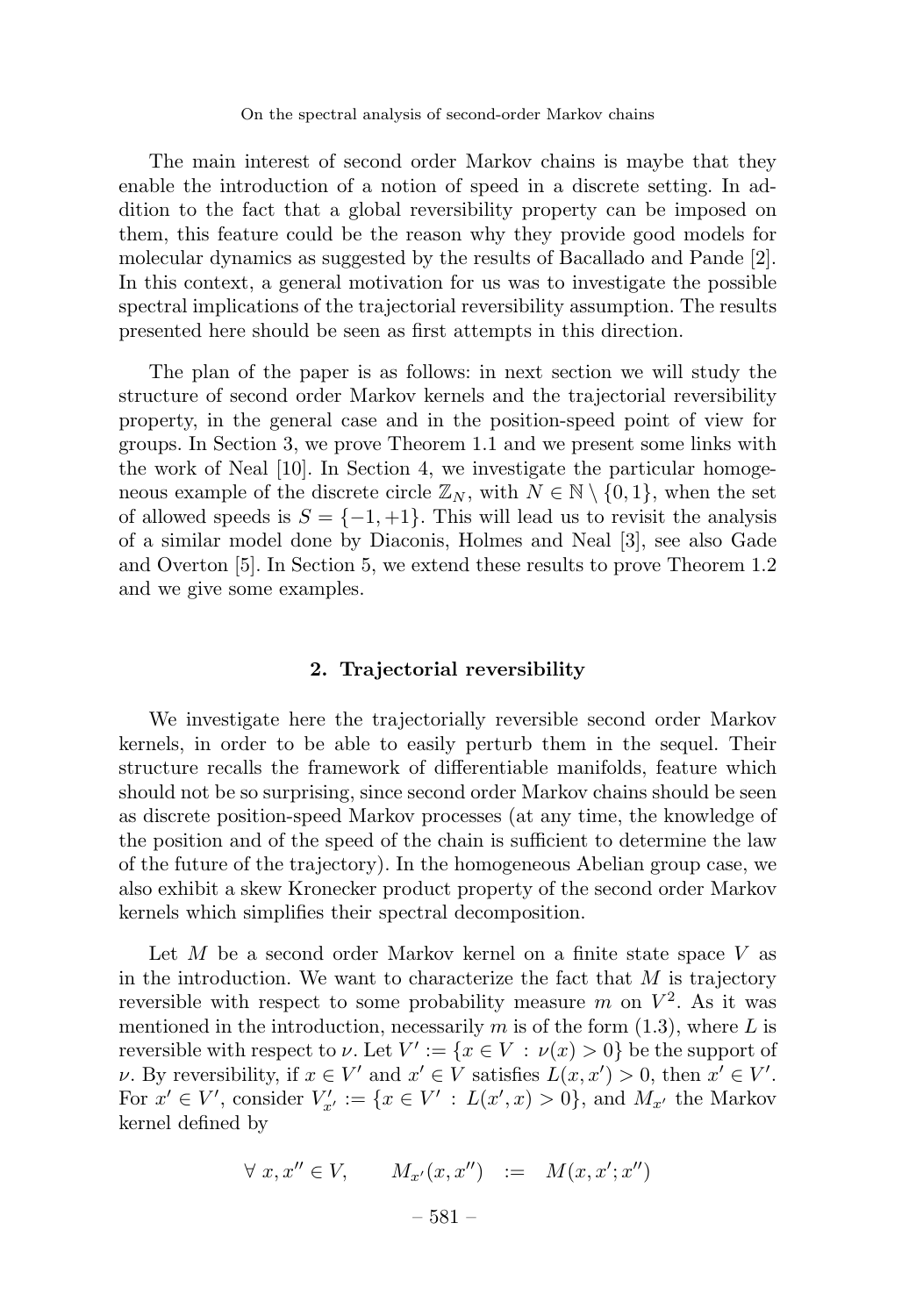Let us check that the restriction of  $M_{x'}$  to  $V'_{x'} \times V'_{x'}$  is still a Markov kernel (which will also be denoted by  $M_{x'}$ ). Indeed, the trajectorial reversibility of  $M$  with  $m$  can be written has

$$
\forall x, x' \in V', \forall x'' \in V, \nu(x')L(x', x)M_{x'}(x, x'') = \nu(x')L(x', x'')M_{x'}(x'', x)
$$
 (2.1)

so it appears that if  $x \in V'_{x'}$  and  $x'' \notin V'_{x'}$ , then we have  $M_{x'}(x, x'') =$ 0. Thus only what happens on  $V'$  is relevant: in the sequel we assume that  $V' = V$  and we remove the primes from the notation. By considering  $(2.1)$  for  $x' \in V$  and  $x, x'' \in V_{x'}$  and by dividing this identity by  $\nu(x')$ , it follows that the kernel  $M_{x'}$  must be reversible with respect to the probability measure  $L(x', \cdot)$  on  $V_{x'}$ . Let denote by  $\mathcal{R}(L(x', \cdot))$  the convex set consisting of the kernels on  $V_{x'}$  which are reversible with respect to  $L(x', \cdot)$  and let  $\mathcal{R}(L)$  be the "kernel-bundle"  $\prod_{x \in V} \mathcal{R}(L(x',\cdot))$  over V. The above arguments show the direct implication in the following characterization and the reverse implication is proven in the same way through (2.1).

LEMMA  $2.1.$  – The second order Markovian kernel M is trajectorially reversible with respect to  $m = \nu \times L$  if and only if  $(M_x)_{x \in V} \in \mathcal{R}(L)$ , namely if M is a section of the bundle  $\mathcal{R}(L)$  and from now on this will be indicated by the notation  $M \in \mathcal{R}(L)$ .

This result makes it clear that it is easy to perturb a second order Markov kernel while keeping it trajectorially reversible with respect to a fixed measure  $m = \nu \times L$ , since this can be done independently in the different fibers of  $\mathcal{R}(L)$ . Note also that the particular second order Markov kernel  $M^{(0)}$  considered in the introduction corresponds to the section  $(L(x, \cdot))_{x \in V} \in \mathcal{R}(L)$ .

Contrary to reversibility, the notions of invariance, irreducibility and aperiodicity relative to second order Markovian kernel  $M$  will be the usual ones, when M is interpreted as a transition kernel from  $V^2$  to  $V^2$  via (1.4). Nevertheless usually  $\overline{V}^2$  is not an appropriate state space and we restrict M to a subset of  $V^2$ , for instance in the previous situation the natural state space is  $\{(x, x') \in V^2 : m(x, x') > 0\}$  (or a recurrent component of this subset). We now check an assertion made in the introduction:

LEMMA 2.2.  $\rightarrow$  If the second order Markovian kernel M is trajectorially reversible with respect to m, then m is invariant for M.

*Proof.* — By definition a probability measure m on  $V^2$  is invariant for  $M$  if

$$
\forall (x', x'') \in V^2, \qquad \sum_{x \in V} m(x, x') M(x, x'; x'') = m(x', x'')
$$

– 582 –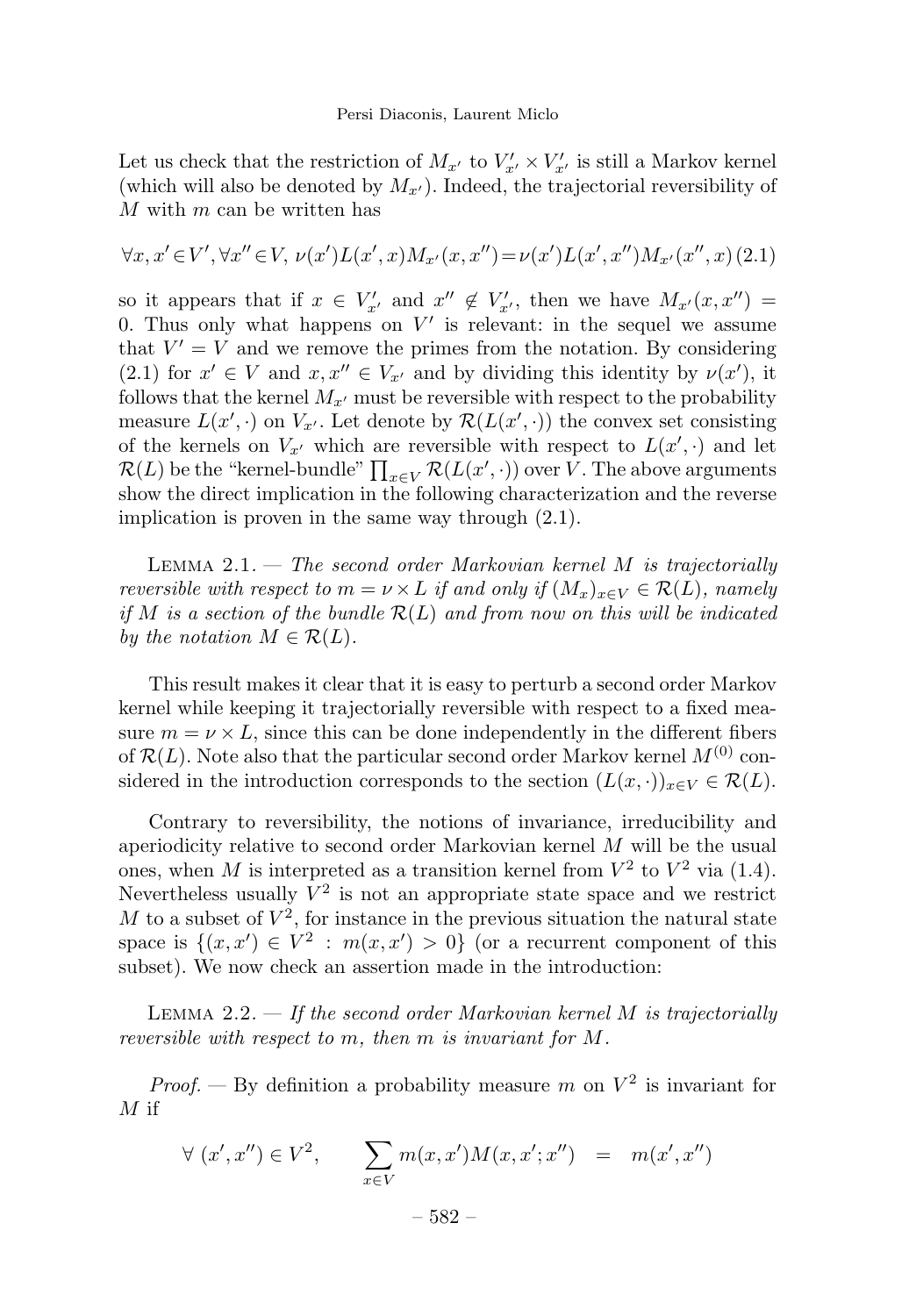Equivalently, for any  $F \in \mathcal{F}(V^2)$ ,

$$
\mathbb{E}[F(X_1, X_2)] = \mathbb{E}[F(X_0, X_1)] \tag{2.2}
$$

where  $(X_n)_{n\in\mathbb{N}}$  is a second order Markov chain with M as kernel and starting from the initial distribution  $m$ . But if  $m$  is reversible, we have

$$
\mathbb{E}[F(X_1, X_2)] = \mathbb{E}[F(X_1, X_0)]
$$
  
= 
$$
\mathbb{E}[F(X_0, X_1)]
$$

where the second equality comes from the symmetry of  $m$ .  $\Box$ 

*Remark 2.3.* — One can give a characterization similar to Lemma 2.1 of second order Markov kernels which leave a measure  $m$  invariant. First note that if m is left invariant by a second order Markov kernel  $M$ , then its marginals on the first and second factor of  $V^2$  are equal. Indeed, just apply  $(2.2)$  to a function F only depending on the first variable. Let us call  $\nu$  this common marginal distribution on V and as before assume that its support is V. Let  $L_1$  and  $L_2$  the Markov kernels defined by

$$
\forall x, x' \in V, \qquad m(x, x') = \nu(x)L_2(x, x') = \nu(x')L_1(x', x)
$$

( $\nu$  is invariant for  $L_1$  and  $L_2$ ).

As above, represent M as a family of Markov kernels  $(M_x)_{x\in V}$ . It follows from the invariance of m by M, that for any  $x \in V$ ,  $M_x$  can be seen as a Markov kernel from  $V_x^-$  to  $V_x^+$ , where

$$
V_x^- := \{ x' \in V : m(x', x) > 0 \}
$$
  

$$
V_x^+ := \{ x' \in V : m(x, x') > 0 \}
$$

Then it is not difficult to see that m is invariant for  $M$  if and only if for any  $x \in V$ ,  $M_x$  transports the probability measure  $L_1(x, \cdot)$  into the probability measure  $L_2(x, \cdot)$ . In particular Lemma 2.1 enables to see that a probability measure m is trajectorially reversible with respect to M if and only it is invariant and symmetric.

Assume again that the second order Markov kernel M is trajectorially reversible with respect to m and consider  $M^*$  the dual operator of M in  $\mathbb{L}^2(m)$ . Since m is invariant for M, it is well-known that  $M^*$  is Markovian in the abstract sense: it is nonnegativity preserving and the function 11 taking everywhere the value 1 is preserved. But as we compute in next result, in general  $M^*$  does not have not the form of a second order Markov kernel:

LEMMA 2.4. — Define the tilde operation on  $\mathcal{F}(V^2)$  as the exchange of coordinates:

$$
\forall F \in \mathcal{F}(V^2), \forall x, x' \in V, \qquad \widetilde{F}(x, x') \ := \ F(x', x)
$$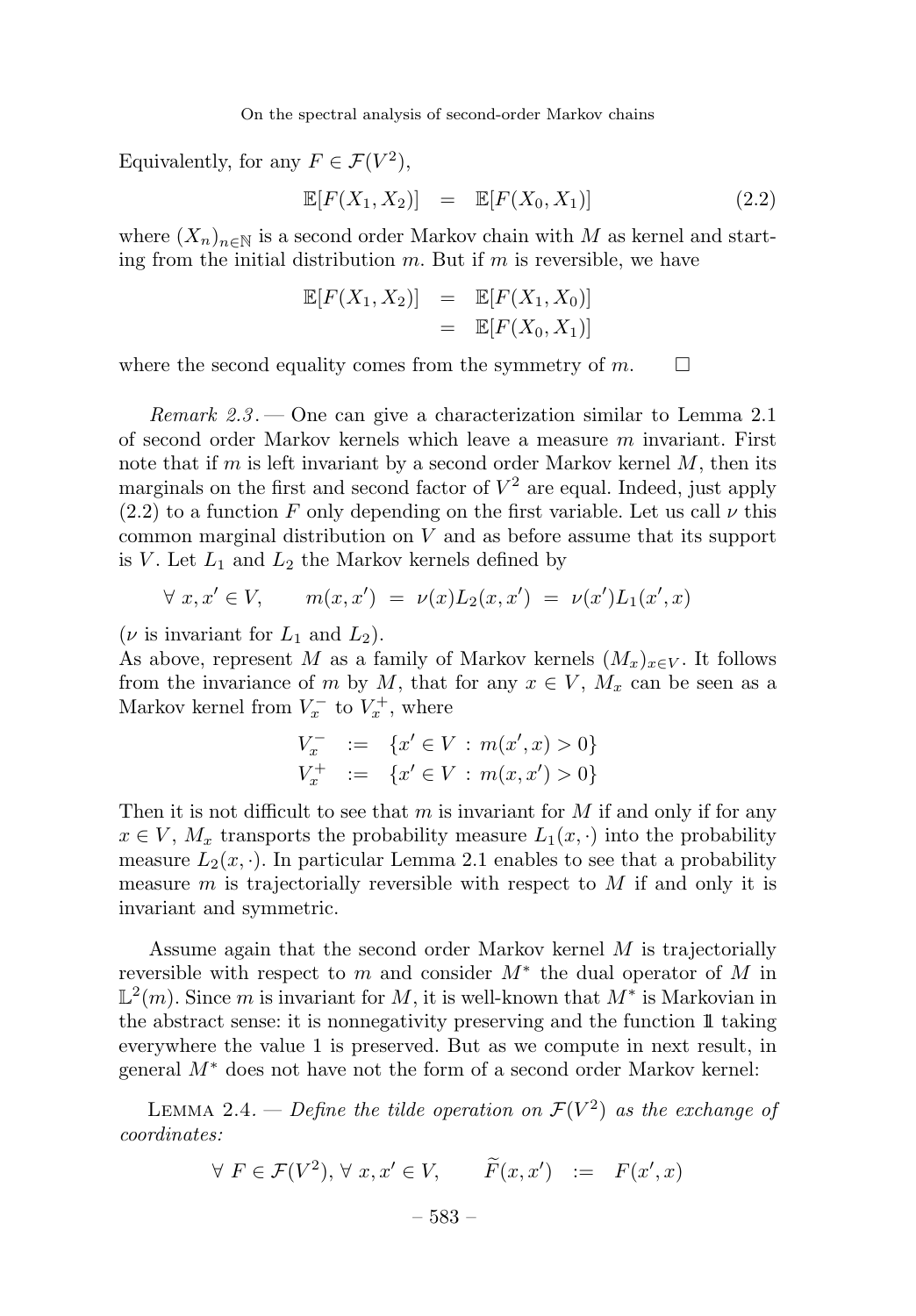Then we have

$$
\forall \ F \in \mathcal{F}(V^2), \qquad M^*[F] \quad = \quad \widetilde{M[\tilde{F}]}
$$

or more explicitly,

$$
\forall x, x' \in V, \qquad M^*[F](x, x') = \sum_{x'' \in V} M(x', x; x'') F(x'', x)
$$

*Proof.* — Consider again  $(X_n)_{n\in\mathbb{N}}$  a second order Markov chain with M as kernel and starting from the initial distribution m. For any  $F, G \in \mathcal{F}(V^2)$ , we have

$$
m[FM[G]] = \mathbb{E}[F(X_0, X_1)G(X_1, X_2)]
$$
  
\n
$$
= \mathbb{E}[F(X_2, X_1)G(X_1, X_0)]
$$
  
\n
$$
= \mathbb{E}[\widetilde{G}(X_0, X_1)\widetilde{F}(X_1, X_2)]
$$
  
\n
$$
= \mathbb{E}[\widetilde{G}(X_0, X_1)M[\widetilde{F}](X_0, X_1)]
$$
  
\n
$$
= m[\widetilde{G}M[\widetilde{F}]]
$$
  
\n
$$
= m[\widetilde{G}M[\widetilde{F}]]
$$
  
\n
$$
= m[GM[\widetilde{F}]]
$$

where the last but one equality comes from the symmetry of  $m$ .  $\square$ 

We now come to the situation where the state space is a group  $G$  and we consider the family of Markov kernels  $(K_x)_{x\in G}$  associated to M as in (1.7). In addition define the Markov kernels

$$
\forall x, y, y' \in G, \qquad \widehat{K}_x(y, y') \ := \ K_x(y^{-1}, y')
$$

which will be called the modified speed kernels associated to  $M$ . If a symmetric probability measure  $m = \nu \times L$  is given on  $V^2$  with  $\nu$  giving a positive mass to all the elements of  $G$ , we consider the family of probability distributions  $(\widehat{\mu}_x)_{x\in G}$  given by

 $\forall x, y \in G, \qquad \widehat{\mu}_x(y) := L(x, xy)$ 

Then Lemma 2.1 leads to the following result:

LEMMA  $2.5.$  — The second order Markovian kernel M is trajectorially reversible with respect to the symmetric distribution m if and only if for any  $x \in G$ ,  $\widehat{K}_x$  is reversible with respect to  $\widehat{\mu}_x$ . If furthermore the kernels  $\hat{K}_x$  do not depend on  $x \in G$  and admit a unique recurrence class S which generates  $G$ , then  $\nu$  is the uniform distribution and  $L$  is the Markov kernel of the random walk on G whose increments follow the symmetric law  $\hat{\mu}$  on S which is reversible with respect to K.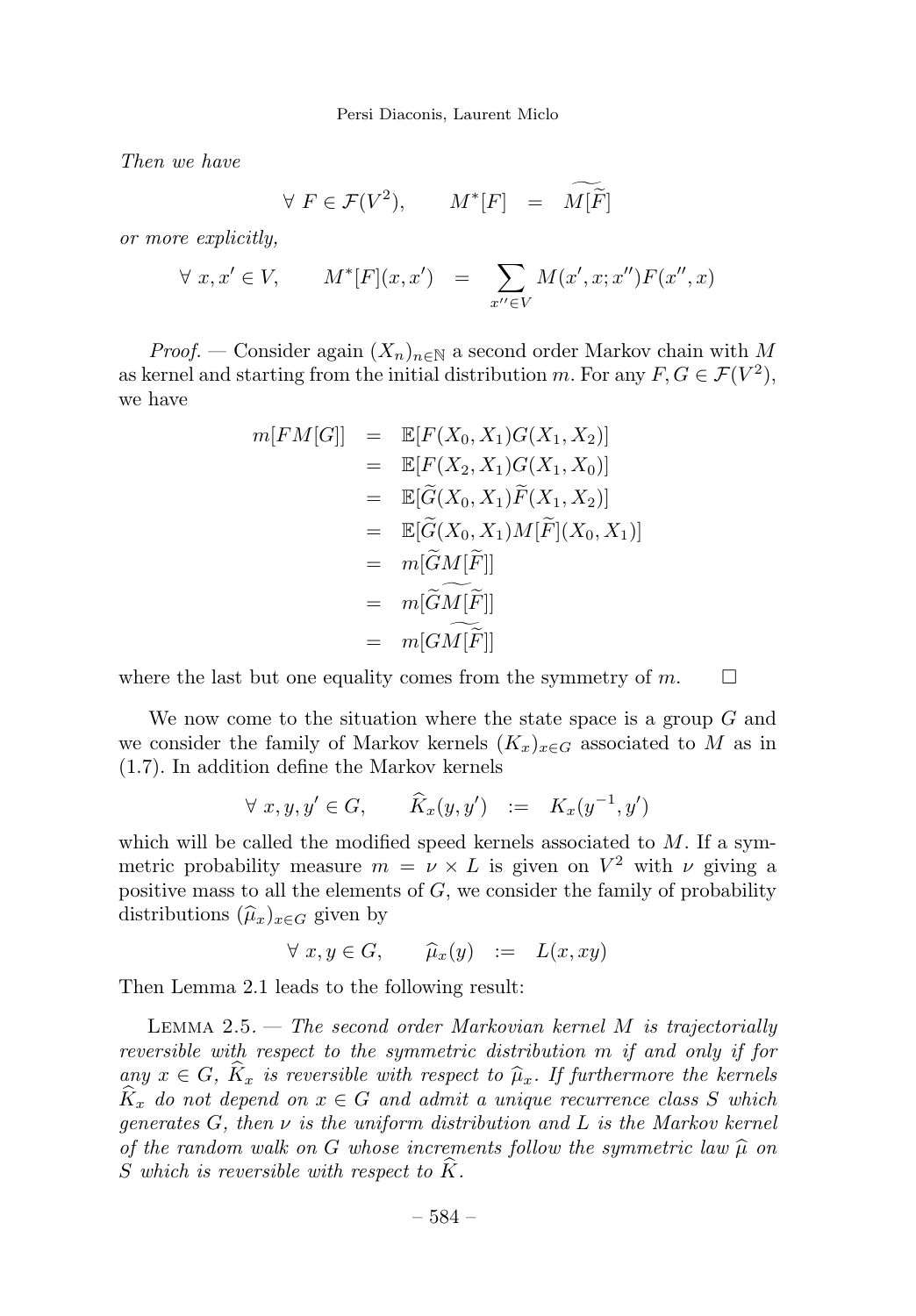Proof. — The first part follows immediately from the fact that

$$
\forall x, y, y' \in G, \qquad \hat{K}_x(y, y') = M_x(xy, xy')
$$

For the second part, assume that for all  $x \in G$ ,  $\widehat{K}_x = \widehat{K}$ , where  $\widehat{K}$  admits a unique recurrence class S which generates G and that  $\hat{K}$  is reversible with respect to a probability measure  $\hat{\mu}$ . Then the support of  $\hat{\mu}$  is S and by uniqueness of the invariant measure on a recurrence class, we have

$$
\forall x, x' \in G, \qquad L(x, x') = \hat{\mu}_x(x^{-1}x') = \hat{\mu}(x^{-1}x')
$$

So it appears that L is the Markov kernel of the random walk on  $G$  whose increments follow the law  $\hat{\mu}$ . Since S generates G, L is irreducible and admits a unique invariant probability measure which is necessarily the uniform distribution  $\nu$ , because, as L, it must be invariant by translations. By reversibility of  $\nu$  with respect to L, we get that  $\hat{\mu}$  is symmetric:

$$
\forall y \in S, \qquad \widehat{\mu}(y^{-1}) = \widehat{\mu}(y)
$$

and in particular S must be symmetric.  $\square$ 

Note that in practice, it is convenient to rather start with a Markov kernel  $\hat{K}$  reversible with respect to a symmetric probability measure  $\hat{\mu}$ . It is then immediate to check that the associated second order Markov kernel M defined by

$$
\forall x, x', x'' \in G, \qquad M(x, x'; x'') \quad := \quad \widehat{K}((x')^{-1}x, (x')^{-1}x'')
$$

is trajectorially reversible with respect to the measure  $m$  defined by

$$
\forall x, x' \in G, \qquad m(x, x') = \frac{1}{|G|} \widehat{\mu}(x^{-1}x')
$$

The second order Markov kernel  $M$  will then be said to be (spatially) homogeneous (this situation can be extended to state spaces which are not groups, under appropriate homogeneity assumptions, but we won't enter in the description of such a setting here).

Remark 2.6. — In general  $\widehat{K}$  may have several recurrent classes and the link with the recurrent classes of  $M$  is not so clear. Consider for instance the case where  $G = \mathbb{Z}_N$ , with  $N \in \mathbb{N} \setminus \{0,1\}$  and where the modified speed kernel  $\widehat{K}$  is given by the matrix  $\frac{1}{2}$  $\begin{pmatrix} 0 & 1 \\ 1 & 0 \end{pmatrix}$  on the set  $S := \{-1,1\} \subset$  $\mathbb{Z}_N$ . The speed kernel K is then the identity kernel, which means that once a speed has been chosen in  $\{-1, 1\}$ , it will never change. So M has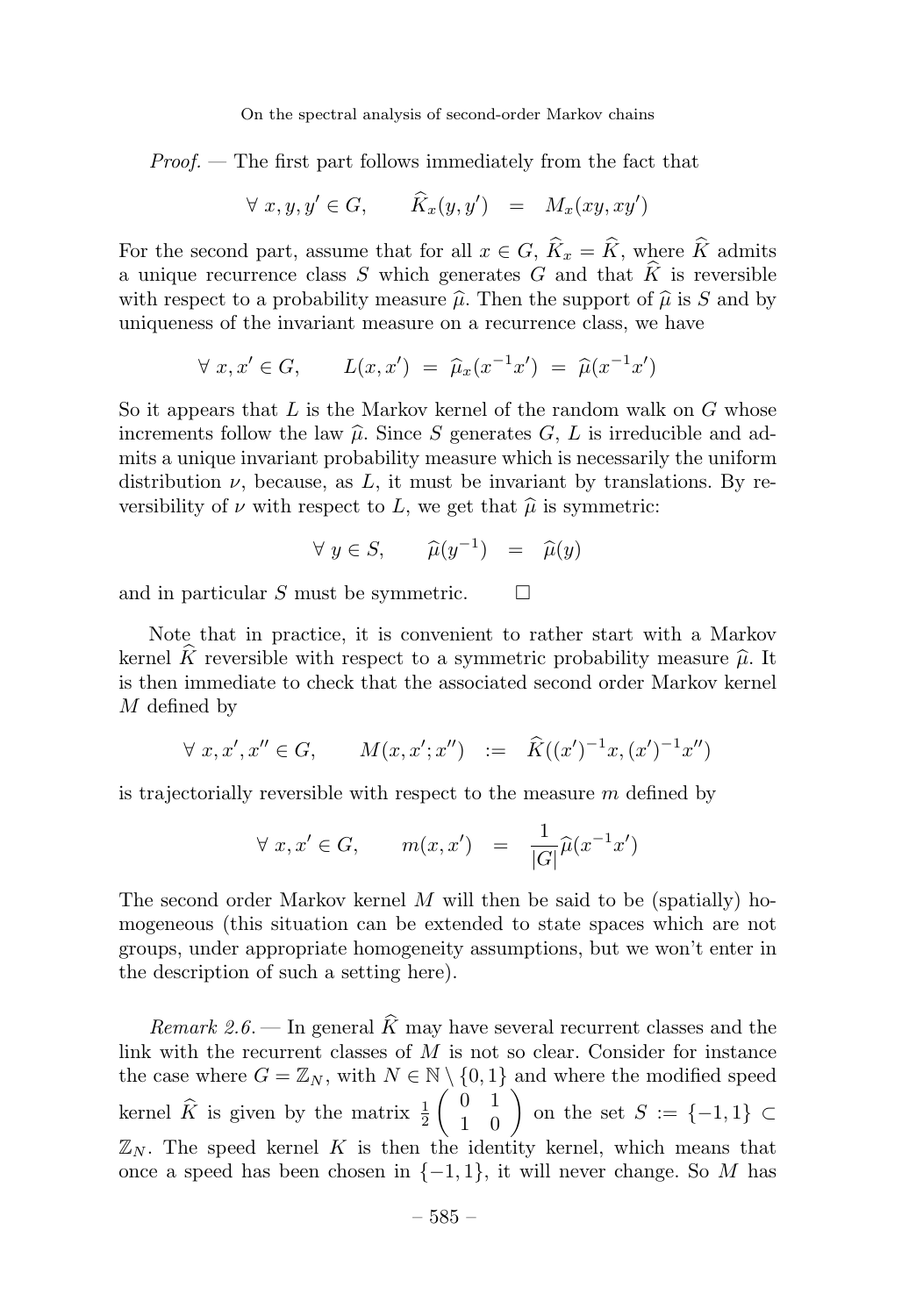#### Persi Diaconis, Laurent Miclo

two recurrent classes:  $\{(x, x-1) : x \in \mathbb{Z}_N\}$  and  $\{(x, x+1) : x \in \mathbb{Z}_N\}$ . Conversely, if we take for  $\widehat{K}$  the identity matrix, then all the sets of the form  $\{(x, x+1), (x+1, x)\}\$ , where  $x \in \mathbb{Z}_N$ , are recurrent classes for M. Indeed, even the link between the recurrent classes of  $K$  and those of  $\widehat{K}$  can be quite involved. Nevertheless, if a set I is symmetric and invariant for  $\widehat{K}$ (namely  $x \in I$  and  $y \notin I$  imply that  $\widehat{K}(x, y) = 0$ ), then it is also invariant for K.

We now concentrate on the homogeneous case. We will always denote by S the support of the measure  $\hat{\mu}$  entering in the definition of this situation. The transition kernels  $\hat{K}$  and K will be understood as  $S \times S$  matrices. Without loss of generality, we assume that  $G$  is generated by  $S$  (replace otherwise G by the subgroup generated by  $S$ ). By considering the change of variables

$$
G^{2} \ni (x, x') \rightarrow (x, y) := (x, x^{-1}x') \in G^{2}
$$

we transform the transition kernel M of the Markov chain  $(X_n, X_{n+1})_{n\in\mathbb{N}}$ into the position-speed variables transition kernel  $P$  given in  $(1.6)$ . Note that the natural state space for this kernel is rather  $G \times S$  instead of  $G^2$ . In the next result we exhibit the spectral decomposition of kernels whose structure generalizes that of P.

PROPOSITION 2.7. — Let S and V be finite sets with respective cardinalities s and v. Let K be a s  $\times$  s matrix and for any  $y \in S$ , let  $Q_y$  be a v × v matrix. Assume there is a basis  $(\varphi_l)_{l \in \llbracket v \rrbracket}$  of  $\mathcal{F}(V, \mathbb{C})$  consisting of eigenfunctions for  $Q_y$ , independent of  $y \in S$  (where  $\llbracket v \rrbracket := \{1, 2, ..., v\}$ ). The corresponding eigenvalues are allowed to depend on  $y \in S$  and are denoted by  $(\sigma_l(y))_{l \in \llbracket v \rrbracket}$ . For fixed  $l \in \llbracket v \rrbracket$ , consider  $K_l$  the  $s \times s$  matrix defined by

$$
\forall y, y' \in S, \qquad K_l(y, y') \ := \sigma_l(y) K(y, y')
$$

Assume that it is diagonalizable (in  $\mathbb{C}$ ) and denote by  $(\theta_{l,k})_{k\in\llbracket s\rrbracket}$  and  $(\psi_{l,k})_{k\in\llbracket s\rrbracket}$ its eigenvalues and corresponding eigenvectors. Next consider P the  $(V \times S) \times (V \times S)$  matrix defined by

 $\forall (x, y), (x', y') \in V \times S,$   $P((x, y), (x', y')) = K(y, y')Q_y(x, x')$ 

(this is the skew Kronecker product of  $Q$  by  $K$ ). Then  $P$  is diagonalizable, its eigenvalues are the  $\theta_{l,k}$  for  $(l,k) \in [0] \times [s]$  and a corresponding family of eigenvectors is  $(\varphi_l \otimes \psi_{l,k})_{(l,k)\in[\![v]\!] \times [\![s]\!]}.$ 

Proof. — This result is in fact more difficult to state than to prove. For  $(l, k) \in [v] \times [s],$  consider  $F_{l,k} := \varphi_l \otimes \psi_{l,k}$ . Since the family  $(\varphi_l)_{l \in [v]}$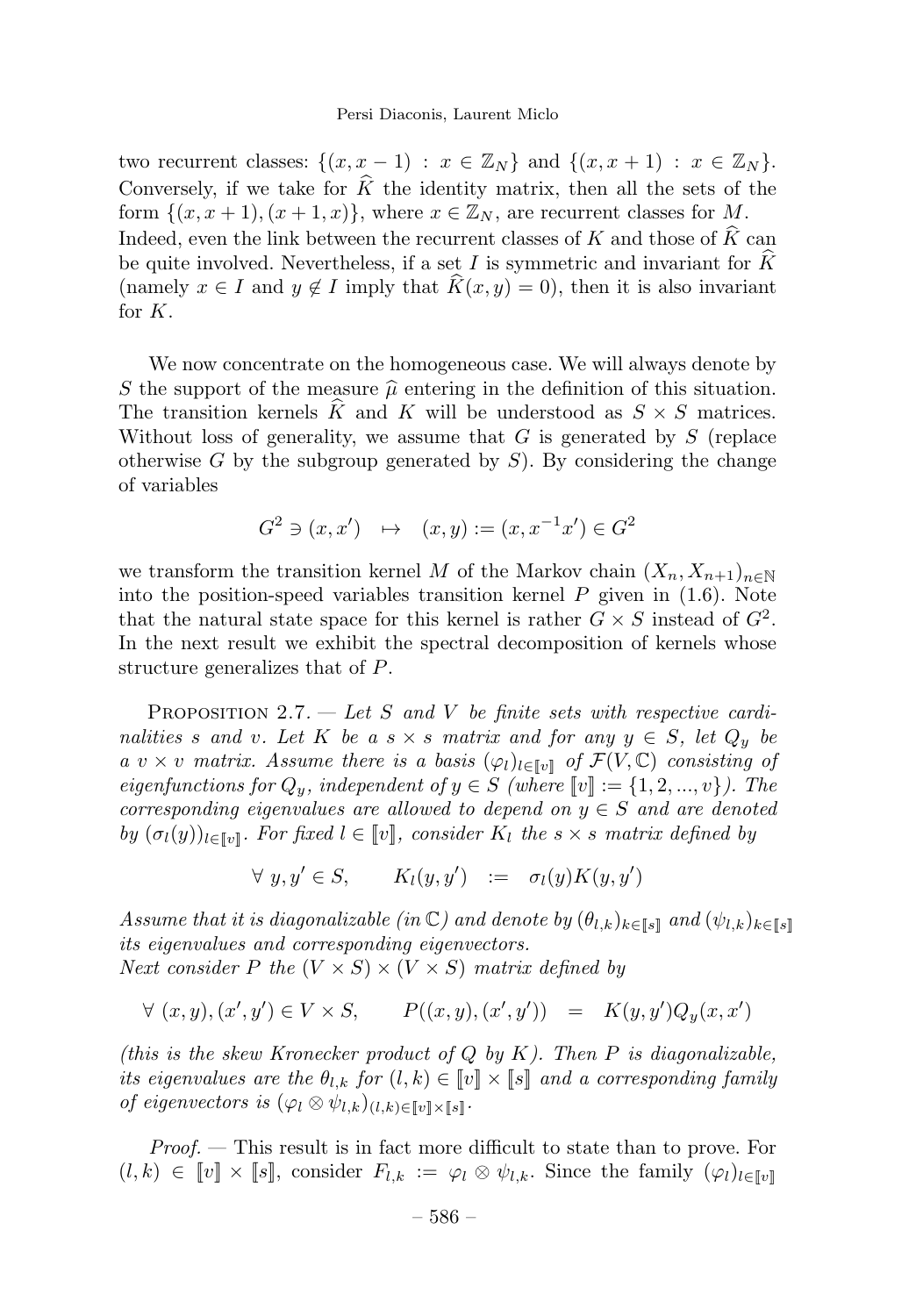is linearly independent and the same is true for the family  $(\psi_{l,k})_{k\in\mathbb{N}}$  for any fixed  $l \in [v]$ , the family  $(F_{l,k})_{(l,k)\in [v]\times [s]}$  is also linearly independent and is thus a basis of  $\mathcal{F}(V \times S, \mathbb{C})$ . Next for given  $(l, k) \in [\![v]\!] \times [\![s]\!]$  and  $(x, y) \in V \times S$ , we compute that

$$
P[F_{l,k}](x,y) = \sum_{x' \in V, y' \in S} K(y,y')Q_y(x,x')F_{l,k}(x',y')
$$
  

$$
= \sum_{y' \in S} K(y,y')\psi_{l,k}(y') \sum_{x' \in V} Q_y(x,x')\varphi_l(x')
$$
  

$$
= \sum_{y' \in S} K(y,y')\psi_{l,k}(y')\sigma_l(y)\varphi_l(x)
$$
  

$$
= \varphi_l(x) \sum_{y' \in S} K_l(y,y')\psi_{l,k}(y')
$$
  

$$
= \varphi_l(x)\theta_{l,k}\psi_{l,k}(y)
$$
  

$$
= \theta_{l,k}F_{l,k}(x,y)
$$

so  $F_{l,k}$  is an eigenvector for the eigenvalue  $\theta_{l,k}$  relatively to P.  $\Box$ 

Coming back to our homogeneous setting, we would like to apply the above proposition with  $V = G$  and the translation kernels  $(Q_y)_{y \in S}$  defined by

$$
\forall x, x' \in G, \qquad Q_y(x, x') \quad := \quad \delta_{xy}(x')
$$

If they were jointly diagonalizable, they would commute and since  $G$  is generated by  $S$ , we would end up with

$$
\forall y, y' \in G, \qquad Q_y Q_{y'} = Q_{y'} Q_y
$$

and these identities imply that  $G$  is Abelian. Conversely, if  $G$  is Abelian, then we can find  $r \in \mathbb{N} \setminus \{0\}$  and  $N_1, ..., N_r \in \mathbb{N} \setminus \{0,1\}$  such that G is isomorphe to the group product  $\prod_{l\in[\![1,r]\!]} \mathbb{Z}_{N_l}$ , so a generical element  $x \in G$ will be written in the form  $(x_l)_{l\in[\![1,r]\!],}$  with  $x_l\in\mathbb{Z}_{N_l}$  for  $l\in[\![r]\!]$ . For  $k=$  $(k_l)_{l\in\llbracket 1,r\rrbracket} \in \prod_{l\in\llbracket 1,r\rrbracket} [0,N_l-1],$  consider the mapping  $\rho_k \in \mathcal{F}(\overline{G},\mathbb{C})$  defined by

$$
\forall x = (x_l)_{l \in [\![1,r]\!]} \in G, \qquad \rho_k(x) = \exp\left(2\pi i \sum_{l \in [\![1,r]\!]} k_l x_l / N_l\right)
$$

Since the mappings  $\rho_k$ , for  $k \in \prod_{l \in [\![1,r]\!]} [0, N_l - 1]$ , correspond to the irreducible representations of G, we get that for any  $y \in S$ ,

$$
Q_y[\rho_k] = \rho_k(y)\rho_k
$$

– 587 –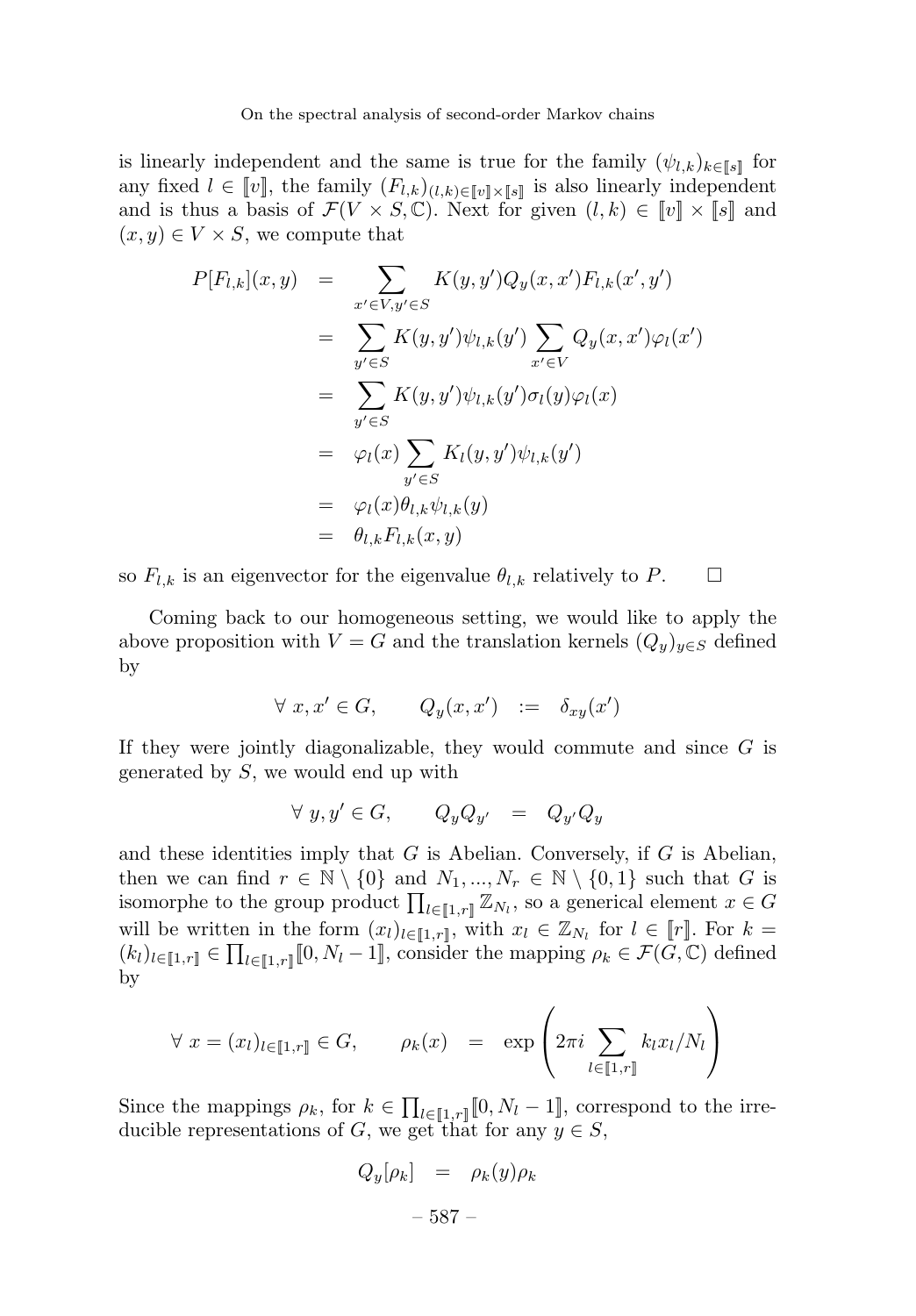So it appears that  $(\rho_k)_{k \in \prod_{l \in [1,r]} [0,N_l-1]}$  is a basis of  $\mathcal{F}(G, \mathbb{C})$  which enables the simultaneous diagonalization of the  $Q_y$ , for  $y \in S$ , and we are in position to exploit Proposition 2.7. To do so, we introduce some convenient notations:

$$
G^* := \left\{ \rho_k \, : \, k \in \prod_{l \in [\![ 1,r ]\!]} [0, N_l - 1] \right\} \tag{2.3}
$$

and for  $\rho \in G^*$ ,  $\Delta(\rho)$  is the  $s \times s$  diagonal matrix whose diagonal entries are given by  $(\rho(y))_{y\in S}$ . We also consider the  $s \times s$  matrix  $A_\rho := \triangle(\rho)K$ . Then Proposition 2.7 implies the following result:

PROPOSITION 2.8.  $-$  Let G be a finite Abelian group and M a homogeneous second order Markov kernel on G with speed transfer matrix K. If all the matrices  $A_{\rho}$ , with  $\rho \in G^*$ , are diagonalizable, then M is diagonalizable and its spectrum is the union of the spectra of the  $A_{\rho}$ , with  $\rho \in G^*$  (with multiplicities).

One can go further: if one of the matrices  $A_{\rho}$  is not diagonalizable, one can consider its decomposition into Jordan blocks and an immediate extension of Proposition 2.7 enables to transfer these Jordan blocks into Jordan blocks for M. In particular the spectrum of M is always the union of the spectra of the  $A_{\rho}$ , with  $\rho \in G^*$  (with obvious relations between the dimensions of the corresponding Jordan blocks). These observations do not require  $M$  to be trajectorially reversible, but we believe that the latter property could be helpful to understand the spectral structure of the matrices  $A_{\rho}$ , with  $\rho \in G^*$ . Nevertheless this reversibility condition won't be sufficient to insure that they are diagonalizable, even under the stronger assumption made in Lemma 2.9 below (see Section 4).

We end this section with a discussion of the structural properties which can be deduced from a natural reinforcement of the trajectorial reversibility. Indeed, let M be a trajectorially reversible homogeneous second order Markov kernel, with modified speed kernel K reversible with respect to  $\hat{\mu}$ . By definition of K, we have for any  $y, y' \in S$ ,  $\widehat{\mu}(y)K(-y, y') = \widehat{\mu}(y')K(-y', y)$ , so taking into account the symmetry of  $\hat{\mu}$ , we get  $\hat{\mu}(-y)K(-y, y') =$  $\widehat{\mu}(-y')K(-y',y)$ . Summing over  $y' \in S$ , it follows that  $\widehat{\mu}(-y) = \widehat{\mu}K(-y)$ , namely  $\hat{\mu}$  is invariant for K. So the assumption of the next result is not so farfetched, note that it is in particular satisfied by the families of examples considered in Theorem 1.2 and Conjecture 1.3.

LEMMA 2.9. — Assume that  $\hat{\mu}$  is also reversible with respect to K, then the matrices  $A_{\rho}$ , with  $\rho \in G^*$ , are conjugate to symmetric and centro-Hermitian matrices.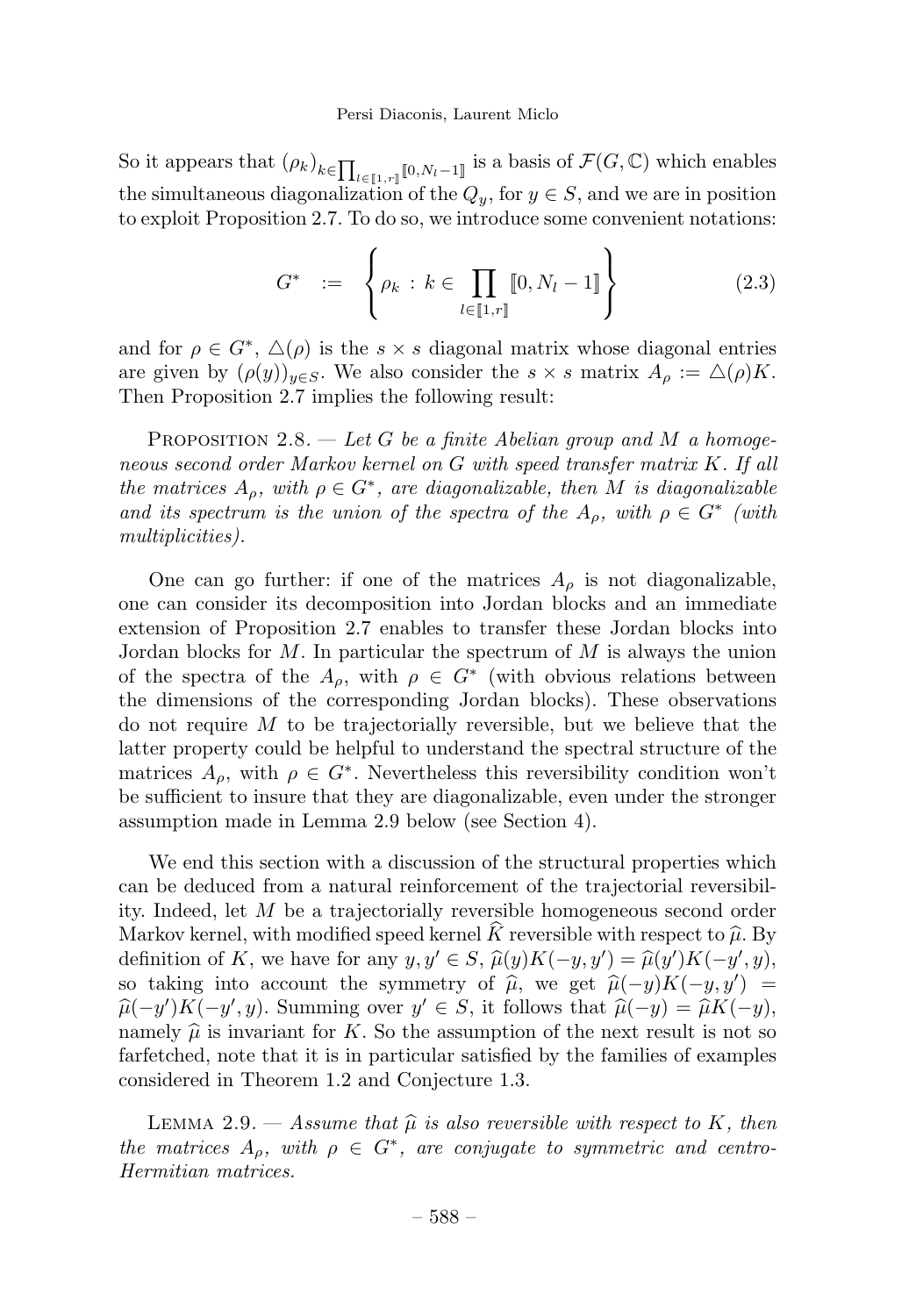Recall that a  $S \times S$  matrix B (where S is a symmetrical set) is said to be centro-Hermitian if  $B = B$ , where

$$
\forall y, y' \in S, \qquad \widetilde{B}(y, y') \ := \ \overline{B(-y, -y')}
$$

see for instance Lee [8] or Pressman [12]. Weaver [14] gave a nice review of the corresponding notion of a (real) centro-symmetric matrix, property which is satisfied by the speed transition kernel under the above assumption.

 $Proof.$  — Under the hypothesis of this lemma, we simplify the notations and write  $\mu$  instead of  $\hat{\mu}$ . For  $\rho \in G^*$ , let  $\rho^{1/2} := (\rho^{1/2}(y))_{y \in S}$  be a vector of square roots of  $(\rho(y))_{y\in S}$ , chosen in such a way that  $\rho^{1/2}(-y) = \overline{\rho^{1/2}(y)}$  (recall that we have  $\rho(-y) = \overline{\rho(y)}$  and that this complex number has modulus 1). Define next

$$
B_{\rho} := \Delta(\sqrt{\mu}\rho^{-1/2})A_{\rho}\Delta(\rho^{1/2}/\sqrt{\mu})
$$
  
=  $\Delta(\sqrt{\mu}\rho^{1/2})K\Delta(\rho^{1/2}/\sqrt{\mu})$  (2.4)

(where for any vector v,  $\Delta(v)$  is the diagonal matrix with corresponding entries). Since  $A_{\rho}$  is conjugate to  $B_{\rho}$ , both matrix have the same spectral structure, but  $B_{\rho}$  has two practical advantages: it is symmetric and centro-Hermitian. Indeed, we have

$$
\forall y, y' \in S, \qquad B_{\rho}(y, y') = \frac{\sqrt{\mu(y)}}{\sqrt{\mu(y')}} K(y, y') \rho^{1/2}(y) \rho^{1/2}(y')
$$

so the symmetry of  $B_\rho$  is a consequence of the reversibility of K with respect to  $\mu$ . The centro-Hermitian property comes from the fact that

$$
\forall y \in S, \quad \mu(-y) = \mu(y) \quad \text{and } \rho^{1/2}(-y) = \overline{\rho^{1/2}(y)}
$$

A consequence of the above result is that the spectrum of  $A_{\rho}$ , for  $\rho \in G^*$ , is stable by conjugacy, since this is true for any centro-Hermitian matrix  $B$ (see for instance Lee [8]): to any  $f = (f(y))_{y \in S} \in \mathcal{F}(S, \mathbb{C})$  (seen as a column vector), associate the vector  $f := (f(-y))_{y \in S} \in \mathcal{F}(S, \mathbb{C})$ . An immediate computation shows that

$$
\forall f \in \mathcal{F}(S, \mathbb{C}), \qquad \widetilde{Bf} = \widetilde{Bf}
$$

Thus if B is centro-Hermitian and if f is an eigenvector of B associated to eigenvalue  $\theta \in \mathbb{C}$ , then  $\widetilde{f}$  is an eigenvector of B associated to eigenvalue  $\overline{\theta}$ .

Note that we knew a priori that the spectrum of  $M$  is stable by conjugacy, because its entries are real. But this property corresponds to the fact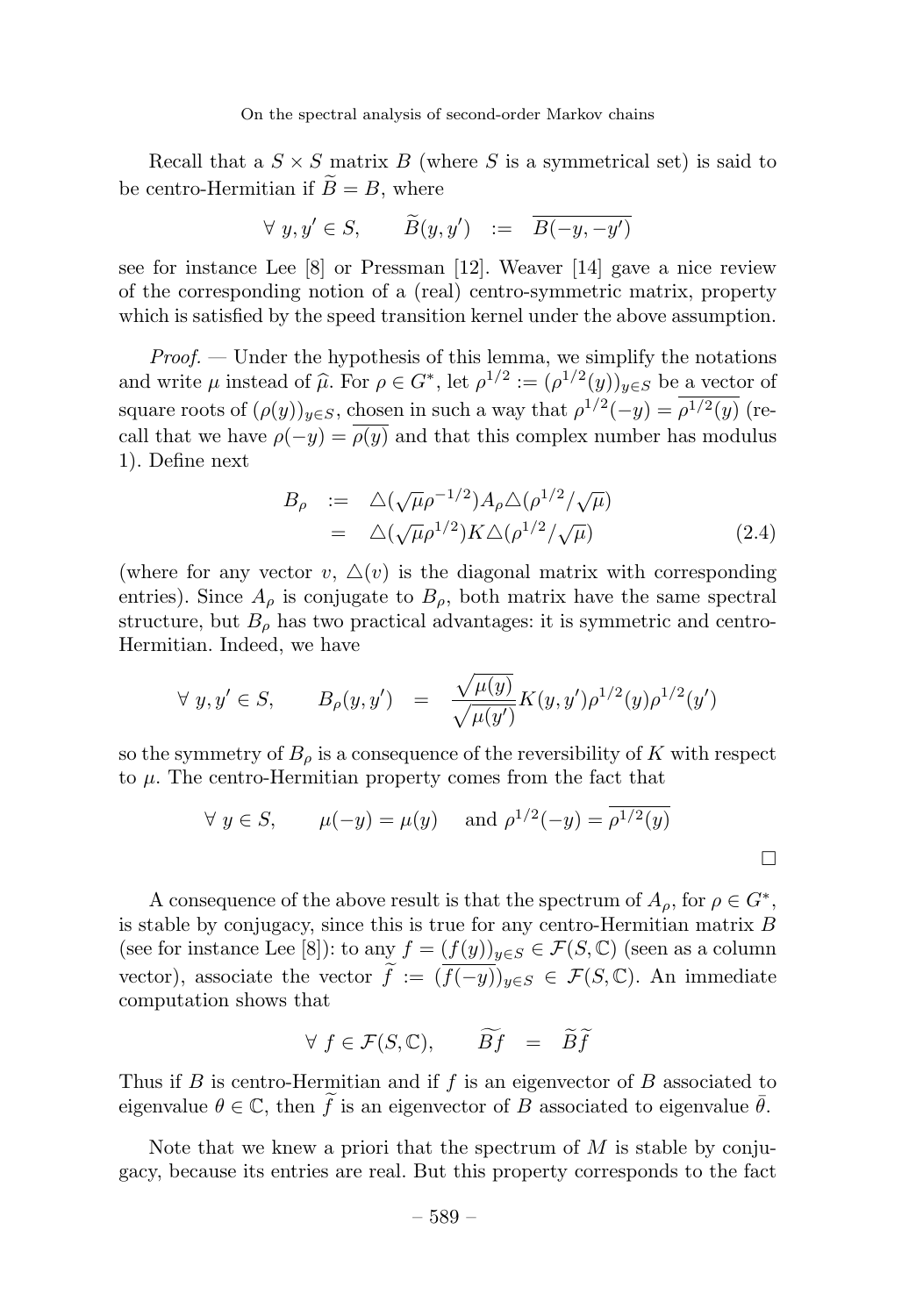#### Persi Diaconis, Laurent Miclo

that the spectrum of  $A_\rho$  is conjugate to the spectrum of  $A_{\bar{\rho}} = \overline{A_\rho}$ , for any  $\rho \in G^*$ . This leads to the following observation: if  $\theta$  is a non-real eigenvalue of  $A_{\rho}$ , with  $\rho \neq \overline{\rho} \in G^*$ , then its multiplicity as an eigenvalue of M is at least the double of its multiplicity as an eigenvalue of  $A<sub>o</sub>$ .

 $Remark 2.10$  — In view of the above considerations, it is not clear how to deduce spectral informations from the trajectorial reversibility assumption. Nevertheless in the homogeneous case, one can use it to deduce information on the convergence to equilibrium in the following way. For simplicity consider the Abelian case. Let  $(X_n, Y_n)_{n \in \mathbb{N}}$  be the position-speed Markov chain associated to the second order Markov kernel  $M$ , whose modified speed kernel is denoted  $\widehat{K}$  as above. Consider the Markov chain  $(\widehat{Y}_n)_{n\in\mathbb{N}}$  defined by

$$
\forall n \in \mathbb{N}, \qquad \widehat{Y}_n \quad := \quad (-1)^n Y_n
$$

This chain has  $\hat{K}$  as transition kernel and thus is reversible with respect to  $\hat{\mu}$ , so to understand its convergence to equibrium, we can resort to the usual spectral techniques. The chain  $(X_n, Y_n)_{n \in \mathbb{N}}$  can be deduced from  $(\widehat{Y}_n)_{n \in \mathbb{N}}$ via a deterministic procedure: for any  $n \in \mathbb{N}$ , we have

$$
X_n = \hat{Y}_0 - \hat{Y}_1 + \hat{Y}_2 - \dots + (-1)^{n-1} \hat{Y}_{n-1}
$$
  
\n
$$
Y_n = (-1)^n \hat{Y}_n
$$

So  $(X_n)_{n\in\mathbb{N}}$  appears as a time-inhomogeneous, but periodic, additive functional of  $(\widehat{Y}_n)_{n\in\mathbb{N}}$ . To come back to the situation of a time-homogeneous functional, it is better to consider the Markov chain  $(\widehat{Y}_{2n}, \widehat{Y}_{2n+1})_{n\in\mathbb{N}}$ , whose convergence to equilibrium can easily be deduced from that of  $(\hat{Y}_n)_{n\in\mathbb{N}}$ . Then one can resort to the well-known large time behavior of additive functionals (see for instance Maxwell and Woodroofe [9] and the references given therein), at least on the covering lattice of  $G$ , based on the central limit theorem for martingales. Next it remains to "project" this result on  $G$ : once the variance grows to cover a fundamental domain for  $G$ , the stochastic chain  $(X_n)_{n\in\mathbb{N}}$  will be close to equilibrium, namely uniformly distributed.

But we won't develop this approach here, because it is not in the spirit of the paper.

#### 3. Infinitesimal improvement of spectrum

Our purpose here is to show that the spectral gap (and even the whole spectrum outside 0) of a reversible Markov chain can always be improved (except in the situation of an i.i.d. sequence) by resorting to related second order Markov chains, which "have a little less tendency to hesitate in their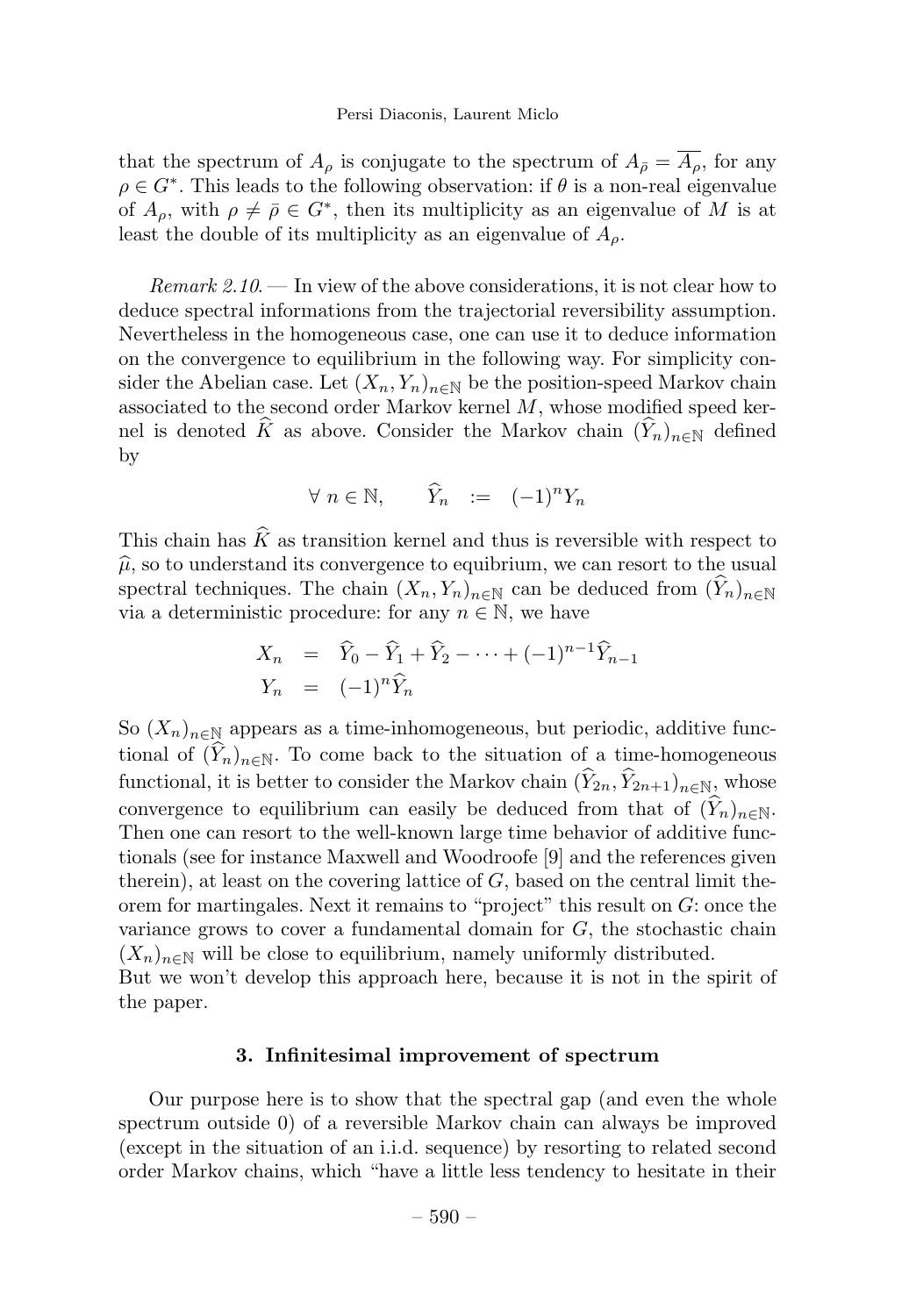way to equilibrium" than the original chain. The rigorous formulation of this heuristic is enclosed in Theorem 1.1, and this section is mainly devoted to his proof. But we will also investigate the best way to improve only the spectral gap, when the underlying first order kernel  $L$  is the transition matrix of a random walk on a regular graph and under an additional assumption of multiplicity one for the spectral gap.

Our starting point is a Markov kernel  $L$  which admits a reversible probability measure  $\nu$ , positive on the finite set V. Since we will only be interested in second order Markov chains which are trajectorially reversible with respect to the probability measure  $\nu \times L$  (defined in (1.3)), up to a restriction of the state space V, there is no loss of generality in assuming that  $L$  is furthermore irreducible. We associate to  $L$  the second order Markov kernel  $M^{(0)}$  defined in (1.5). We begin by verifying an assertion made in the introduction:

PROPOSITION 3.1. — The spectrum of the transition operator  $M^{(0)}$  is  $equal to the spectrum of L with the same multiplicities, except for the eigen$ value 0, whose multiplicity is  $N^2 - N$ , where  $N = |V|$ . In particular  $M^{(0)}$  is diagonalizable if and only if  $0$  is not an eigenvalue of  $L$ . When  $0$  is an eigenvalue of  $L$ , let  $d$  be the dimension of the corresponding eigenspace. Then the canonical form of  $M^{(0)}$  contains  $d$  2 × 2-Jordan blocks  $\begin{pmatrix} 0 & 1 \\ 0 & 0 \end{pmatrix}$ .

It follows that  $(M^{(0)})^2$  is always diagonalizable. This is not true for  $M^{(0)}$ , as we will see on an example in next section.

*Proof.* — Since  $\nu$  has positive weight everywhere and is reversible with respect to L, the latter operator is diagonalizable with real eigenvalues. Let  $(\theta_i)_{i\in\llbracket N\rrbracket}$  be its spectrum and  $(f_i)_{i\in\llbracket N\rrbracket}$  be a corresponding family of eigenvectors. Assume that  $\theta_1 = \theta_2 = \cdots = \theta_d = 0$ , where  $d = \dim(\text{Ker}(L))$ . For  $i \in [N]$ , define  $F_i := \mathbb{1} \otimes f_i \in \mathcal{F}(V^2)$  and for  $i \in [d]$ ,  $G_i := f_i \otimes \mathbb{1} \in$  $\mathcal{F}(V^2)$ . We compute that

$$
M^{(0)}[F_i] = 1 \otimes L[f_i] = \theta_i F_i
$$
  

$$
M^{(0)}[G_i] = 1 \otimes (f_i L[1]) = F_i
$$

First we deduce that the spectrum of L is included in the spectrum of  $M^{(0)}$ and next that for  $i \in [d]$ , the 2-dimensional vector space generated by  $F_i$ and  $G_i$  is stable by  $\overline{M}^{(0)}$  and that the matrix associated to the operator  $M^{(0)}$  in the basis  $(G_i, F_i)$  is the 2 × 2-Jordan block  $\begin{pmatrix} 0 & 1 \\ 0 & 0 \end{pmatrix}$ . Note that the vectors  $F_1, F_2, ..., F_N$  are independent and belong to the image

of  $M^{(0)}$ , so the rank of  $M^{(0)}$  is at least N. This rank is exactly N, because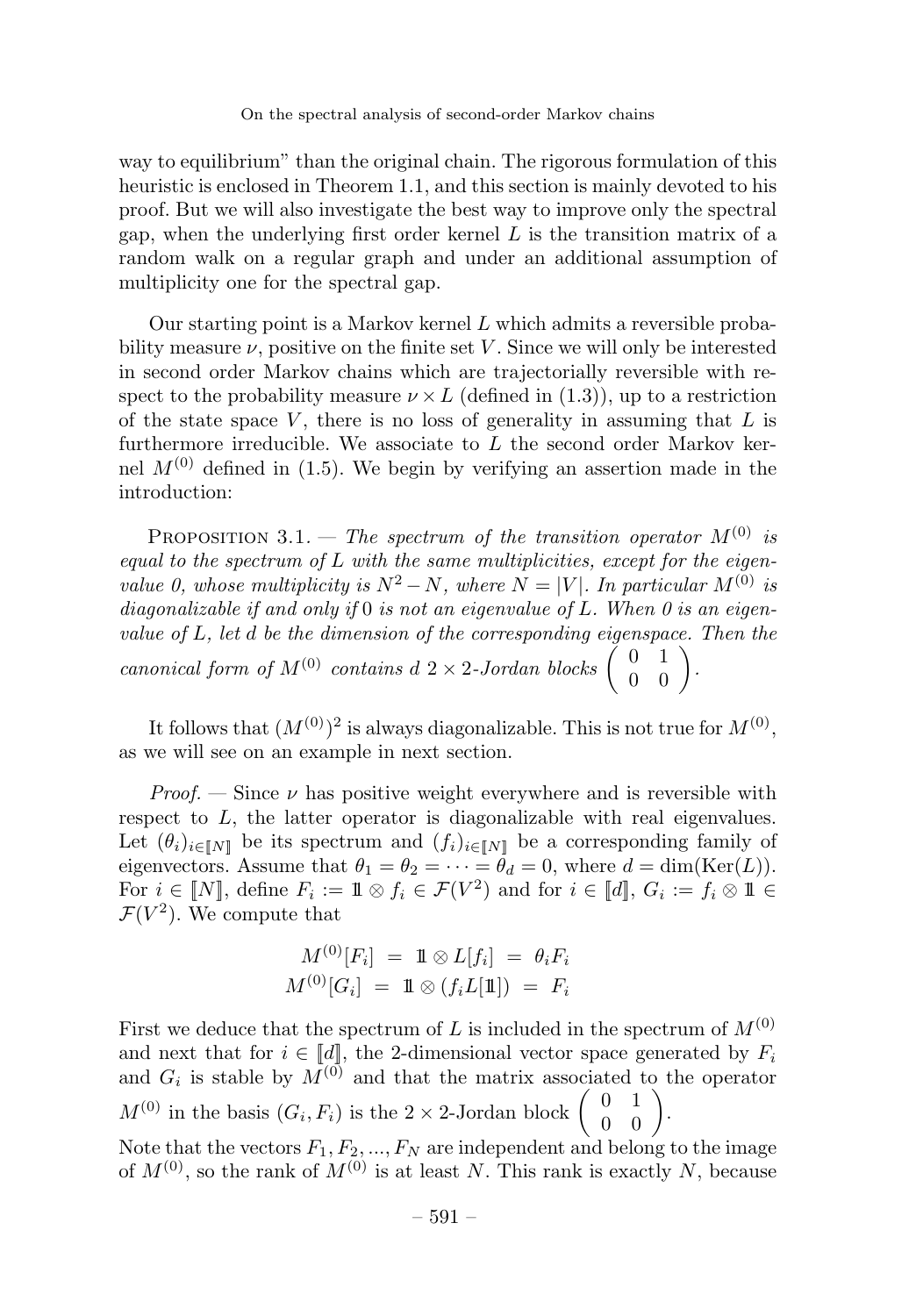for any  $F \in \mathcal{F}(V^2)$ ,  $M^{(0)}[F]$  only depends on the second variable. It follows that the kernel of  $M^{(0)}$  is of dimension  $N^2 - N$ that the kernel of  $M^{(0)}$  is of dimension  $N^2 - N$ .

In the above proof the reversibility of  $L$  was not really necessary, it was sufficient to assume that it is diagonalizable. One can even go further by revisiting the above proof:

Remark  $3.2$ . - Let L be any Markov kernel on S and construct the kernel  $M^{(0)}$  as in (1.5). Then as above the spectrum of  $M^{(0)}$  is equal to the spectrum of L plus the value 0. More precisely, the Jordan blocks associated to an eigenvalue  $\theta \neq 0$  of L are in exact correspondance with those of  $M^{(0)}$ . Concerning the eigenvalue 0, let d be the number of  $1 \times 1$ -Jordan blocks for L. All of them are transformed into  $2 \times 2$  blocks for  $M^{(0)}$ . But for  $r \geq 2$ , all the  $r \times r$ -Jordan blocks of L are transformed into  $r \times r$ -Jordan blocks for  $M^{(0)}$ . And there is furthermore the creation of  $N^2 - N - d$  1 × 1-Jordan blocks for  $M^{(0)}$ . This comes from the fact that the  $(r+1) \times (r+1)$  matrix A defined by

$$
\forall i, j \in \llbracket r+1 \rrbracket, \qquad A(i,j) \quad := \quad \begin{cases} \begin{array}{c} 1 & \text{if } j = i+1 \text{ and } i \in \llbracket r-1 \rrbracket \\ 1 & \text{if } i = 0 \text{ and } j = r+1 \\ 0 & \text{, otherwise} \end{array} \end{cases}
$$

admits a decomposition into a  $1 \times 1$  block and a  $r \times r$  block (both associated to the eigenvalue 0).

In Proposition 3.1 we have considered the spectrum of  $M^{(0)}$  as an operator on  $\mathcal{F}(V^2)$ , but in general we are only interested on its action on a subspace of  $\mathcal{F}(V^2)$ : since the probability measure  $\nu \times L$  is invariant for  $M^{(0)}$ , we prefer to see  $M^{(0)}$  as an operator on  $\mathbb{L}^2(\nu \times L)$ , whose dimension is the cardinality of the set  $\{(x, y) \in V^2 : L(x, y) > 0\}$ . By our assumption  $\nu > 0$ , we have  $\mathcal{F}(V) = \mathbb{L}^2(\nu)$  and there is no ambiguity for the spectrum of L. The proof of Proposition 3.1 can then be extended to this situation: the spectrum of  $M^{(0)}$  is the spectrum of L plus maybe the eigenvalue 0. Indeed the eigenvalue 0 is necessary in the spectrum of  $M^{(0)}$  if  $\dim(\mathbb{L}^2(\nu \times L)) > N$ . Note that under our reversibility and irreducibility assumptions on  $L$ , the only situations when this inegality is not satisfied is when  $|V| = 1$  or  $|V| = 2$ and L is given by the matrix  $\begin{pmatrix} 0 & 1 \\ 1 & 0 \end{pmatrix}$ . Similar observations also hold in the more general setting of the above remark (but assume furthermore that L is irreducible, so that it admits a unique positive invariant measure).

In order to go in the direction of Theorem 1.1, consider a second order Markov kernel  $M^{(1)}$  admitting  $\nu \times L$  as trajectorial reversible measure and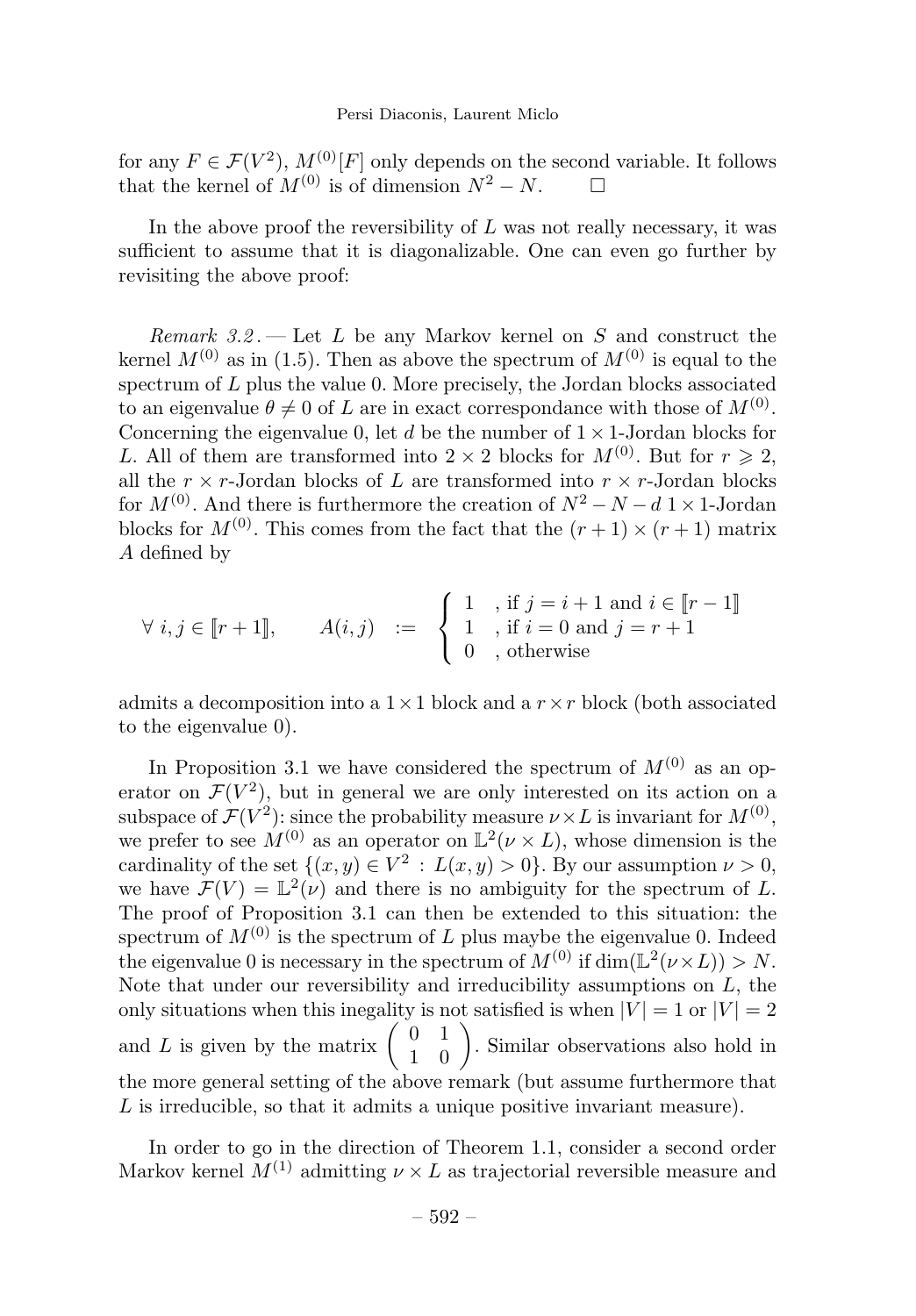satisfying for any  $x, x', x'' \in V$ ,

$$
M^{(1)}(x, x'; x'') > L(x', x'')
$$
, if  $x'' \neq x$ ,  $L(x, x') > 0$  and  $L(x', x'') > 0$  (3.5)

Such transition kernels exists, since according to Lemma 2.1, the only requirement is that for any fixed  $x' \in V$ , the kernel  $(M_{x'}^{(1)}(x, x''))_{x, x'' \in V}$  is reversible with respect to the probability  $L(x', \cdot)$ .

Next, as in the introduction, for any  $a \in [0, 1]$ , we consider the interpolation kernel between  $M^{(0)}$  and  $M^{(1)}$ :

$$
M^{(a)} \quad := \quad (1-a)M^{(0)} + aM^{(1)}
$$

which is a second order Markov kernel still admitting  $\nu \times L$  as trajectorial reversible measure. We need some information about the behavior of the spectral decomposition of  $M^{(a)}$  as a function of a, at least for small a. From Chapter 2 §1.8 of Kato [7], we easily deduce the following result:

LEMMA 3.3. — There exists  $a_0 \in (0,1)$  such that the number s of distinct eigenvalues of  $M^{(a)}$  does not depend on  $a \in (0, a_0)$ . It is possible to parameterize these eigenvalues by  $(\theta_l(a))_{l\in\mathbb{R}^3}$  in such a way that for any  $l \in \llbracket s \rrbracket$ , the mapping  $(0, a_0) \ni a \mapsto \theta_l(a)$  is analytic. Furthermore these mappings admit continuous extension to  $[0, a_0)$  and the set  $\{\theta_l(0) : l \in \llbracket s \rrbracket\}$ coincides with the spectrum of  $M^{(0)}$  (note nevertheless that the cardinality of this spectrum can be stricly less than s, when a splitting phenomenon of some eigenvalues at 0 occurs). Moreover for any  $l \in \llbracket s \rrbracket$ , we can find a continuous mapping  $[0, a_0) \ni a \mapsto F_l(a) \in \mathcal{F}(V^2, \mathbb{C}) \setminus \{0\}$  such that  $F_l(a)$  is an eigenfunction associated to the eigenvalue  $\theta_l(a)$  of  $M^{(a)}$ , and such that the mapping  $(0, a_0) \ni a \mapsto F_I(a) \in \mathcal{F}(V^2, \mathbb{C}) \setminus \{0\}$  is analytic.

In fact the above lemma holds for general second order Markov kernel  $M^{(1)}$ . But the assumption (3.5) is need for the next result. See also Theorem 2.3 in Chapter 2 §2.3 of Kato [7] for general differentiability properties of the eigenvalues.

PROPOSITION  $3.4.$  — With the notations introduced in the previous lemma, assume that  $l \in [s]$  is such that  $\theta_l(0) \neq 0$ . Then the limit  $\lim_{a\to 0_+} \theta'_l(a)$ exists and belongs to  $\mathbb{R}$ . By consequence  $\theta'_{l}(0)$  exists and coincides with the previous limit. Furthermore if  $|\theta_l(0)| \neq 1$ , then the sign of  $\theta'_l(0)$  is the opposite sign of  $\theta_l(0)$  (recall that  $\theta_l(0) \in \mathbb{R} \setminus \{0\}$ ). If  $|\theta_l(0)| = 1$ , we have  $\theta'_l(0)=0.$ 

*Proof.* — By definition, we have for any  $a \in [0, a_0)$ ,

$$
M^{(a)}F_l(a) = \theta_l(a)F_l(a)
$$

$$
-593-
$$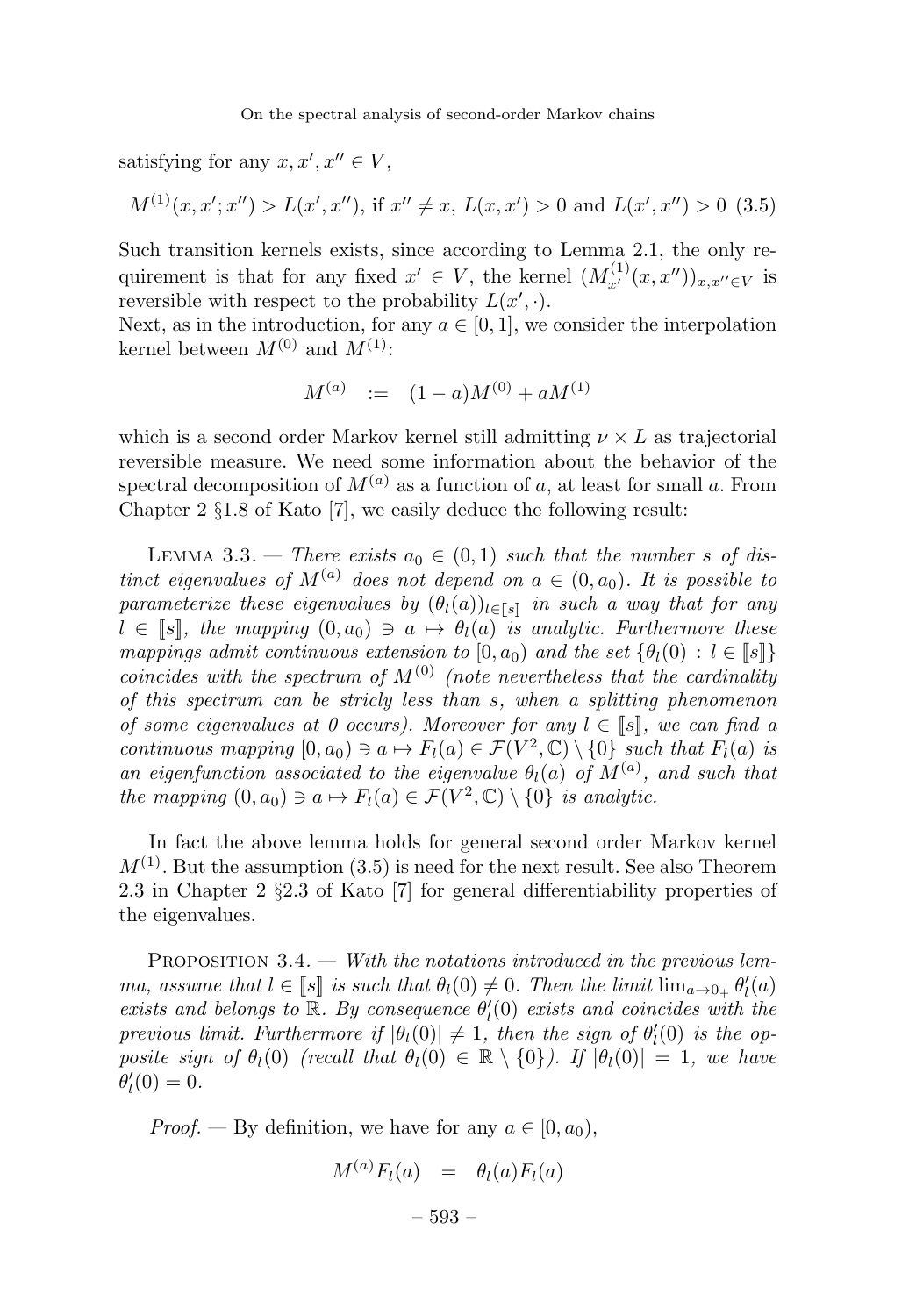#### Persi Diaconis, Laurent Miclo

and we can differentiate this equality for  $a \in (0, a_0)$  to get

$$
(M^{(1)} - M^{(0)})F_l(a) + M^{(a)}F'_l(a) = \theta'_l(a)F_l(a) + \theta_l(a)F'_l(a)
$$
 (3.6)

where the primes represent differentiation with respect to  $a \in (0, a_0)$ .

Our goal is to get rid of the term  $F_l'(a)$  that we don't control as a is going to  $0_+$ . Lemma 2.4 implies that the function  $F_l(a)$  defined in Lemma 2.4 is an eigenvector of  $(M^{(a)})^*$  associated to the eigenvalue  $\theta(a)$ . Indeed, we have

$$
(M^{(a)})^*[\widetilde{F}_l(a)] = M^{(a)}[F_l(a)]
$$
  
=  $\theta(a)\widetilde{F}_l(a)$   
=  $\theta(a)\widetilde{F}_l(a)$ 

Multiply (3.6) by  $F_l(a)$  and integrate the obtained equation with respect to m, to get

$$
m[\widetilde{F}_l(a)(M^{(1)} - M^{(0)})F_l(a)] + m[\widetilde{F}_l(a)M^{(a)}F'_l(a)]
$$
  
= 
$$
\theta'_l(a)m[\widetilde{F}_l(a)F_l(a)] + \theta_l(a)m[\widetilde{F}_l(a)F'_l(a)]
$$

By definition of the dual operator  $(M^{(a)})^*$  we have

$$
m[\widetilde{F}_l(a)M^{(a)}F'_l(a)] = m[(M^{(a)})^*[\widetilde{F}_l(a)]F'_l(a)]
$$
  
=  $\theta(a)m[\widetilde{F}_l(a)F'_l(a)]$ 

Thus we deduce the following equation where the term  $F'_{l}(a)$  has disappeared:

$$
m[\widetilde{F}_l(a)(M^{(1)} - M^{(0)})F_l(a)] = \theta'_l(a)m[\widetilde{F}_l(a)F_l(a)]
$$

We can now use the continuity properties put forward in Lemma 3.3 to see that

$$
\lim_{a \to 0_{+}} m[\widetilde{F}_l(a)(M^{(1)} - M^{(0)})F_l(a)] = m[\widetilde{F}_l(0)(M^{(1)} - M^{(0)})F_l(0)]
$$
  

$$
\lim_{a \to 0_{+}} m[\widetilde{F}_l(a)F_l(a)] = m[\widetilde{F}_l(0)F_l(0)]
$$

so the limit  $\lim_{a\to 0_+} \theta'_l(a)$  exists if we have  $m[F_l(0)F_l(0)] \neq 0$ . To compute this term, we note that since  $F_l(0)$  is an eigenvector of  $M^{(0)}$  associated to the eigenvalue  $\theta_l(0)$ , according to the proof of Proposition 3.1, there exists an eigenfunction  $f \in \mathcal{F}(V)$  of L associated to the eigenvalue  $\theta_l(0)$  such that

$$
\forall x, x' \in V, \qquad F_l(0)(x, x') = f(x')
$$

$$
-594- \nonumber\\
$$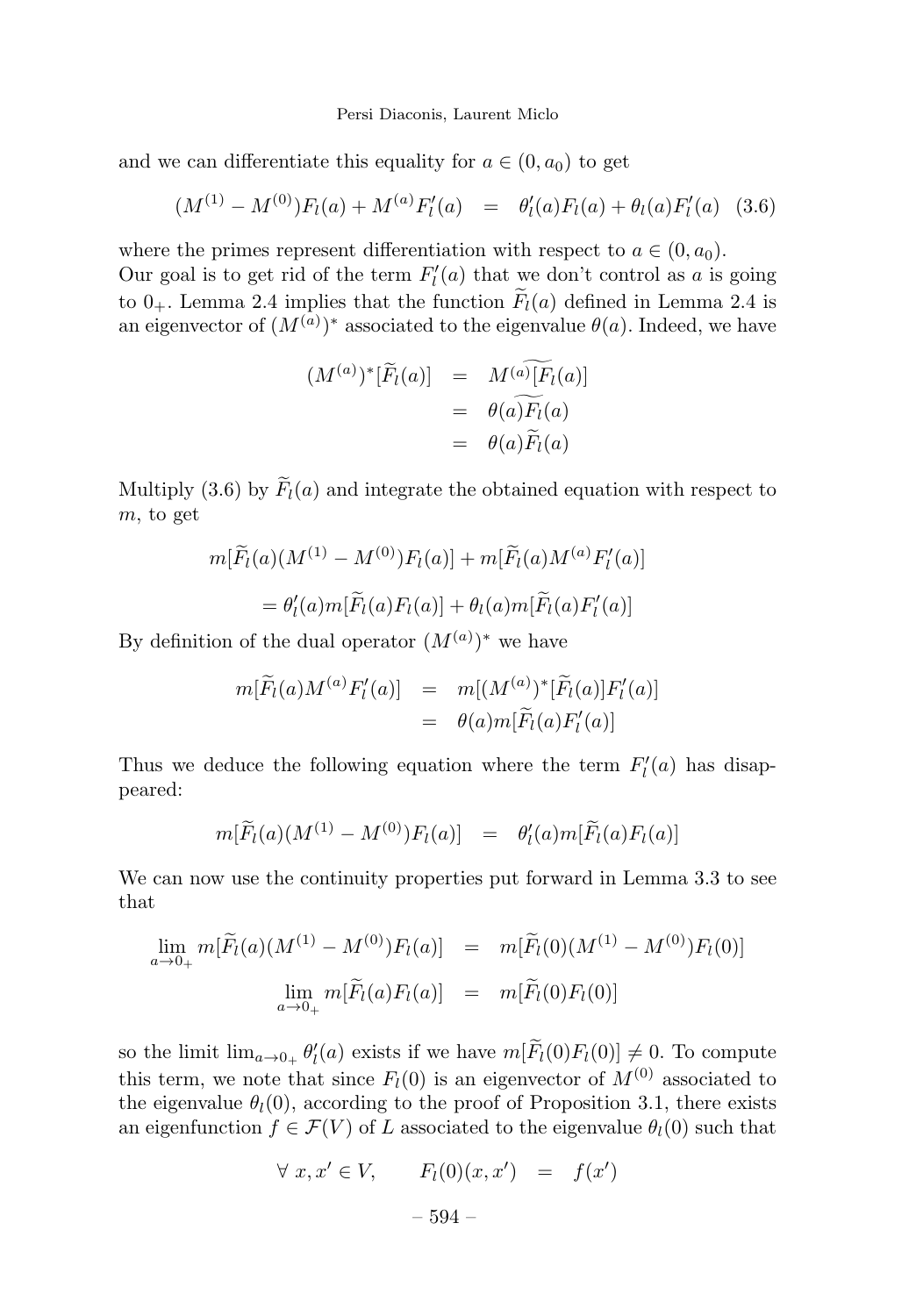It follows that

$$
m[\widetilde{F}_l(0)F_l(0)] = \sum_{x,x' \in V} \nu(x)L(x,x')f(x)f(x')
$$
  
= 
$$
\nu[fL[f]]
$$
  
= 
$$
\theta_l(0)\nu[f^2]
$$

which is different from 0. Thus  $\lim_{a\to 0_+} \theta'_l(a)$  exists and by consequence the mapping  $[0, a_0) \ni a \mapsto \theta_l(a)$  is differentiable at 0 and  $\theta'_l(0) = \lim_{a \to 0_+} \theta'_l(a)$ . To evaluate this derivative, it remains to compute

$$
m[\widetilde{F}_l(0)(M^{(1)} - M^{(0)})F_l(0)] = \sum_{x,x' \in V} \nu(x)L(x,x')f(x) \sum_{x'' \in V} D_{x'}(x,x'')f(x'')(3.7)
$$

where for any  $x, x', x'' \in V$ , we have defined

$$
D_{x'}(x, x'') := M_{x'}^{(1)}(x, x'') - M_{x'}^{(0)}(x, x'')
$$
  
= 
$$
M^{(1)}(x, x'; x'') - L(x', x'')
$$

These quantities are real, so we already get that  $\theta_l'(0) \in \mathbb{R}$ . To go further, note that for any  $x' \in V$ ,  $D_{x'}$  is a generator matrix: outside the diagonal its entries are nonnegative (even positive in the present case) and the sum of the entries of any row is zero. Furthermore the matrix  $D_{x'}$  is symmetric in  $\mathbb{L}^2(L(x',\cdot))$  and we compute that (cf. for instance the lecture notes of Saloff-Coste [13])

$$
\sum_{x,x'' \in V} L(x',x)D_{x'}(x,x'')f(x)f(x'') = -\frac{1}{2} \sum_{x \neq x'' \in V} L(x',x)D_{x'}(x,x'')(f(x'')-f(x))^2
$$
  

$$
\leq 0
$$

Since by reversibility of  $L$  the r.h.s. of  $(3.7)$  can also be written as

$$
\sum_{x' \in V} \nu(x') \sum_{x, x'' \in V} L(x', x) D_{x'}(x, x'') f(x) f(x'')
$$

it appears that  $m[F_l(0)(M^{(1)} - M^{(0)})F_l(0)] \leq 0$  and by consequence  $\theta_l(0)\theta'_l(0)\leqslant 0.$ 

Let us now consider the situation where  $\theta_l(0)\theta'_l(0) = 0$ . According to the previous computations, this is equivalent to the fact that

$$
\forall x, x', x'' \in V, \qquad D_{x'}(x, x'')(f(x'') - f(x)) = 0
$$

namely, for any  $x, x', x'' \in V$  such that  $D_{x'}(x, x'') \neq 0$ , we must have  $f(x'') = f(x)$ . Due to our assumption (3.5), this amounts to the condition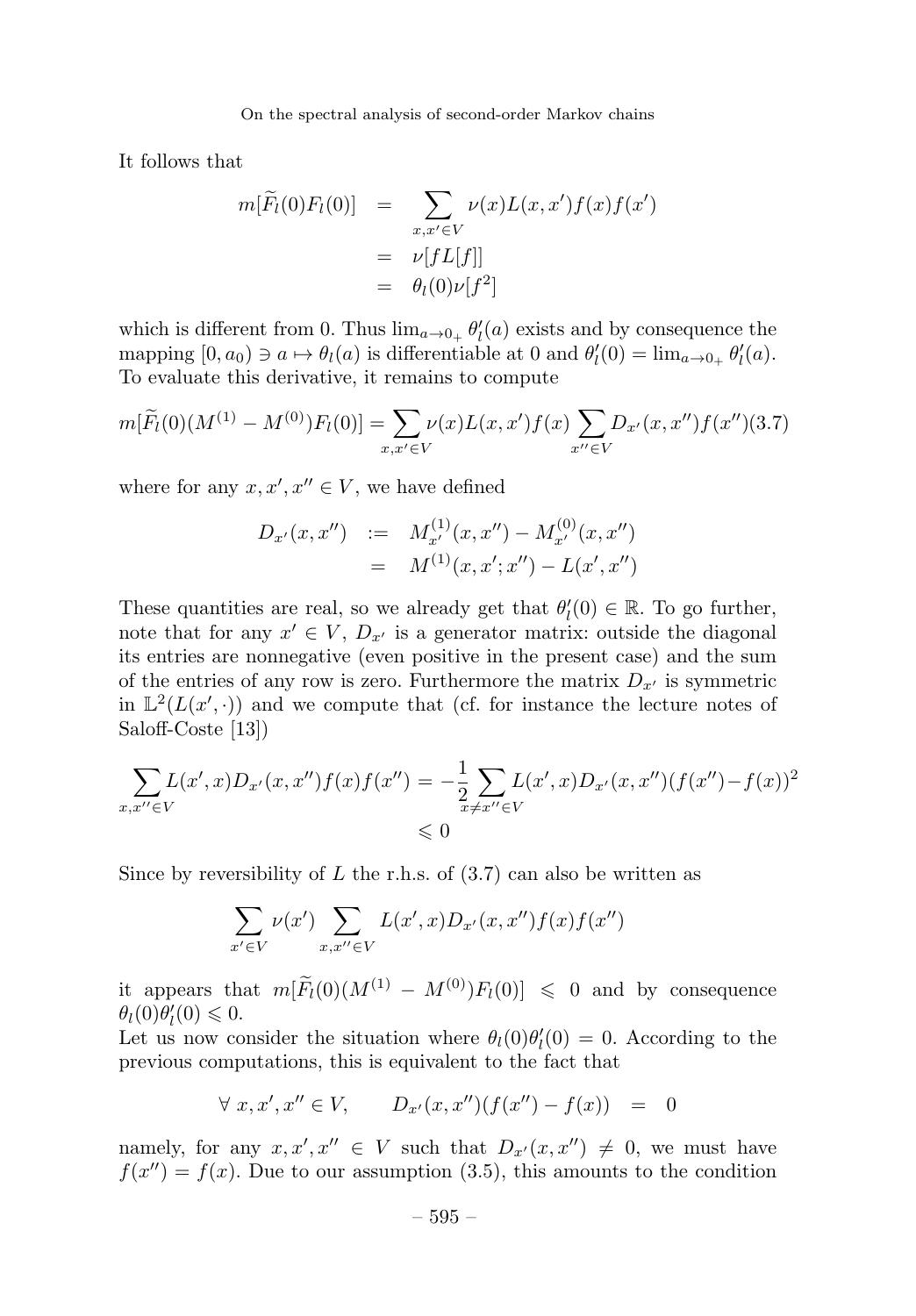that for any  $x \neq x'' \in V$  such that there exists  $x' \in V$  with  $L(x, x') > 0$ and  $L(x', x'') > 0$  (inequalities which are equivalent to  $M^{(1)}(x, x'; x'') > 0$ ), we must have  $f(x'') = f(x)$ . This is equivalent to the fact that f must be constant on the recurrence classes of  $L^2$ , namely  $L^2[f] = f$ . Thus, since  $L[f] = \theta_l(0)f$ , this means that  $\theta_l^2(0) = 1$ , hence the announced results.  $\square$ 

We can now come to the

*Proof of Theorem 1.1.*  $\longrightarrow$  Since L is assumed to be irreducible, the eigenspace associated to the eigenvalue 1 is just Vect(1), so that  $1 \notin \Theta_*(L)$ (recall that it is the spectrum of the restriction of L to  $\mathbb{1}^{\perp}$  in  $\mathbb{L}^{2}(\nu)$ , see the definition given after (1.4)). Furthermore  $-1 \notin \Theta_*(L)$ , otherwise L would be periodic, thus we have  $\lambda(L) > 0$ . On the other hand, as it was mentioned in the introduction, the condition that  $L \neq \nu$  insures that  $\lambda(L) \neq 1$ , so in fact  $\lambda(M^{(0)}) \in (0,1)$ . With the notations of Lemma 3.3, define

$$
I := \{l \in [s] : |\theta_l(0)| = 1 - \lambda(L)\}
$$

By continuity of the eigenvalues of  $M^{(a)}$  as functions of a, we can find  $a'_0 \in (0, a_0)$  such that

$$
\forall a \in [0, a'_0], \qquad \lambda(M^{(a)}) = \max\{1 - |\theta_l(a)| : l \in I\}
$$

By considering a first order expansion at  $0_+$  of the functions  $\theta_l$ , for  $l \in I$ , Proposition 3.4 easily implies that  $[0,1] \ni a \mapsto \lambda(M^{(a)})$  is differentiable at 0 and that

$$
\frac{d\lambda(M^{(a)})}{da}(0) = \min\{|\theta'_l(0)| : l \in I\}
$$
  
> 0

 $\Box$ 

Next consider the situation where instead of infinitesimally improving the nonnull part of the spectrum of  $M^{(0)}$ , we just want to improve its spectral gap. What is the best way to do it, at least infinitesimally? More precisely, let D be the set of signed kernels  $D = (D(x, x'; x'')_{x,x',x'' \in V}$  from  $V^2$  to V, such that for  $\epsilon > 0$  small enough,  $M^{(0)} + \epsilon D$  is a second order Markov kernel which is trajectorially reversible with respect to  $\nu \times M$  and such that the following normalization condition is satisfied:

$$
\forall x, x' \in V, \qquad \sum_{x'' \in V} |D(x, x'; x'')| \leq 2
$$

As above, we can show that  $\lambda(M^{(0)} + \epsilon D)$  is differentiable at the right of 0 and we are wondering what are the perturbations  $D^{\dagger} \in \mathcal{D}$  which maximize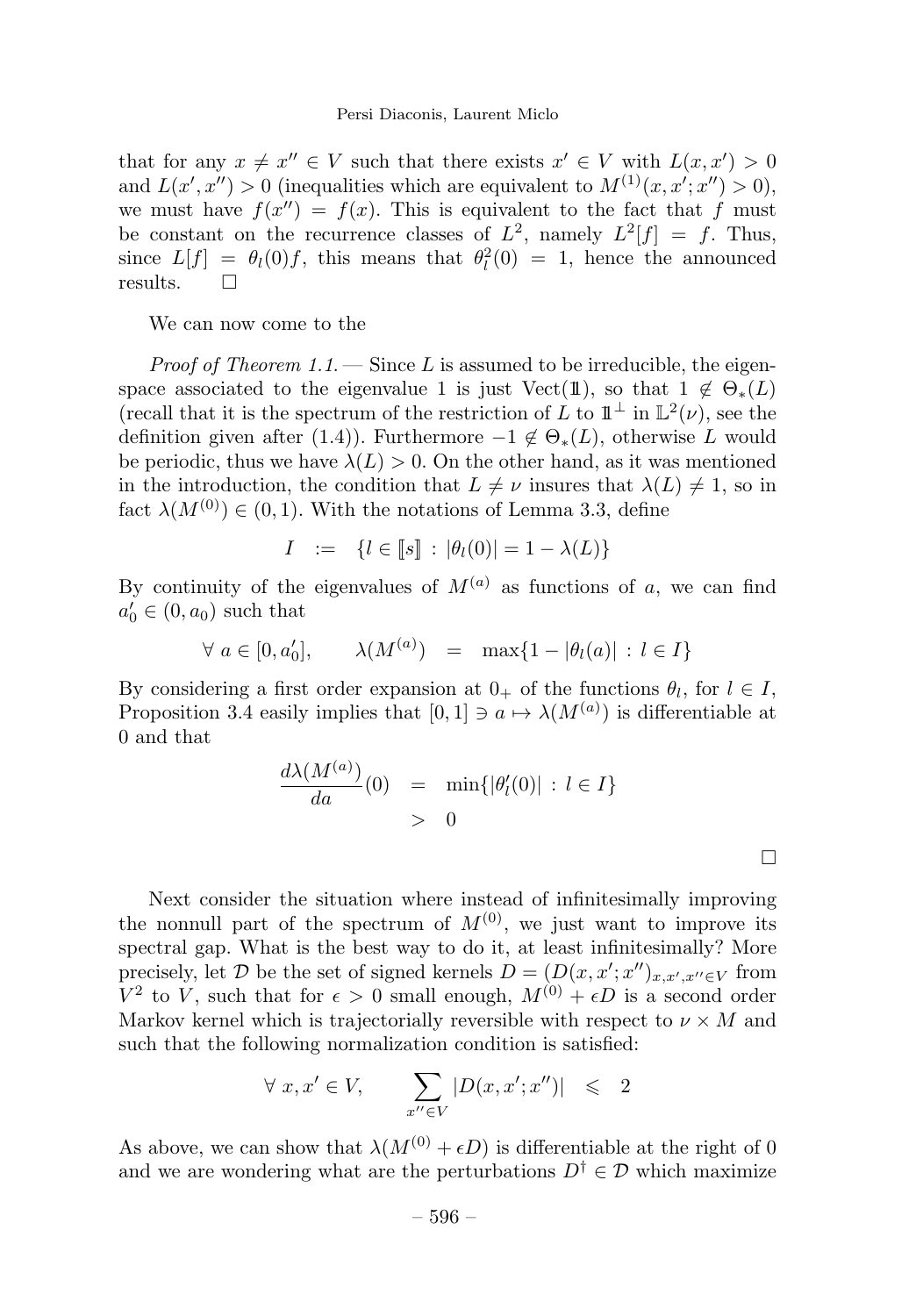the improvement of the spectral gap, namely such that

$$
\frac{d}{d\epsilon}\lambda(M^{(0)} + \epsilon D^{\dagger})\Big|_{\epsilon=0} = \sup_{D \in \mathcal{D}} \frac{d}{d\epsilon}\lambda(M^{(0)} + \epsilon D)\Big|_{\epsilon=0}
$$
(3.8)

To simplify the analysis of this problem, assume that there is only one eigenvalue  $\theta$  of L such that  $\lambda(L)=1 - |\theta|$  ( $\theta$  can be positive or negative) and that the multiplicity of  $\theta$  is 1. By a slight misuse of language, in this situation we will say that the spectral gap is of multiplicity 1. Let  $f \in \mathcal{F}(V)$ be an eigenfunction associated to  $\theta$ .

To any signed kernel D from  $V^2$  to V, associate the family  $(D_{x'})_{x'\in V}$  of signed kernels from  $V$  to  $V$  defined by

$$
\forall x', x, x'' \in V, \qquad D_{x'}(x, x'') \quad := \quad D(x, x'; x'')
$$

For fixed  $x' \in V$ , let  $\mathcal{D}_{x'}$  be the set of signed kernels  $(D(x, x''))_{x,x'' \in V}$  from V to V which are symmetric in  $\mathbb{L}^2(L(x',\cdot))$  and which satisfy  $\sum_{x'' \in V} |D(x,x'')|$  $\leq 2$  and  $\sum_{x'' \in V} D(x, x'') = 0$  for all  $x \in V$ . It is easy to check (see the proof of Lemma 2.1) that  $D \in \mathcal{D}$  if and only if  $D_{x'} \in \mathcal{D}_{x'}$  for all  $x' \in V$ . Define for any  $x' \in V$ , the mapping  $H_{x'} : \mathcal{D}_{x'} \to \mathbb{R}$  via the formula

$$
\forall D = (D(x, x''))_{x, x'' \in V} \in \mathcal{D}_{x'}, \ H_{x'}(D) = \sum_{x, x'' \in V} L(x', x)D(x, x'')f(x)f(x'')
$$

Then the arguments given in the proofs of Proposition 3.4 and Theorem 1.1 also show the

LEMMA 3.5. — A signed kernel  $D^{\dagger} \in \mathcal{D}$  satisfies (3.8) if and only if for any  $x' \in V$ ,  $D_{x'}^{\dagger}$  minimizes the mapping  $H_{x'}$  on  $\mathcal{D}_{x'}$ . As a consequence, by compactness of  $\mathcal{D}_{x'}$  and continuity of  $H_{x'}$ , such an optimal  $D^{\dagger} \in \mathcal{D}$  exists.

In order to get an idea of an optimal  $D^{\dagger} \in \mathcal{D}$ , let us make the following additional assumption: for any  $x' \in V$ , the probability measure  $L(x', \cdot)$  is uniform over  $V_{x'}$  (recall that this set was defined as the support of  $L(x', \cdot)$  at the beginning of section 2) and that  $n := |V_{x'}|$  does not depend on  $x' \in V : L$ is the Markov transition kernel of the simple random walk on the connected and regular graph on V whose edge set is  $\{(x, x') \in V^2 : L(x, x') > 0\}.$ The symmetry condition in  $\mathbb{L}^2(L(x',\cdot))$  on the elements of  $\mathcal{D}_{x'}$  amounts to asking them to be symmetric in the usual sense. Denote by  $x_1, x_2, ..., x_n$ the elements of  $V_{x'}$  (as we work with fixed  $x' \in V$ , we won't indicate that everything is depending on this point), ordered such that  $f(x_1) \leqslant f(x_2) \leqslant$  $\cdots \leqslant f(x_n)$ . To simplify notations, any element  $D \in \mathcal{D}_{x'}$  is identified with a  $n \times n$  matrix  $(D(i, j))_{i,j \in [\![ n ]\!]}$  where  $D(i, j)$  stands for  $D(x_i, x_j)$ . Then under the above assumption we have: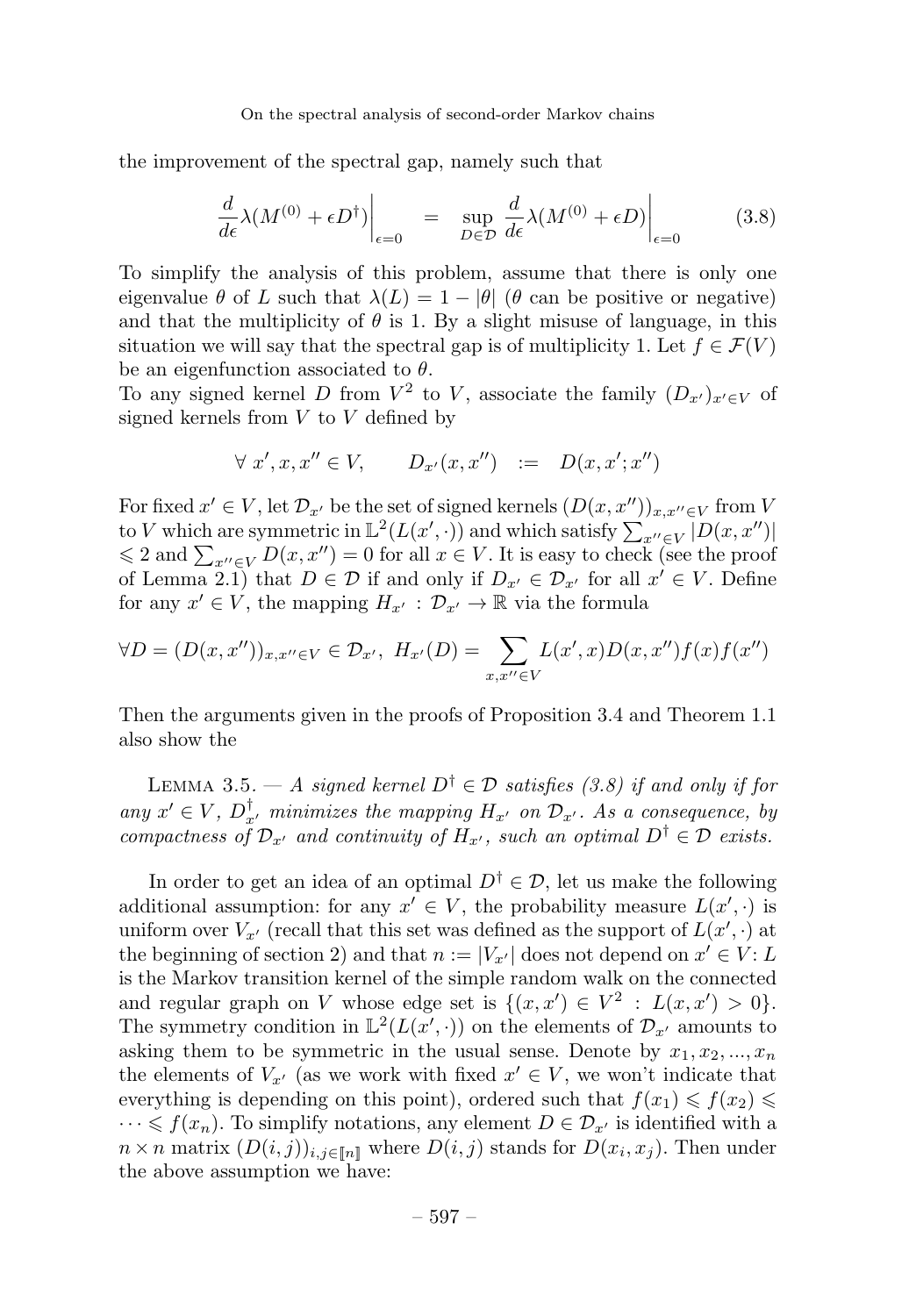#### Persi Diaconis, Laurent Miclo

PROPOSITION 3.6. — Let  $D_{x'}^{\dagger} := J_n - I_n$ , where  $I_n$  is the  $n \times n$  identity matrix and  $J_n$  is the  $n \times n$  reverse diagonal matrix  $(\forall i, j \in [n], J_n(i, j) :=$  $\delta_{n-j+1}(i)$ ). The matrix  $D_{x'}^{\dagger}$  is a minimizer of the functional  $H_{x'}$  on  $\mathcal{D}_{x'}$ . Thus, when L is the transition kernel of a random walk on a regular graph whose spectral gap is of multiplicity 1,  $D^{\dagger} = (D_{x}^{\dagger})_{x' \in V}$  is among the best ways to perturb  $M^{(0)}$  in order to improve infinitesimally its spectral gap.

The proof of this proposition will be based on the following technical result:

LEMMA 3.7. — Consider  $\mathcal{SP}_n$  the set of  $n \times n$  doubly substochastic matrices and the functional G defined on  $\mathcal{SP}_n$  by

$$
\forall P = (P(i,j))_{i,j \in [\![n]\!]} \in \mathcal{SP}_n, \qquad G(P) = \sum_{i,j \in [\![n]\!]} P(i,j)g(i)h(j) \qquad (3.9)
$$

where  $g, h : \llbracket n \rrbracket \rightarrow \mathbb{R}_+$  are two nondecreasing functions. Then  $I_n$  is a maximizer of G on  $\mathcal{SP}_n$ .

*Proof.* — Note that for any  $P \in \mathcal{SP}_n$  we can find a  $Q \in \mathcal{P}_n$ , the set of  $n \times n$  doubly stochastic matrices, such that all the entries of Q are larger or equal to those of  $P$ . Since  $g$  and  $h$  are nonnegative functions, it follows that  $G(Q) \geq G(P)$ , and it is sufficient to prove the above lemma with  $\mathcal{SP}_n$ replaced by  $\mathcal{P}_n$ . To do so, we consider an induction on  $n \in \mathbb{N} \setminus \{0\}$ . For  $n = 1$ the result is obvious, since  $\mathcal{P}_1 = \{I_1\}$ . Next assume that the above lemma is true for some  $n \in \mathbb{N} \setminus \{0\}$  (and for all g, h as in the lemma) and consider P a maximizer on  $\mathcal{P}_{n+1}$  of a functional G which has the form described in (3.9) with n replaced by  $n + 1$ . If there exists  $k \in [n]$  such that  $P(k, n + 1) > 0$ , then  $P(n+1, n+1) < 1$  and we can find  $l \in [n]$  such that  $P(n+1, l) > 0$ . Assume for instance that  $P(k, n+1) \leq P(n+1, l)$  (otherwise work with the transposed matrix) and introduce the matrix  $P' \in \mathcal{P}_{n+1}$  defined by

$$
\forall i, j \in [\![ n+1 ]\!],
$$

$$
P'(i,j) = \begin{cases} 0 & \text{, if } (i,j) = (k, n+1) \\ P(n+1,l) - P(k, n+1) & \text{, if } (i,j) = (n+1,l) \\ P(i,j) + P(k, n+1) & \text{, if } (i,j) = (n+1, n+1) \text{ or } (i,j) = (k,l) \\ P(i,j) & \text{, otherwise} \end{cases}
$$

We compute that

$$
G(P) - G(P') = (g(n+1)h(n+1) + g(k)h(l)
$$
  

$$
-g(n+1)h(l) - g(k)h(n+1))P(n+1,k)
$$
  

$$
= (g(n+1) - g(k))(h(n+1) - h(l))P(n+1,k)
$$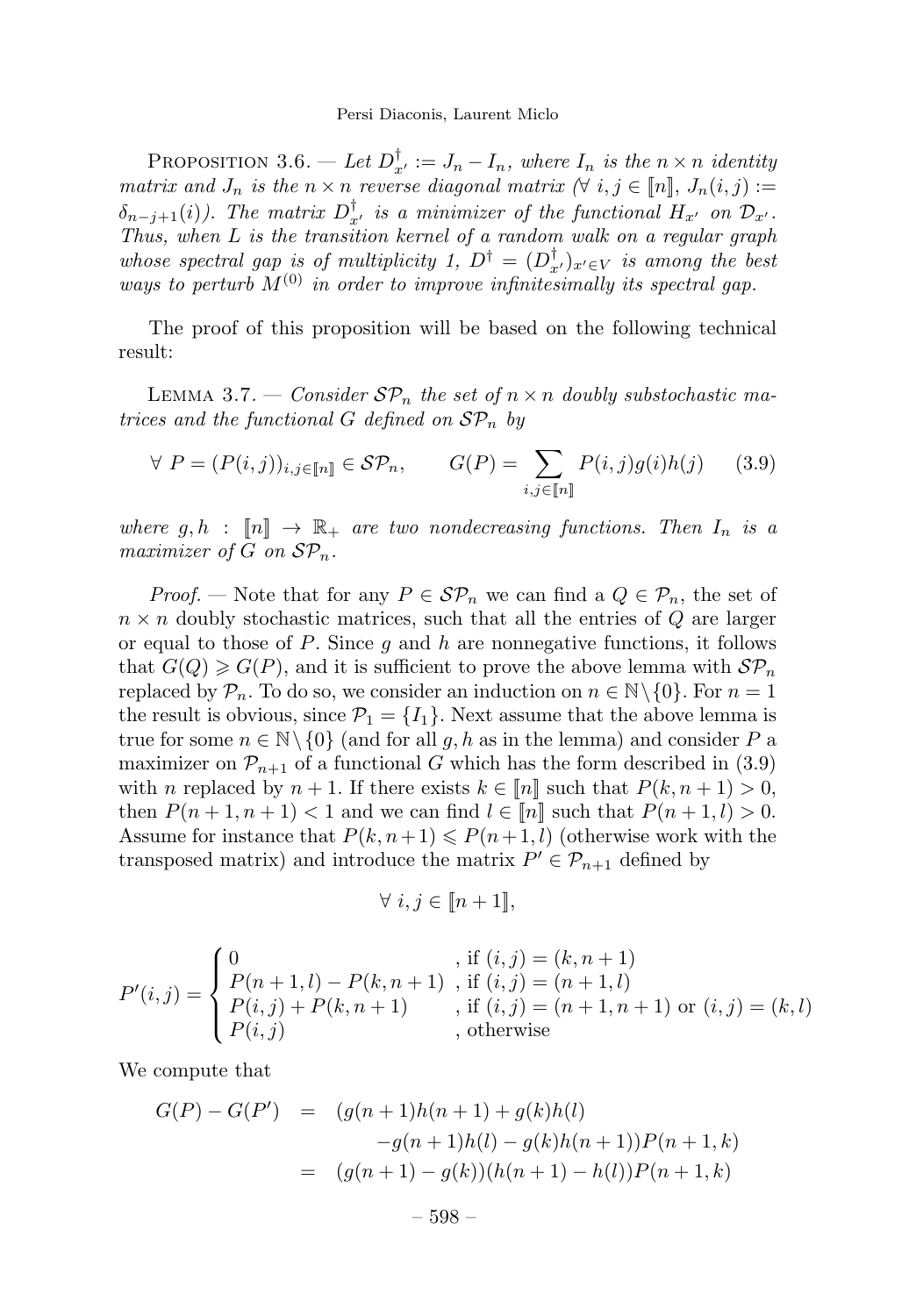a quantity which is nonnegative due to the assumptions  $g(k) \leqslant g(n+1)$  and  $h(l) \leq h(n + 1)$ . Thus P' is also a maximizer of G on  $\mathcal{P}_{n+1}$ . Iterating this procedure, we end up with a maximizer  $Q \in \mathcal{P}_{n+1}$  such that  $Q(n+1,i) =$  $Q(i, n + 1) = 0$  for all  $i \in [n]$  and  $G(Q) = G'(Q') + g(n + 1)h(n + 1)$ , where  $Q' := (Q(i, j))_{i,j \in [n]} \in \mathcal{P}_n$  and  $G'$  is the mapping on  $\mathcal{P}_n$  defined by the rhs of (3.9). So it remains to apply the iterative assumption to get the result.  $\square$ 

Let us now proceed to the

*Proof of Proposition 3.6.* — We first assume that *n* is even, say  $n = 2m$ . Let  $l \in \mathbb{R}$  be given, for any  $D = (D(i, j))_{i,j \in \llbracket n \rrbracket} \in \mathcal{D}_{x'}$ , we have by definition of  $\mathcal{D}_{x'}$  and due to the fact that  $L(x', \cdot) \equiv 1/n$  on  $V_{x'}$ , we have, denoting by  $\langle \cdot, \cdot \rangle$  the usual scalar product in  $\mathbb{R}^{V_{x'}}$  and remarking that  $\langle 1, Df \rangle = 0=$  $\langle D1\!\!1, f \rangle$ ,

$$
nH_{x'}(D) = \langle f, Df \rangle = \langle f - l, D[f - l] \rangle
$$
  
= 
$$
\sum_{x, x'' \in V} D(x, x'')(f(x) - l)(f(x'') - l) \qquad (3.10)
$$

Choose

$$
l = \frac{f(m) + f(m+1)}{2} \tag{3.11}
$$

so that  $(f(x) - l)(f(x'') - l)$  is nonpositive for  $(x, x'') \in [m] \times [m + 1, n] \sqcup$  $[m+1, n] \times [m]$  and nonnegative for  $(x, x'') \in [m] \times [m] \sqcup [m+1, n] \times [m+1]$ 1, n]. It follows that to minimize  $H_{x'}$  on  $\mathcal{D}_{x'}$ , it is enough to consider  $D \in$  $\mathcal{D}_{x'}$  such that  $D_{-,-} := (D(i,j))_{i,j\in[m]}$  and  $D_{+,+} := (D(i,j))_{i,j\in[m+1,n]}$ have nonpositive entries and such that  $D_{-,+} := (D(i,j))_{(i,j)\in[m]\times[m+1,n]}$ and  $D_{+,-}:=(D(i,j))_{(i,j)\in[m+1,n]\times[m]}$  have nonnegative entries. Indeed, for instance if  $D(i, j) > 0$  with  $i, j \in [m]$ , consider the matrix  $D' \in \mathcal{D}_{x'}$  defined by

$$
\forall i', j' \in [\![n]\!],
$$

$$
D'(i',j') = \begin{cases} 0 & \text{, if } (i',j') = (i,j) \text{ or } (i',j') = (j,i) \\ D(i',j') + D(i,j) & \text{, if } (i',j') = (m+1,i) \text{ or } (i',j') = (m+1,j) \\ D(i',j') + D(i,j) & \text{, if } (i',j') = (i,m+1) \text{ or } (i',j') = (j,m+1) \\ D(i',j') - 2D(i,j) & \text{, if } (i',j') = (m+1,m+1) \\ D(i',j') & \text{, otherwise} \end{cases}
$$

We have

$$
H_{x'}(D') = H_{x'}(D) - 2(\widetilde{f}(i)\widetilde{f}(j) - (\widetilde{f}(i) + \widetilde{f}(j))\widetilde{f}(m+1) + \widetilde{f}^2(m+1))D(i,j)
$$
  
\$\leqslant H\_{x'}(D)\$

where we have taken  $f := f - l$ .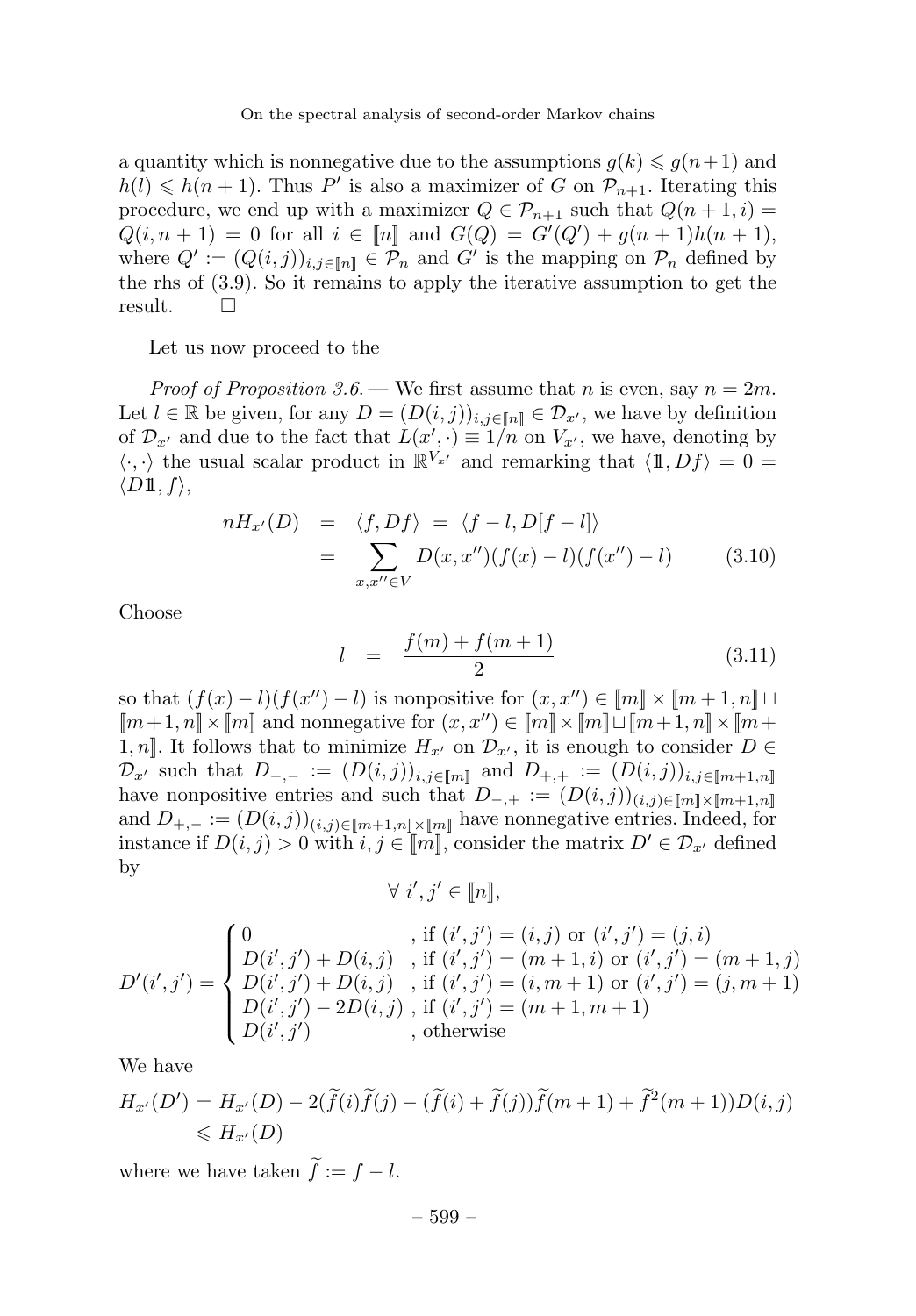The case where there exists  $(i, j) \in [m] \times [m + 1, n]$  with  $D(i, j) < 0$  is even easier to treat: just transfer the negative weights at the entries  $(i, j)$ and  $(j, i)$  to the entries  $(i, i)$  and  $(j, j)$ .

Thus to find a minimizer  $D \in \mathcal{D}_{x'}$  for  $H_{x'}$ , we can assume that the entries of  $D_{-,-}$  and  $D_{+,+}$  are nonpositive while those of  $D_{-,+}$  and  $D_{+,-}$  are nonnegative. Define  $P_{-,-}$  as the matrix obtained from  $-D_{-,-}$  by reversing the order of the rows and of the columns,  $P_{+,+} := -D_{+,+}$ ,  $P_{-,+}$  as the matrix obtained from  $D_{-,+}$  by inverting the order of the rows, and  $P_{+,-}$  as the matrix obtained from  $D_{+,-}$  by inverting the order of the columns, so that these four matrices are doubly substochastic. We can write naturally

$$
nH_{x'}(D) = -(G_{-, -}(P_{-, -}) + G_{+, +}(P_{-, -}) + G_{-, +}(P_{-, +}) + G_{+, -}(P_{+, -}))
$$

where  $G_{-,-}, G_{-,+}, G_{+,-}$  and  $G_{+,+}$  are the functionals on  $\mathcal{SP}_m$  defined by

$$
\forall P = (P(i,j))_{i,j \in [m]} \in \mathcal{SP}_m, \quad\n\begin{cases}\nG_{-, -}(P) &:= \sum_{i,j \in [m]} P(i,j)g(i)g(j) \\
G_{-, +}(P) &:= \sum_{i,j \in [m]} P(i,j)g(i)h(j) \\
G_{+, -}(P) &:= \sum_{i,j \in [m]} P(i,j)h(i)g(j) \\
G_{+, +}(P) &:= \sum_{i,j \in [m]} P(i,j)h(i)h(j)\n\end{cases}
$$

where q and h are the nonnegative (by choice of l in  $(3.11)$ ) and nondecreasing functions given by

$$
\forall i \in [m], \qquad \begin{cases} g(i) & := & -\widetilde{f}(m+1-i) \\ h(i) & := & \widetilde{f}(m+i) \end{cases}
$$

In fact the four functionals  $G_{-,-}, G_{+,+}, G_{-,+}$  and  $G_{+,-}$  are of the same type as the map G considered in Lemma 3.7. It follows that  $I_m$  is a maximizer for all these functionals. Coming back to the description of D in terms of  $P_{-,-}, P_{+,+}, P_{-,+}$  and  $P_{+,-}$ , we get that  $D = J_n - I_n$  is in fact a minimizer for  $H_{x'}$ .

It remains to treat the case where *n* is odd, say  $n = 2m+1$ . In this situation, we rather define  $l = f(m + 1)$  instead of (3.11), so (3.10) enables to erase the  $(m+1)$ <sup>th</sup> row and the  $(m+1)$ <sup>th</sup> column. Then the above arguments can be applied to the remaining matrix.

The proof of Lemma 3.7 also shows that the maximizer is unique if and only if  $g(1) < g(2) < \cdots < g(n)$  and  $h(1) < h(2) < \cdots < h(n)$ . From the above proof we deduce that the minimizer of  $H_{x'}$  is unique if and only if f is one-to-one on  $V_{x'}$ . If this is true for all  $x' \in V$ , we get from Lemma 3.5 that there exists a unique  $D^{\dagger} \in \mathcal{D}$  such that (3.8) is satisfied. In particular this condition is fulfilled if the eigenvector  $f$  is globally one-to-one from  $V$ to  $f(V)$ .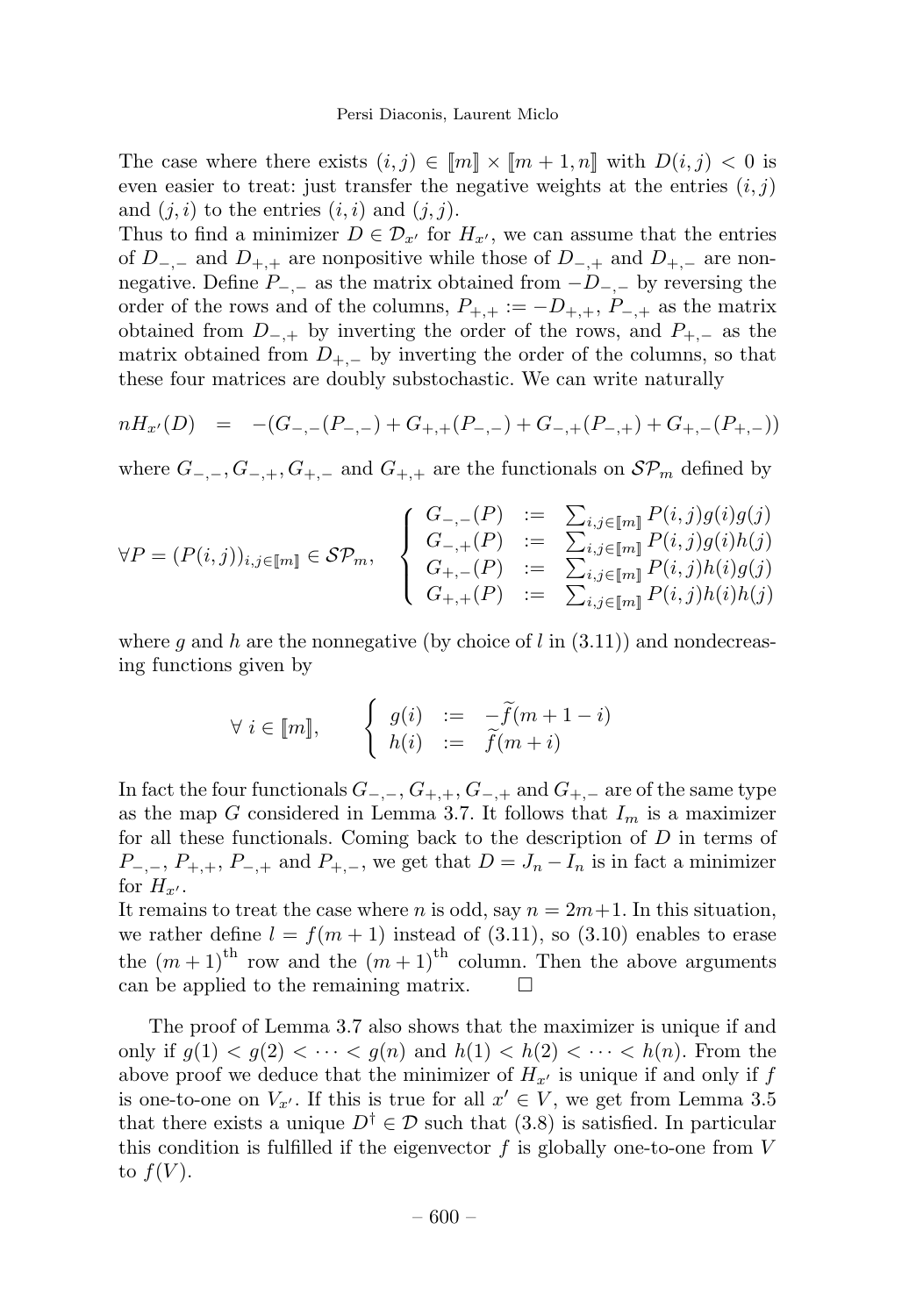Remark  $3.8$  — One may wonder if there exists a random walk on a regular graph whose spectral gap is of multiplicity 1, in the sense given after (3.8). Indeed the random walk assumption is not so restrictive if we allow self-loops and multiple edges between two vertices, since the above arguments are still valid in this setting (some of the points  $x_1, ..., x_n \in V_{x'}$ ) can now be equal, but we just need to identify them at the end of the proof). Here is a simple example: consider on  $V := [N], N \in \mathbb{N} \setminus \{2\}$ , the Markov kernel  $L$  given by

$$
\forall x, y \in \llbracket N \rrbracket, \qquad L(x, y) = \begin{cases} 1/3, & \text{if } |x - y| = 1 \text{ or } x = y \in \llbracket 2, N - 1 \rrbracket \\ 2/3, & \text{if } x = y \in \{1, N\} \\ 0, & \text{otherwise} \end{cases}
$$

We are in the situation described above: each  $x \in \llbracket N \rrbracket$  has three neighbors, which are  $x-1, x, x+1$ , where 0 and  $N+1$  should respectively be identified with 1 and N. The spectrum of L is  $\{(1+2\cos(k\pi/N))/3 : k \in [0, N-1]\},\$ so that the spectral gap is of multiplicity 1 and we have  $\lambda(L) = 2(1 \cos(\pi/N)/3$ . Taking into account that the eigenvector associated to the eigenvalue  $(1 + 2\cos(k\pi/N))/3$  is monotonic, Proposition 3.6 asserts that the best way to improve initially the spectral gap is to do the following: if the present position is  $x \in [2, N - 1]$  and the previous position was  $x - 1$ (respectively  $x + 1$ ), the chance to go to  $x + 1$  must be increased (resp. decreased), the chance to go to  $x - 1$  must be decreased (resp. increased) and the chance to stay in  $x$  must not be modified. This must be done in the same way for all  $x \in [2, N-1]$  and also for  $x \in \{1, N\}$  after the appropriate modifications corresponding to the identifications of 0 with 1 and of  $N+1$ with  $N$ .

The trick of allowing self-loops and multiple edges enables treating all Markov kernels whose entries are rational, still under the assumption that the spectral gap is of multiplicity 1. We believe that this picture of the best infinitesimal perturbation (jumping on the neighborhood  $V_x$ , for  $x \in V$ , from smallest values to largest values of an eigenvector associated to the spectral gap) could be completely extended, except that in the general case, one would have to use the repartition function for the values of the restriction of the eigenfunction to the neighborhood  $V_x$  endowed with the probability measure  $L(x, \cdot)$ . We won't go further in this direction, since our purpose was just to indicate that the local landscape induced by such an eigenvector can be used to optimally improve the spectral gap, at least infinitesimally.

Under some circumstances, one can get useful informations about the speed of convergence to equilibrium by studying singular values, see for instance Fill [4]. This is not the case in our situation: the singular values associated to a trajectorially reversible second order Markov kernel are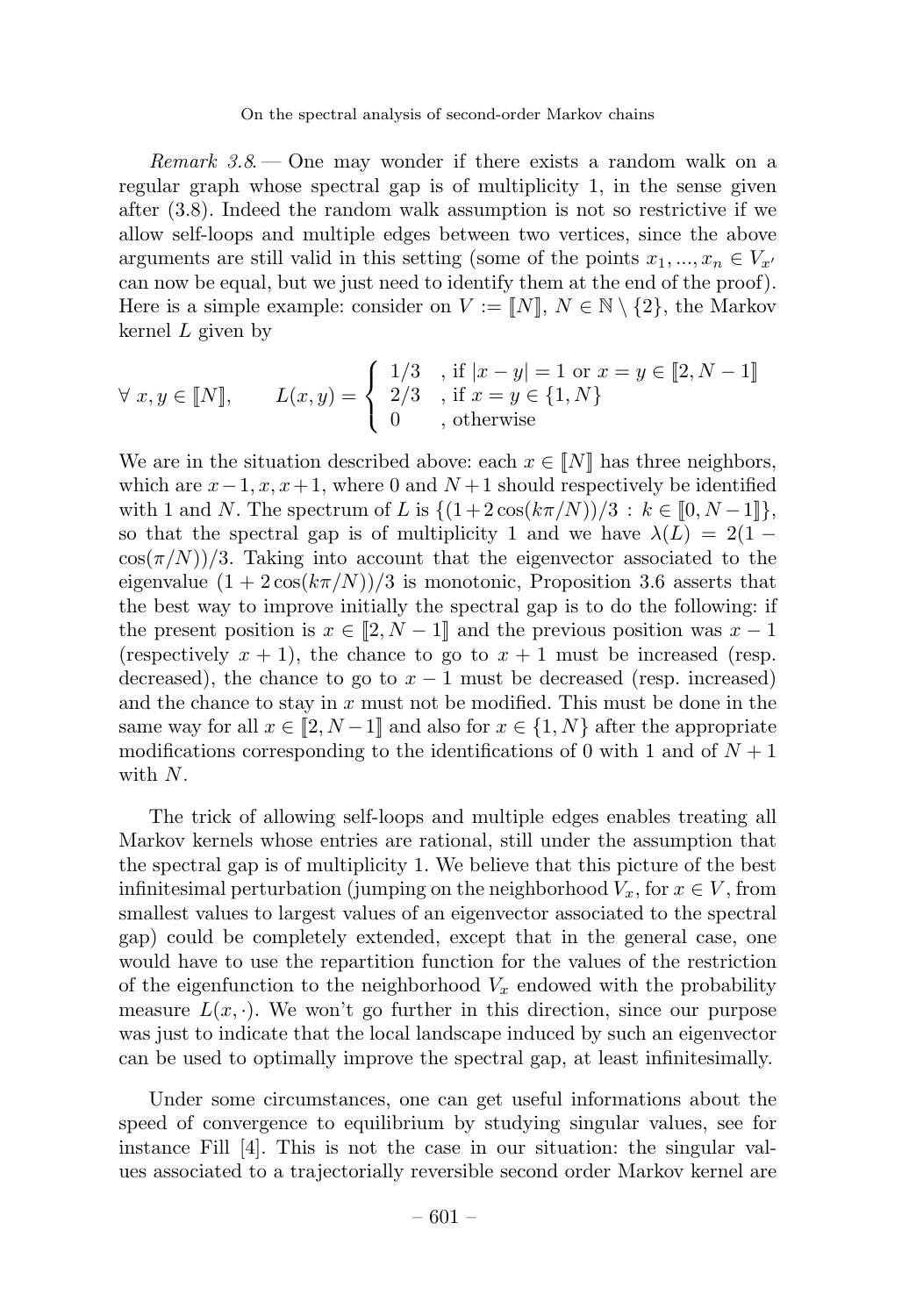relatively easy to compute but they don't provide pertinent quantitative informations:

PROPOSITION  $3.9.$  — Let M be a second order Markov kernel trajectorially reversible with respect to  $\nu \times L$  (with  $\nu > 0$ ) and consider its dual operator  $M^*$  in  $\mathbb{L}^2(\nu \times L)$ . The spectrum of the Markovian operator  $M^*M$ in  $\mathbb{L}^2(\nu \times L)$  is the union, with multiplicities, of the spectra of the  $M_x^2$ , for  $x \in V$ , where  $M_x$  is the transition kernel on  $V_x$  defined at the beginning of Section 2.

We know a priori that the kernels  $M_x$  for  $x \in V$ , are diagonalizable with real spectrum, since they are reversible with respect to the probability measures  $L(x, \cdot)$ . The real-diagonalizability of  $M^*M$  (in  $\mathbb{L}^2(\nu \times L)$ ) comes from its self-adjointness in  $\mathbb{L}^2(\nu \times L)$ . The examples of next section show that usually the information contained in the  $M_x$ , for  $x \in V$ , is of a local nature (it just describes how the speed evolves above the point  $x \in V$ ) and is not sufficient to deduce the global rate of convergence to equilibrium. That is why in our context the singular value approach is not very promising.

*Proof.* — Taking into account Lemme 2.4, we compute that for any  $F \in$  $\mathcal{F}(V^2)$  and any  $(x, x') \in V^2$ ,

$$
M^*M[F](x, x') = \sum_{x'', x''' \in V} M(x', x; x'')M(x'', x; x''')F(x, x''')
$$
  
= 
$$
\sum_{x''' \in V} \left( \sum_{x'' \in V} M_x(x', x'')M_x(x'', x''') \right) F(x, x''')
$$
  
= 
$$
\sum_{x''' \in V} M_x^2(x', x''')F(x, x''')
$$

It follows that for any fixed  $x \in V$ , the set  $\{(x, x') : x' \in V_x\}$  is stable by the Markov kernel  $M^*M$ . Furthermore the restriction of  $M^*M$  to  $\{(x, x') :$  $x' \in V_x$  is given by the matrix  $M_x^2$ . The announced results follow, once one has identified  $\mathbb{L}^2(\nu \times L)$  with the set of functions defined on the support of  $\nu \times L$ , which is  $\mathbb{L}_{x \in V} \{(x, x') : x' \in V_x\}$ .  $\nu \times L$ , which is  $\sqcup_{x \in V} \{(x, x') : x' \in V_x\}.$   $\Box$ 

To end this section, we make some connections with the work of Neal [10]. We begin by recalling the notion of asymptotic variance. Let P be an irreducible Markov kernel on V admitting  $\mu$  as invariant probability. Consider  $(X_n)_{n\in\mathbb{N}}$  a Markov chain whose transition kernel is P and let  $f \in$  $\mathcal{F}(V)$  a function satisfying  $\mu[f] = 0$ . Then for  $n \in \mathbb{N}$  large, the variance of the random variable  $(f(X_1)+\cdots+f(X_n))/\sqrt{n}$  admits a limit  $\sigma(P, f)$  called the asymptotic variance of  $f$  (it does not depend on the initial distribution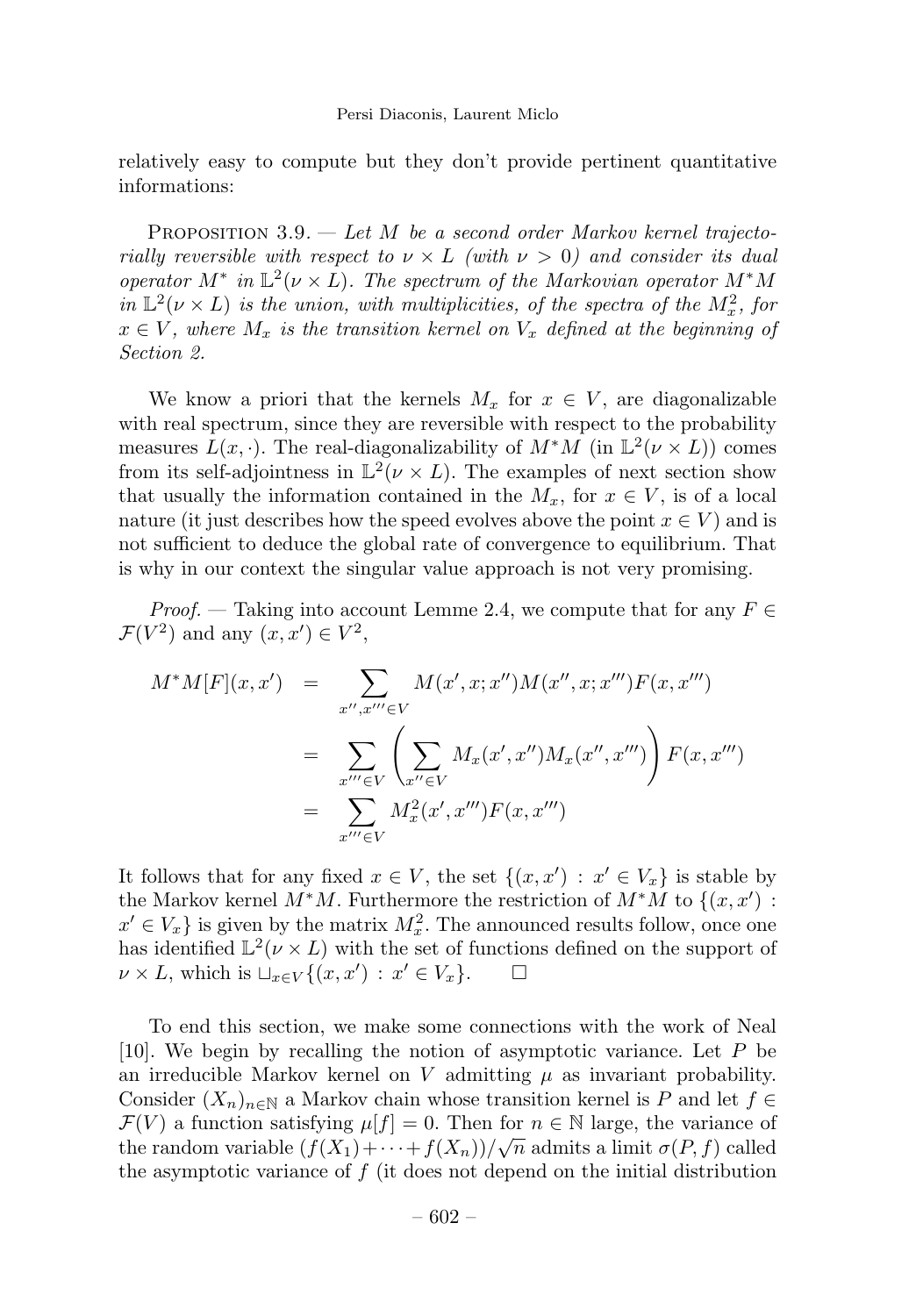of  $X_0$ ). This result can be extended to second order Markov chains: let  $(X_n)_{n\in\mathbb{N}}$  be such a chain with second order transition kernel M. Assume that M is irreducible on a subset of  $V^2$  and let m be the associated invariant measure. Let  $f \in \mathcal{F}(V)$  be a function whose integral with respect to the second marginal of m (or with respect to the first one, see Remark 2.3) is null. Then the above limit also exists and again it is denoted by  $\sigma(M, f)$ .

Next consider a second order Markov kernel  $M^{(1)}$ , trajectorially reversible with respect to  $\nu \times L$ , with  $\nu > 0$  and L irreducible. Assume that the relaxed version of (3.5) is satisfied:

$$
\forall x'' \neq x \in V, \qquad M^{(1)}(x, x'; x'') \geq L(x', x'')
$$

and that  $M^{(1)}$  is irreducible on the support of  $\nu \times L$  (in his Theorem 2, Neal [10] stated this irreducibility condition is a consequence of the previous assumptions, but this is wrong in general, consider the example of next section with  $a = 1$ ). Then Neal [10] has proven that

$$
\sigma(M^{(1)}, f) \leq \sigma(M^{(0)}, f) \tag{3.12}
$$

for any function  $f \in \mathcal{F}(V)$ . The link of this bound with relations between the spectrum of  $M^{(1)}$  and that of  $M^{(0)}$  is not obvious. To try to clarify the situation, let us recall Peskun's theorem [11]. Indeed, Neal [10] also gave a new and very elegant proof of Peskun's theorem, based as that of (3.12), on a decomposition of the trajectories. So consider two irreducible Markov kernels  $P^{(0)}$  and  $P^{(1)}$ , both reversible with respect to the same probability measure  $\mu$  on V. Assume that  $P^{(1)}$  has less tendency to stay at the same place than  $P^{(0)}$ :

$$
\forall x \neq x' \in V, \qquad P^{(1)}(x, x') \geq P^{(0)}(x, x')
$$

Then Peskun's theorem asserts that

$$
\forall f \in \mathcal{F}(V), \qquad \sigma(P^{(1)}, f) \leq \sigma(P^{(0)}, f)
$$

In this situation, this bound leads to relations between the spectra of  $P^{(1)}$ and  $P^{(0)}$ . Indeed, one has, for  $i = 1, 2$ , that (see for instance Peskun [11])

$$
\sigma(P^{(i)}, f) = 2\mu[(f - \mu[f])(\mathrm{Id} - P^{(i)})^{-1}[f - \mu[f]]] - \mu[(f - \mu[f])^2]
$$

where  $(\text{Id} - P^{(i)})^{-1}$  is the inverse of the operator  $\text{Id} - P^{(i)} : \mathcal{F}_0(\mu) \to \mathcal{F}_0(\mu)$ , with  $\mathcal{F}_0(\mu)$  the subspace of  $\mathcal{F}(V)$  of functions f such that  $\mu[f] = 0$ . Using the variational formulation of eigenvalues (see for instance the book of Horn and Johnson [6]), it follows that

$$
\forall j \in [||V||, \qquad \theta_j^{(1)} \leq \theta_j^{(0)}
$$

$$
-603 -
$$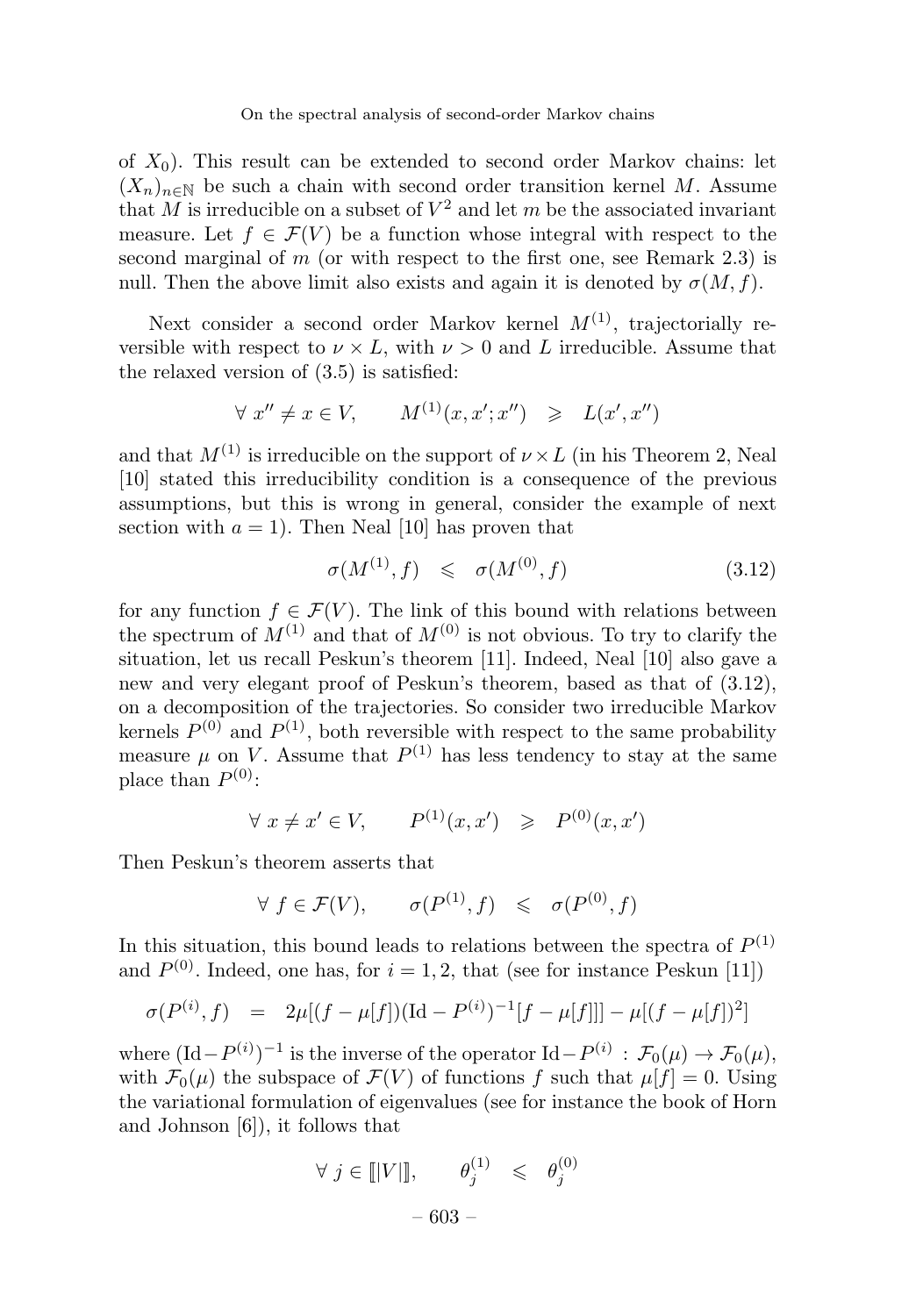where  $1 = \theta_1^{(i)} \geqslant \theta_2^{(i)} \geqslant \cdots \geqslant \theta_{|V|}^{(i)} \geqslant -1$  is the spectrum of  $P^{(i)}$ . This observation shows that if for  $a \in [0,1]$  and  $j \in [||V||]$ ,  $\theta_j^{(a)}$  is the  $j^{\text{th}}$  eigenvalue (in nonincreasing order) of  $P^{(a)} := (1-a)P^{(0)} + aP^{(1)}$ , then the mapping  $[0,1] \ni a \mapsto \theta_j^{(a)} \in [-1,1]$  is nonincreasing. Next, with the notations of the introduction, consider  $1 - \lambda(P^{(a)}) = \max\{|\theta_2^{(a)}|, |\theta_{|V|}^{(a)}\}$  $|V^{(a)}|$ . Let  $a_0 = \inf\{a \in$  $[0,1]$  :  $1-\lambda(a) = -\theta_{|V|}^{(a)}$  $\{V|V|\}$ , with the convention that  $a_0 = 1$  if the previous set is empty. It appears that the mapping  $[0, 1] \ni a \mapsto 1 - \lambda(a)$  is nonincreasing on  $[0, a_0]$  and nondecreasing on  $[a_0, 1]$ . Note that this corresponds to the qualitative behavior we are hoping for in Conjecture 1.3. Nevertheless, there is a strong difference between the behavior of the spectrum in the situation of Peskun's theorem and in the setting of Theorem 1.1: initially at  $a = 0$ , the nonnull eigenvalues begin by going toward 0 in Theorem 1.1, while they are decreasing in Peskun's theorem (so for the eigenvalues starting from a negative value, they are going outward from 0).

This discussion cannot be extended to (3.12), first because this equation is only valid for functions depending on one variable and second because we don't know if the variational formulation of eigenvalues is true for second order kernels, which usually are not reversible in the usual sense. So despite the assumptions of Theorem 1.1 being similar to those considered by Neal [10] and the fact that we are working in a similar spirit, it seems there is no obvious relation between (3.12) and our results.

## 4. A case study

We are interested here in the simplest family of examples in the homogeneous setting: the group G is the cyclic group  $\mathbb{Z}_N$ , with  $N \in \mathbb{N} \setminus \{0, 1, 2\}$ and the speed only takes values in the symmetric set  $S = \{-1, +1\} \subset \mathbb{Z}_N$ . In particular we will check that Theorem 1.2 is true in this case.

The natural state space of the associated second order Markov chain is the set of nearest neighbors  $G^{(2)} := \{(x, x') \in \mathbb{Z}_N^2 : |x' - x| = 1\}$ , and for any  $a \in [0, 1]$ , consider

$$
\forall (x, x') \in G^{(2)}, \forall x'' \in G,
$$

$$
M^{(a)}(x, x'; x'') := \begin{cases} (1+a)/2 &,\text{ if } x' = x+1 \text{ and } x'' = x'+1\\ (1+a)/2 &,\text{ if } x' = x-1 \text{ and } x'' = x'-1\\ (1-a)/2 &,\text{ if } x' = x+1 \text{ and } x'' = x'-1\\ (1-a)/2 &,\text{ if } x' = x-1 \text{ and } x'' = x'+1\\ 0 &,\text{ otherwise} \end{cases}
$$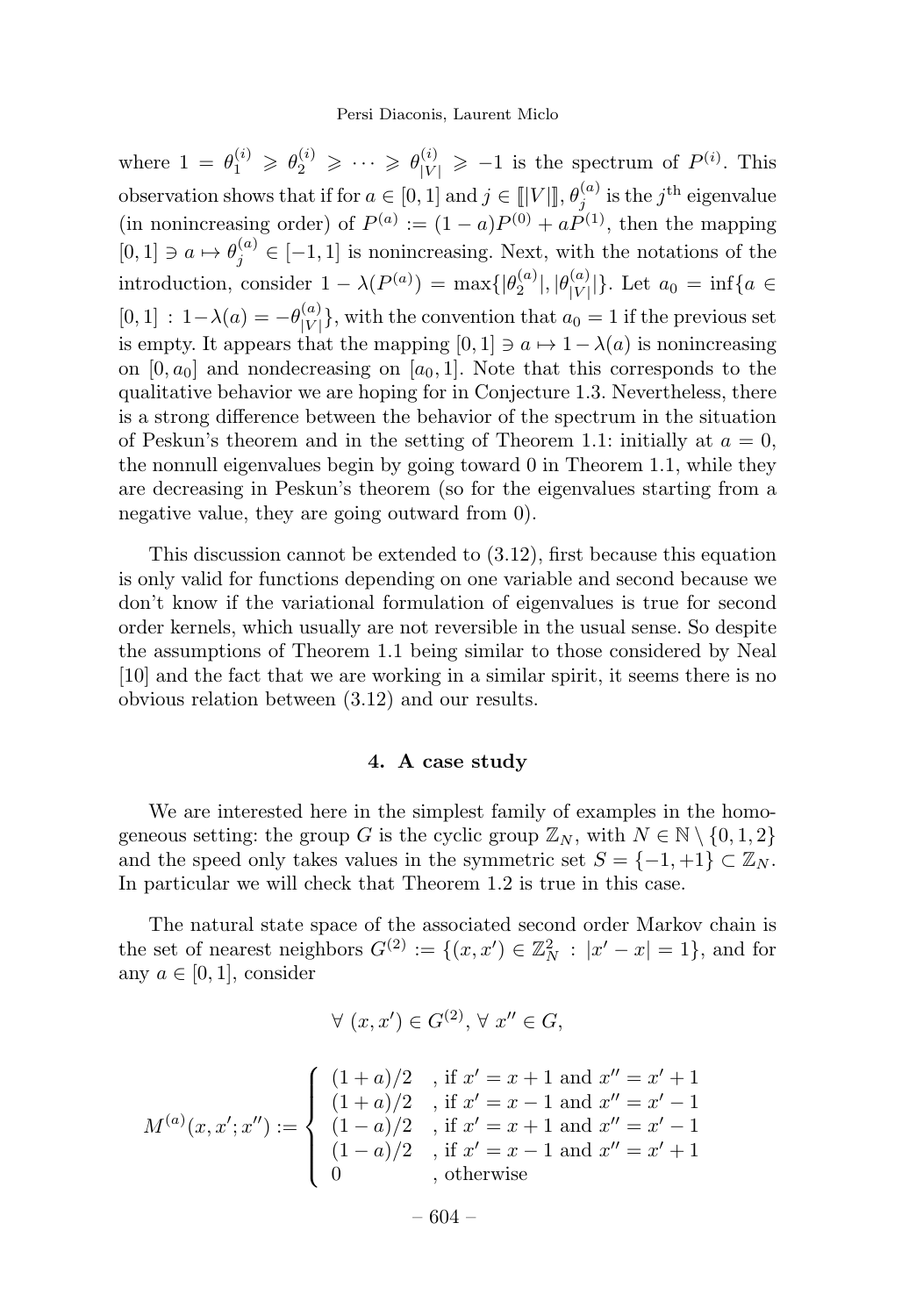This is a homogeneous situation since the speed transition kernel does not depend on the underlying position and is given by

$$
K^{(a)} \;\; = \;\; \left(\begin{array}{cc} \frac{1+a}{2} & \frac{1-a}{2} \\ \frac{1-a}{2} & \frac{1+a}{2} \end{array}\right)
$$

The set  $G^*$  defined in (2.3) is the collection of the mappings  $\rho : G \ni x \mapsto$  $\exp(2\pi i kx/N) \in \mathbb{C}$ , where  $k \in [0, N-1]$ . Thus according to the comments made after Proposition 2.8 and before (2.4), the spectral decomposition of  $M^{(a)}$  into Jordan blocks corresponds to the union of the spectral decompositions of the matrices

$$
B^{(a)}_{\rho} \ := \ \left( \begin{array}{cc} \frac{1+a}{2} \rho(1) & \frac{1-a}{2} \\ \frac{1-a}{2} & \frac{1+a}{2} \rho(-1) \end{array} \right)
$$

where  $\rho \in G^*$ . For the rest of this section, let us identify  $\rho$  with  $\rho(1)$  and  $G^*$  with  $\{\exp(2\pi i k/N) : k \in [0, N-1]\} \subset \mathbb{C}$ . Consider more generally, for  $\rho \in \mathbb{T}$ , the unit circle in  $\mathbb{C}$ , the matrix defined by

$$
B_{\rho}^{(a)} := \begin{pmatrix} \frac{1+a}{2} & \frac{1-a}{2} \\ \frac{1-a}{2} & \frac{1+a}{2} \bar{\rho} \end{pmatrix}
$$
 (4.1)

These matrices were already used in Diaconis, Holmes and Neal [3] to deduce the spectral decomposition of a related model, where the discrete circle  $\mathbb{Z}_N$ is replaced by the path  $\llbracket N \rrbracket$  (but the authors did not interpret the chain they studied as a second order Markov chain, nor as a position-speed Markov chain, furthermore their reduction to the above matrices is not deduced in the same manner as here).

A direct computation shows the following result:

LEMMA 4.1. — Let write  $\rho := C + iS$ , with  $C = \Re(\rho), S = \Im(\rho) \in [-1, 1]$ the respective real and imaginary parts of  $\rho$ , and let  $a_0(\rho) := (1 - |S|)/(1 +$  $|S| \in [0,1]$ . The matrix  $B_{\rho}^{(a_0(\rho))}$  is not diagonalizable and is in the conjugacy class of a  $2 \times 2$ -Jordan block associated to the eigenvalue  $(1+a)C/2$  (which will also conveniently be denoted  $\theta_{\rho,\pm}^{(a_0(\rho))}$ . If  $a \in [0, a_0(\rho))$ , the matrix  $B_{\rho}^{(a)}$ is diagonalizable in R and its eigenvalues are

$$
\theta_{\rho,\pm}^{(a)} = \frac{1+a}{2}C \pm \frac{\sqrt{(1-a)^2 - S^2(1+a)^2}}{2}
$$

If  $a \in (a_0(\rho), 1]$ , the matrix  $B_{\rho}^{(a)}$  is diagonalizable in  $\mathbb C$  and its eigenvalues are

$$
\theta_{\rho,\pm}^{(a)} = \frac{1+a}{2}C \pm i\frac{\sqrt{S^2(1+a)^2 - (1-a)^2}}{2}
$$

 $-605-$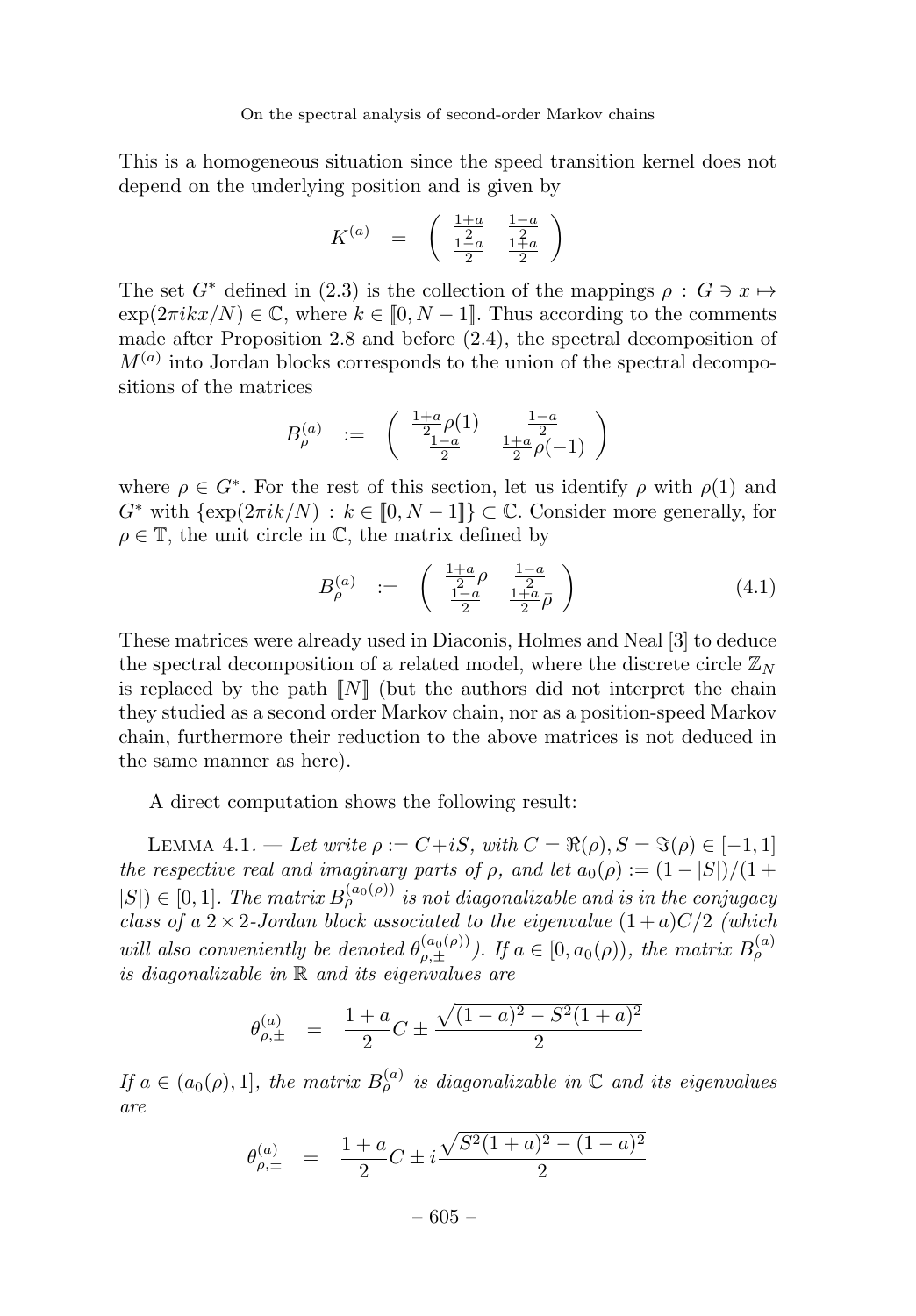#### Persi Diaconis, Laurent Miclo

Thus it appears that for  $a \in [0, 1]$ ,  $M^{(a)}$  is diagonalizable if and only if  $a \notin \{a_0(\rho) : \rho \in G^*\}.$  In any case, the spectrum of  $M^{(a)}$  coincides with the set  $\{\theta_{\rho,\epsilon}^{(a)} : \rho \in G^*, \epsilon \in \{-,+\}\}.$  Note that the eigenvalue 1 of  $M^{(a)}$ associated to the constant eigenvectors correspond to the eigenvalue 1 of the matrix  $B_1^{(a)}$ . The other eigenvalue of  $B_1^{(a)}$  is a, so with the notations of the introduction we have

$$
\Theta_*(M^{(a)}) = \{\theta_{\rho,\epsilon}^{(a)} : \rho \in G^* \setminus \{1\}, \epsilon \in \{-,+\}\} \cup \{a\}
$$

In particular the spectral gap of  $M^{(a)}$  is given by

$$
\lambda(M^{(a)}) = 1 - \max(\{\theta_{\rho,*}^{(a)} : \rho \in G^* \setminus \{1\}\} \cup \{a\})
$$
 (4.2)

where for any  $\rho \in \mathbb{T}$ ,

$$
\theta_{\rho,*}^{(a)} := \max\left\{ \left| \theta_{\rho,-}^{(a)} \right|, \left| \theta_{\rho,+}^{(a)} \right| \right\} \tag{4.3}
$$

Note that the quantities  $\theta_{\rho,\pm}^{(a)}$  only depend on the real part of  $\rho \in \mathbb{T}$ , i.e.  $\theta_{\rho,*}^{(a)} = \theta_{\bar{\rho},*}^{(a)}$ , and that  $\{\theta_{\rho,-}^{(a)}, \theta_{\rho,+}^{(a)}\} = \{-\theta_{-\rho,-}^{(a)}, -\theta_{-\rho,+}^{(a)}\}$ . It follows that  $\theta_{\rho,*}^{(a)}$ is a function of the absolute value of the real part of  $\rho \in \mathbb{T}$ . A first step toward Theorem 1.2 is the following study:

LEMMA 4.2. — Let  $\rho \in \mathbb{T} \backslash \mathbb{R}$  be given. On  $[0, a_0(\rho)]$  the mapping  $a \mapsto \theta_{\rho,*}^{(a)}$ is strictly concave and decreasing. For  $a \in [a_0(\rho), 1]$ , we have  $\theta_{\rho,*}^{(a)} = \sqrt{a}$ .

 $Proof. - According to the above observations, we can assume that the$ argument of  $\rho$  belongs to  $(0, \pi/2]$ . In this situation, for  $a \in [0, a_0(\rho)]$ , we have

$$
\theta_{\rho,*}^{(a)} = \theta_{\rho,+}^{(a)}
$$
  
= 
$$
\frac{1+a}{2}C + \frac{\sqrt{(1-a)^2 - S^2(1+a)^2}}{2}
$$

where  $C = \Re(\rho)$ ,  $S = \Im(\rho)$ . It is clear that  $\theta_{\rho,*}^{(a)}$  is a smooth function of  $a \in [0, a_0(\rho))$  and its second derivative is given by

$$
\frac{d^2}{d^2 a} \theta_{\rho,*}^{(a)} = -\frac{2S^2}{((1-a)^2 - S^2(1+a)^2)^{\frac{3}{2}}}
$$

Thus it appears that  $a \mapsto \theta_{\rho,*}^{(a)}$  is strictly concave. Either by direct computation or by using Theorem 1.1, we get that  $\frac{d}{da}\theta_{\rho,*}^{(0)} < 0$ , so  $\theta_{\rho,*}^{(a)}$  is a decreasing function of  $a \in [0, a_0(\rho)].$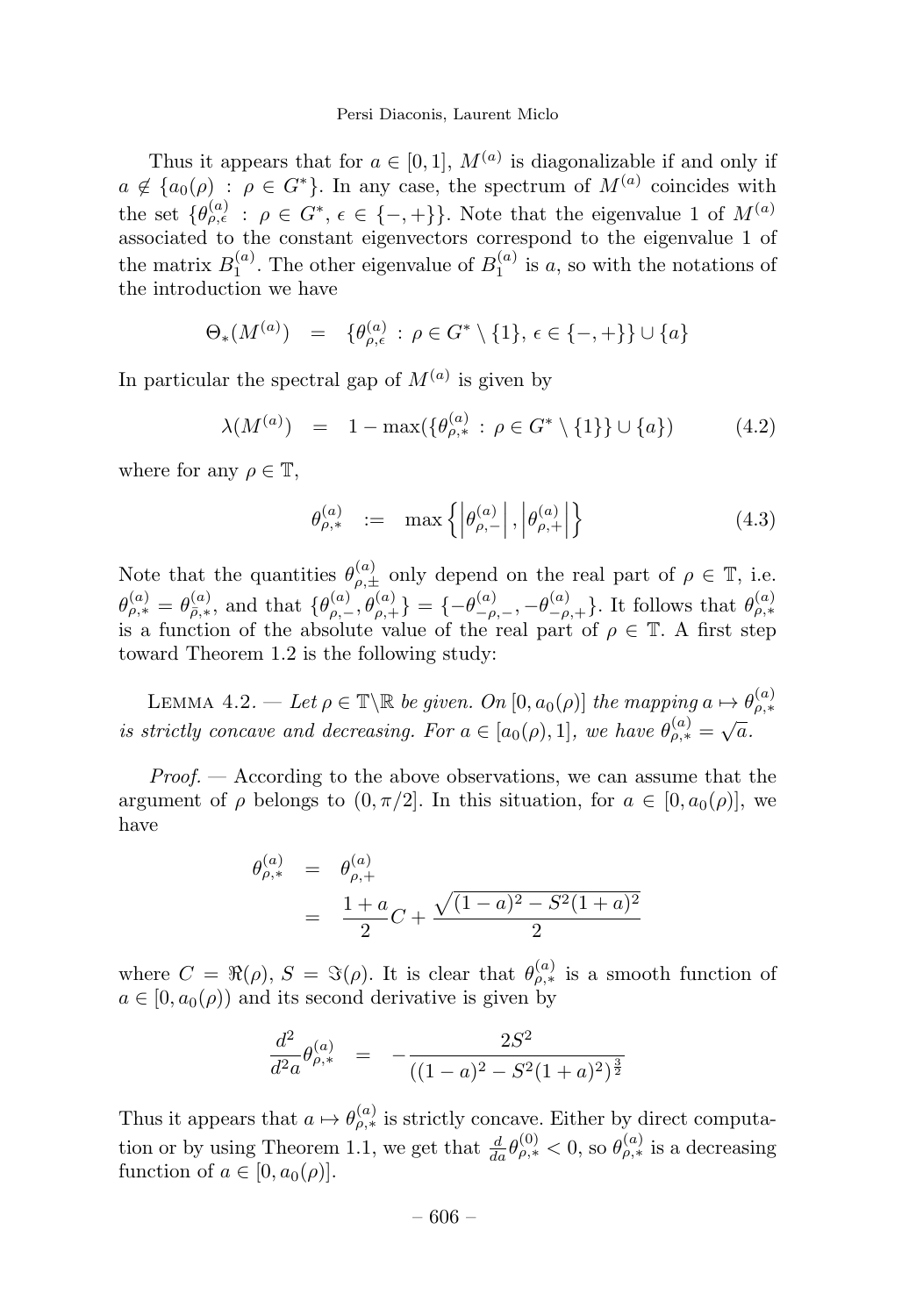For 
$$
a \in [a_0(\rho), 1]
$$
, we have  $\left| \theta_{\rho,+}^{(a)} \right| = \left| \theta_{\rho,-}^{(a)} \right|$  and  
\n
$$
\begin{aligned}\n\theta_{\rho,*}^{(a)} &= \left| \theta_{\rho,+}^{(a)} \right| \\
&= \frac{1}{2} \sqrt{(1+a)^2 C^2 + S^2 (1+a)^2 - (1-a)^2} \\
&= \sqrt{a}\n\end{aligned}
$$

So the look of the mapping  $[0,1] \ni a \mapsto \theta_{\rho,*}^{(a)}$  is: it decreases until it reaches the curve  $[0,1] \ni a \mapsto \sqrt{a}$  (at  $a_0(\rho)$ ) that it follows afterward (and thus is increasing). Note that just before  $a_0(\rho)$ ,  $\theta_{\rho,*}^{(a)}$  is strongly decreasing, since  $\lim_{a\to a_0(\rho)-}\frac{d}{da}\theta_{\rho,*}^{(a)}=-\infty$ , as it can be easily be seen. In particular we have

$$
\forall a \in [0,1], \qquad \theta_{\rho,*}^{(a)} \geqslant \sqrt{a} \geqslant a \tag{4.4}
$$

 $\Box$ 

so (4.2) can be transformed into

$$
\lambda(M^{(a)}) = 1 - \max\{\theta_{\rho,*}^{(a)} : \rho \in G^* \setminus \{1\}\}\
$$

Furthermore, since the maximum of curves which are first nonincreasing and next nondecreasing has the same behavior, we already deduce that the mapping  $[0, 1] \ni a \mapsto \lambda(a)$  first weakly increases and next weakly decreases. To get more information in this direction, we need the following simple result.

LEMMA 4.3. — Let  $\rho, \rho' \in \mathbb{T}$  be such that their respective real parts satisfy  $C > C' \geq 0$ . Then for any  $a \in [0, 1]$  we have,

$$
\theta_{\rho,*}^{(a)} \geqslant \theta_{\rho',*}^{(a)}
$$

*Proof.* – The assumption  $0 \leq C' < C$  clearly implies  $S^2 < (S')^2$  for the corresponding imaginary parts and  $a_0(\rho) > a_0(\rho')$ , so in view of the above behaviors, it is sufficient to prove the wanted inequality for  $a \in [0, a_0(\rho')]$ . But in this interval it can be written

$$
\frac{1+a}{2}C + \frac{\sqrt{(1+a)^2C^2 - 4a}}{2} \ge \frac{1+a}{2}C' + \frac{\sqrt{(1+a)^2(C')^2 - 4a}}{2}
$$

and so it is obvious (the strict inequality even holds there).  $\Box$ 

This result leads us to consider  $\rho_0 \in G^*$  whose real part is the largest possible in absolute value, since we get

$$
\forall a \in [0, 1], \qquad \lambda(M^{(a)}) = 1 - \theta_{\rho_0,*}^{(a)}
$$

$$
- 607 -
$$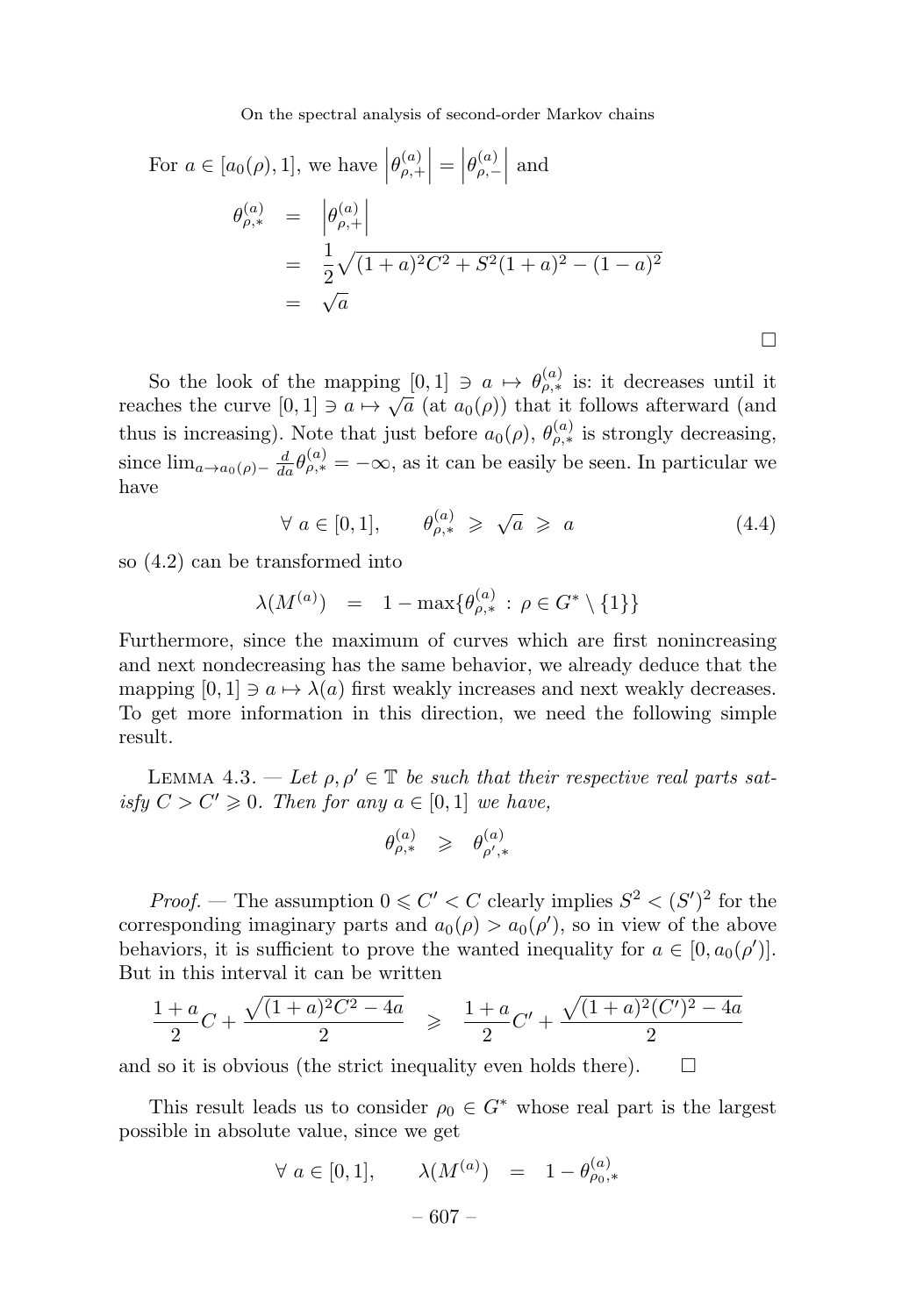A picture enables to convince oneself that

$$
\rho_0 = \exp(2\pi i \lfloor N/2 \rfloor / N)
$$

where  $\lvert \cdot \rvert$  stands for the integer part. Note that  $\rho_0$  is also the unique element of  $G^*$  such that  $\lambda(M^{(0)}) = 1 - \theta_{\rho_0,*}^{(0)}$  and recall that  $\lambda(M^{(0)}) = \lambda(L)$ , where in the present example  $L$  is the transition kernel of the nearest neighbor random walk on  $\mathbb{Z}_N$ . According to the parity of N we have different results:

• When N is even, we have  $\rho_0 = -1$  and  $\lambda(L) = 0$ , this reflects the periodicity of the corresponding random walk. We obtain that  $\lambda(M^{(a)})=0$ , for any  $a \in [0, 1]$ , fact we could also have deduced a priori from periodicity (see the introduction).

• When N is odd, let  $C_N := \cos(\pi/N)$  be the absolute value of the real part of  $\rho_0$ . We have  $\lambda(L)=1 - C_N$  and define  $a_N := a_0(\rho_0) = (1 +$  $\sin(\pi/N)$ <sup>-1</sup>(1−sin( $\pi/N$ )). Note that for N large (and still odd) this number is close to 1 and that the beginning of its expansion in terms of  $1/N$  is  $a_N \simeq 1 - 2\pi/N$ . We can also express it in terms of the spectral gap of L:

$$
a_N = \frac{1 - \sqrt{1 - C_N^2}}{1 + \sqrt{1 - C_N^2}}
$$
  
= 
$$
\frac{1 - \sqrt{\lambda(L)(2 - \lambda(L))}}{1 + \sqrt{\lambda(L)(2 - \lambda(L))}}
$$

The spectral gap of  $\lambda(M^{(a)})$  for  $a \in [0,1]$  is then given by

$$
\lambda(M^{(a)}) = \begin{cases} 1 - \frac{1+a}{2}C_N - \frac{\sqrt{(1+a)^2 C_N^2 - 4a}}{2} , & \text{if } a \in [0, a_N] \\ 1 - \sqrt{a} , & \text{if } a \in [a_N, 1] \end{cases}
$$
 (4.5)

Similarly to what we remarked for  $\theta_{\rho,*}^{(a)}$  after the proof of Lemma 4.2,  $\lambda(M^{(a)})$ is improving a lot just before  $a_N$ . The largest spectral gap of  $M^{(a)}$  correspond to the choice  $a = a_N$  and we get

$$
\begin{array}{rcl} \lambda(M^{(a_N)}) & = & 1 - \sqrt{a_N} \\ & = & 1 - \sqrt{\frac{1 - \sqrt{\lambda(L)(2 - \lambda(L))}}{1 + \sqrt{\lambda(L)(2 - \lambda(L))}}} \end{array}
$$

Thus for N large and odd, we have

$$
\lambda(M^{(a_N)}) \sim \frac{\pi}{N}
$$

which is an important improvement with respect to the spectral gap of  $L$ satisfying  $\lambda(L) \sim \frac{\pi^2}{2N^2}$ . The diffusive effect has been erased.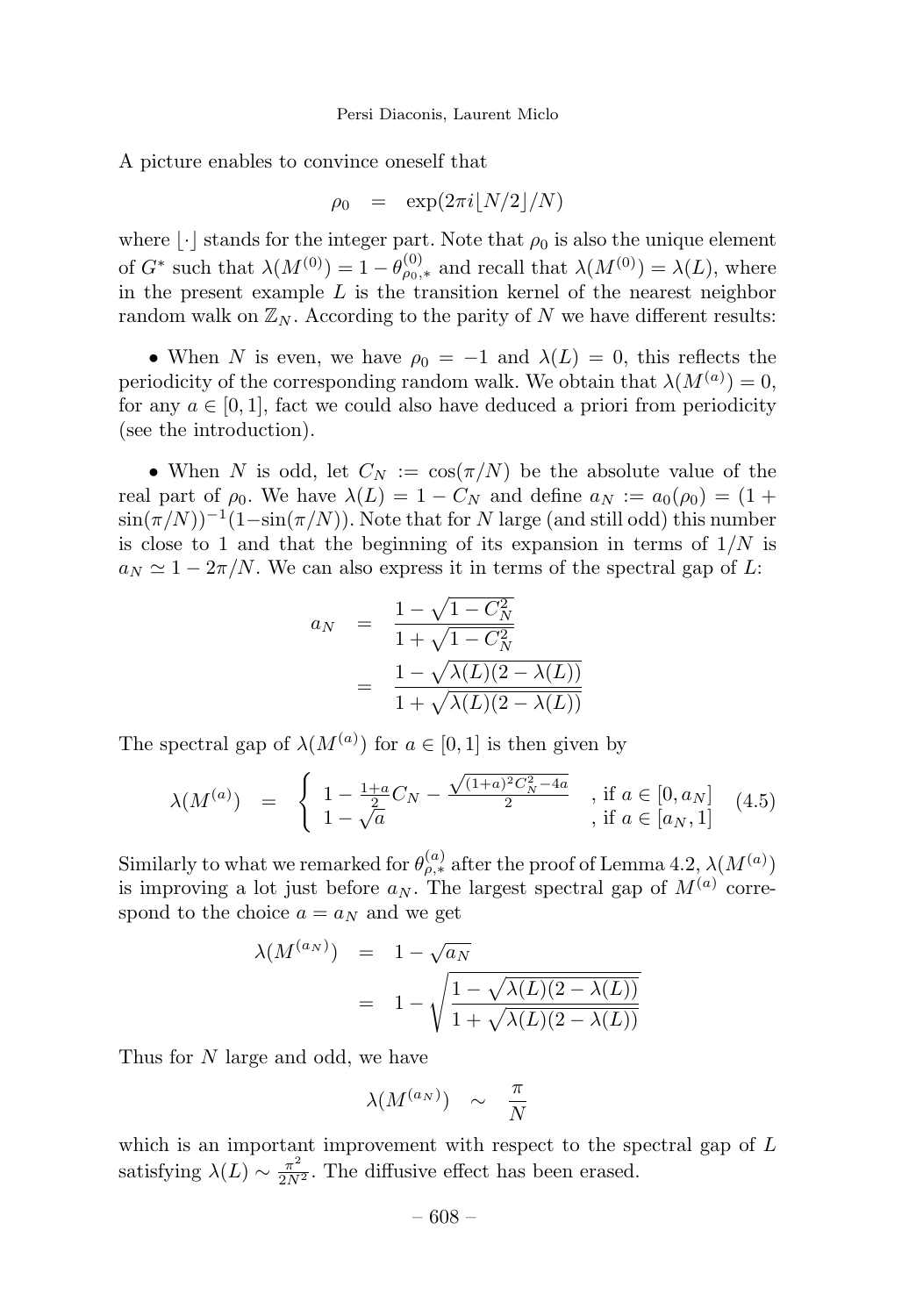Theorem 1.2 amounts to the above statements in the case of our example (since  $S = \{-1, 1\}$ , replace |S| in the formulas by 2 and note that the alternative  $a_0 > 1$  does not occur in the present case).

More generally, the previous considerations (see also Gade and Overton [5], when the discrete circle is replaced by a path) enable to get the following picture for the evolution of the spectrum of  $M^{(a)}$  (seen as an operator on  $\mathcal{F}(G^{(2)})$  as a goes from 0 to 1, for N odd (a similar behavior holds for N even, except for that the eigenvalue  $-1$  does not move). First note that for any  $a \in [0,1]$ , the spectrum of  $M^{(a)}$  is included into  $[-1,1] \cup C(\sqrt{a})$ where  $\mathcal{C}(\sqrt{a}) \subset \mathbb{C}$  is the circle centred at 0 and of radius  $\sqrt{a}$ . Next the eigenvalues go by pairs. At  $a = 0$ , one starts from zero and the other one from an eigenvalue of  $L$  and they go in the direction of each other (there is one particular case which is the pair containing the eigenvalue 1: this value does not move and just sees its partner, the eigenvalue a, coming in its direction). When they meet, they begin to leave the real line and go on the circle  $\mathcal{C}(\sqrt{a}) \subset \mathbb{C}$ . They will keep on moving on the circle (which itself is increasing), in a conjugate way. Putting aside the exceptional pair containing 1, the last pair to leave the real line is the one containing the eigenvalue corresponding to the spectral gap. Once this pair has left the interval  $[-1, 1]$ , all the eigenvalues (except the two exceptional ones) have the same modulus and so all of them correspond to the spectral gap. At  $a =$ 1, all eigenvalues are regularly distributed on the unit circle  $\mathcal{C}(1)$  and are all of multipicity 2. Indeed  $M^{(1)}$  has two irreducible classes, which correspond respectively to the deterministic walks which always turn around  $\mathbb{Z}_N$  in the clockwise or in the anti-clockwise direction and both of them have  $G^*$  as spectrum.

Remark  $4.4$  — Up to a real factor, the matrices defined in  $(4.1)$  with  $a \in [-1, 1]$  and  $\rho \in \mathbb{T}$  correspond to the general  $2 \times 2$  matrices which are symmetrical and centro-Hermitian. These properties give some of the above results without entering into the computations of the eigenvalues. This approach, as well as a better exploitation of Lemma 2.9, would have to be developed further in order to go in the direction of Conjecture 1.3. But here let us just deduce the first part of Lemma 4.2. Recall the tilde operation on  $\mathcal{F}(\{-1,+1\},\mathbb{C})$  which was defined after the proof of Lemma 2.9: if  $f = (f(-1), f(1)) \in \mathcal{F}({-1,+1}, \mathbb{C})$ , we have  $f := (f(1), f(-1))$ . When the matrix  $B_{\rho}^{(a)}$  defined in (4.1) has two distinct real eigenvalues, the corresponding eigenvectors, say  $\varphi_{\rho,-}^{(a)}$  and  $\varphi_{\rho,+}^{(a)}$ , can be assumed to be real. According to the remark after the proof of Lemma 2.9, for  $\epsilon \in \{-, +\},$ we have furthermore that  $\tilde{\varphi}_{\rho,\epsilon}^{(a)}$  is proportional to  $\varphi_{\rho,\epsilon}^{(a)}$ . Consider the usual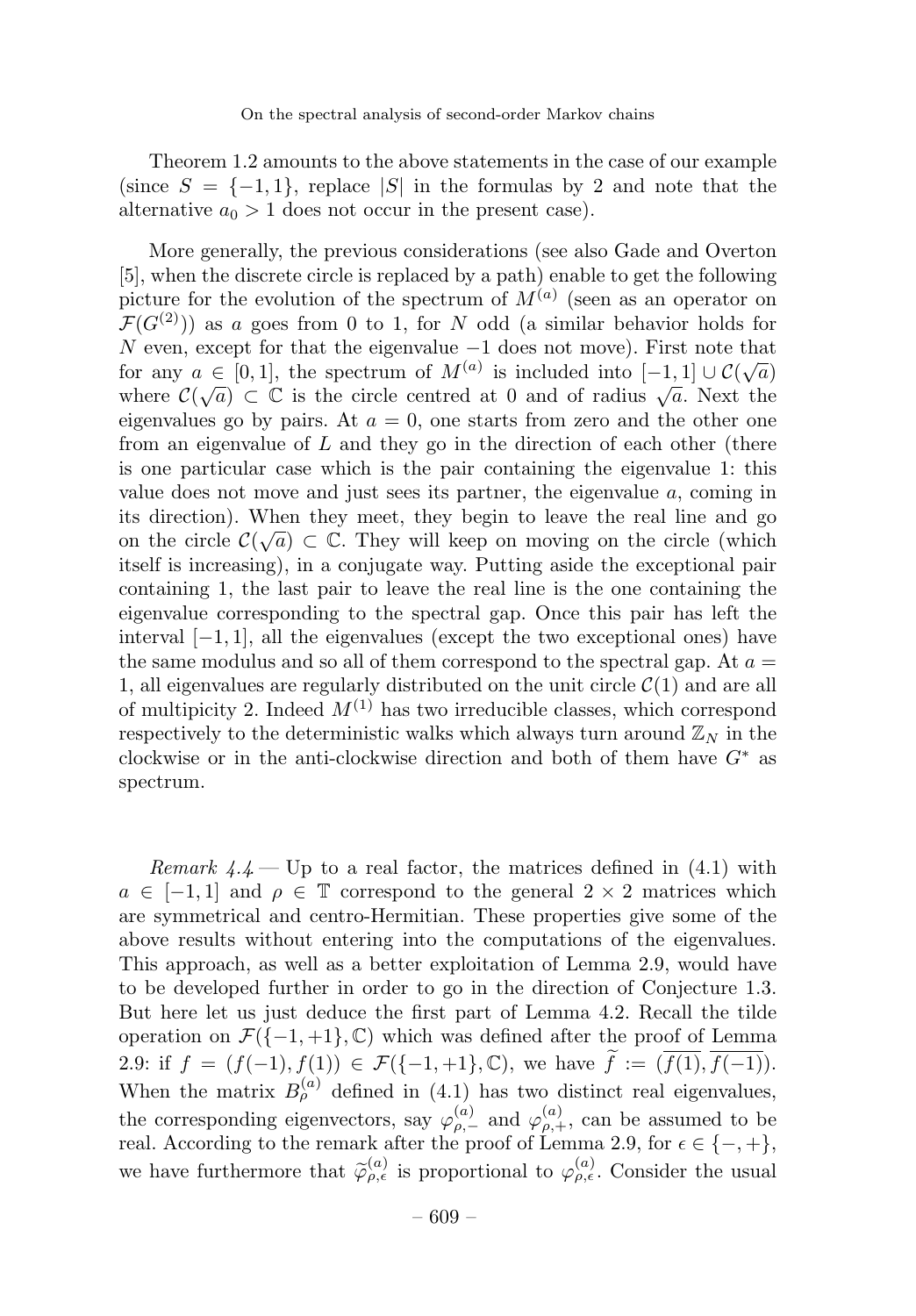#### Persi Diaconis, Laurent Miclo

bilinear (not sesquilinear) form  $\langle \cdot, \cdot \rangle$  defined by

$$
\forall f = (f(-1), f(1)), g = (g(-1), g(1)) \in \mathcal{F}(\{-1, +1\}, \mathbb{C}),
$$
  

$$
\langle f, g \rangle := f(-1)g(-1) + f(1)g(1)
$$

The above properties of the eigenvectors imply that for  $\epsilon \in \{-, +\},$ 

$$
\begin{array}{rcl}\left\langle \widetilde{\varphi}_{\rho,\epsilon}^{(a)},\varphi_{\rho,\epsilon}^{(a)}\right\rangle & = & 2\varphi_{\rho,\epsilon}^{(a)}(-1)\varphi_{\rho,\epsilon}^{(a)}(1)\\ & \neq & 0\end{array}
$$

otherwise, due to the proportionality of  $\tilde{\varphi}_{\rho,\epsilon}^{(a)}$  with  $\varphi_{\rho,\epsilon}^{(a)}$ , we would end up with  $\varphi_{\rho,\epsilon}^{(a)} = (0,0)$ . Furthermore, since  $B_{\rho}^{(a)}$  is symmetric with respect to  $\langle \cdot, \cdot \rangle$ , we get that

$$
\begin{aligned} \theta_{\rho,+}^{(a)} \left\langle \widetilde{\varphi}_{\rho,-}^{(a)}, \varphi_{\rho,+}^{(a)} \right\rangle & = \left\langle \widetilde{\varphi}_{\rho,-}^{(a)}, B_{\rho}^{(a)} [\varphi_{\rho,+}^{(a)}] \right\rangle = \left\langle B_{\rho}^{(a)} [\widetilde{\varphi}_{\rho,-}^{(a)}, \varphi_{\rho,+}^{(a)} \right\rangle \\ & = \overline{\theta_{\rho,-}^{(a)}} \left\langle \widetilde{\varphi}_{\rho,-}^{(a)}, \varphi_{\rho,+}^{(a)} \right\rangle = \theta_{\rho,-}^{(a)} \left\langle \widetilde{\varphi}_{\rho,-}^{(a)}, \varphi_{\rho,+}^{(a)} \right\rangle \end{aligned}
$$

and thus  $\left\langle \widetilde{\varphi}_{\rho,-}^{(a)},\varphi_{\rho,+}^{(a)}\right\rangle = 0$ . Note that since we can find  $t \in \mathbb{R}$  such that  $(\varphi^{(a)}_{\rho,-}+t\varphi^{(a)}_{\rho,+})(-1)=0\text{ and by consequence }\left\langle\widetilde{\varphi}^{(a)}_{\rho,-}+t\widetilde{\varphi}^{(a)}_{\rho,+},\varphi^{(a)}_{\rho,-}+t\varphi^{(a)}_{\rho,+}\right\rangle=$ 0, we have that  $\left\langle \widetilde{\varphi}_{\rho,-}^{(a)},\varphi_{\rho,-}^{(a)} \right\rangle$  $\Big\langle \big\rangle$  and  $\Big\langle \widetilde{\varphi}_{\rho,+}^{(a)}, \varphi_{\rho,+}^{(a)} \Big\rangle$  are of opposite signs. We can renormalize the eigenvectors so that these quantities are 1 and −1 or vice-versa. Taking into account the elementary fact that for any  $c_1, c_2 \in \mathbb{R}$ , we have

$$
\inf_{s,t \ge 0 \, : \, t-s \ne 0} \frac{c_1 t - c_2 s}{t - s} = \max(c_1, c_2)
$$

we deduce that

$$
\theta_{\rho,+}^{(a)} = \inf_{f \in \mathcal{F}\left(\{-1,+1\},\mathbb{C}\right) : \langle \widetilde{f},f \rangle \neq 0} \frac{\left\langle \widetilde{f}, B_{\rho}^{(a)}[f] \right\rangle}{\left\langle \widetilde{f},f \right\rangle}
$$

$$
\theta_{\rho,-}^{(a)} = \sup_{f \in \mathcal{F}\left(\{-1,+1\},\mathbb{C}\right) : \langle \widetilde{f},f \rangle \neq 0} \frac{\left\langle \widetilde{f}, B_{\rho}^{(a)}[f] \right\rangle}{\left\langle \widetilde{f},f \right\rangle}
$$

Due to the fact that for  $a \in [0, a_0(\rho)]$ , these eigenvalues have the same sign (because  $\det(B_{\rho}^{(a)}) = 4a$ ), the first part of Lemma 4.2 is then a consequence of the affine nature of the map  $[0, 1] \ni a \mapsto B_{\rho}^{(a)}$ .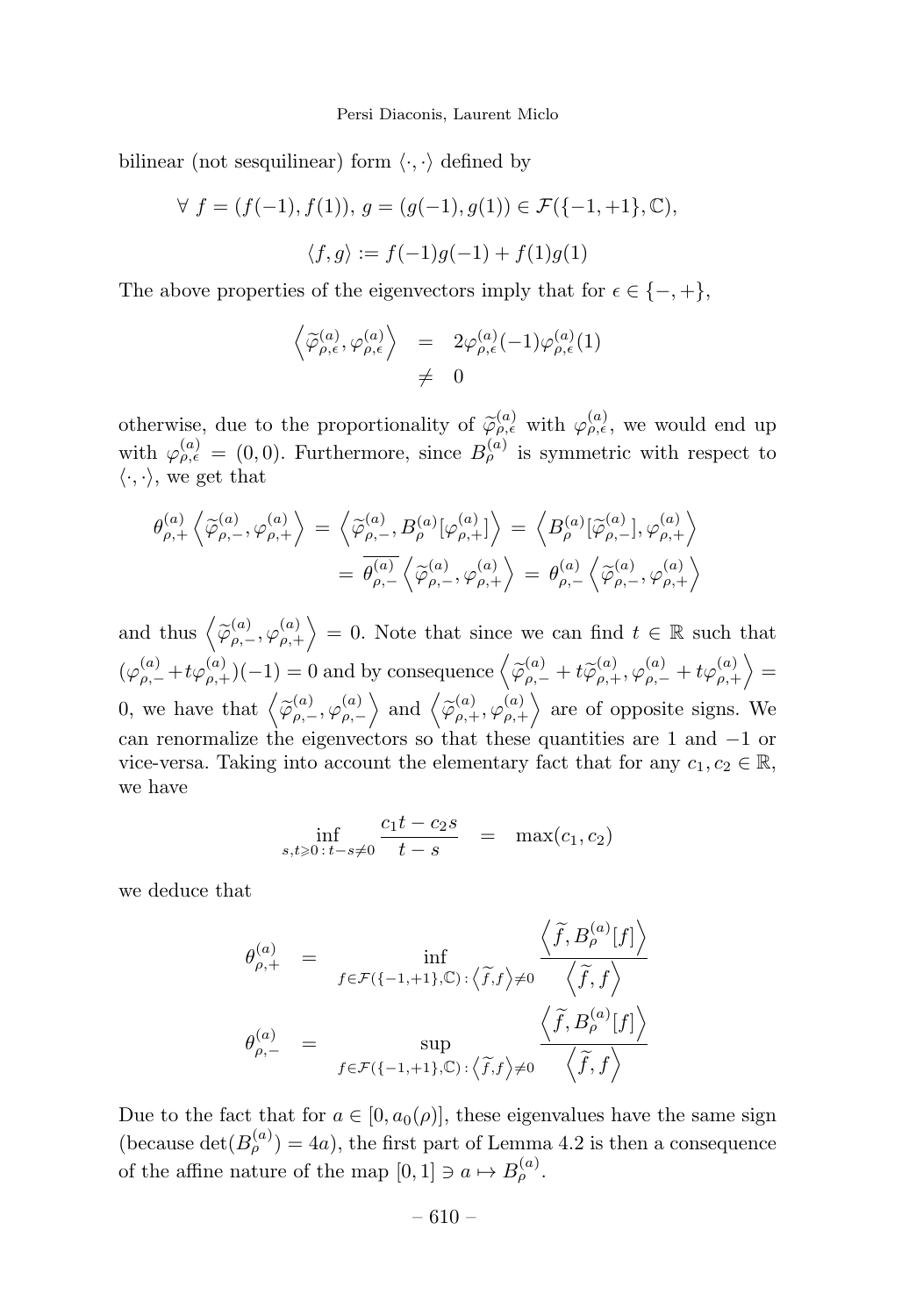When the matrix  $B_{\rho}^{(a)}$  has conjuguate nonreal eigenvalues, note that the tilde operation enables to pass from one eigenvector to the other eigenvector. Contrary to the above situation, we then have  $\left\langle \widetilde{\varphi}_{\rho,\epsilon}^{(a)},\varphi_{\rho,\epsilon}^{(a)}\right\rangle =0$ , for  $\epsilon\in$  $\{+, -\}$ , because

$$
\theta_{\rho,\epsilon}^{(a)}\left\langle \widetilde{\varphi}_{\rho,\epsilon}^{(a)},\varphi_{\rho,\epsilon}^{(a)} \right\rangle = \left\langle \widetilde{\varphi}_{\rho,\epsilon}^{(a)}, B_{\rho}^{(a)}[\varphi_{\rho,\epsilon}^{(a)}] \right\rangle = \left\langle B_{\rho}^{(a)}[\widetilde{\varphi}_{\rho,\epsilon}^{(a)}],\varphi_{\rho,\epsilon}^{(a)} \right\rangle = \overline{\theta_{\rho,\epsilon}^{(a)}} \left\langle \widetilde{\varphi}_{\rho,\epsilon}^{(a)},\varphi_{\rho,\epsilon}^{(a)} \right\rangle
$$

## 5. Global improvement of the spectral gap

Here we reduce the proof of Theorem 1.2 to the computations made in the previous section. But we will also see that when the generating set S contains strictly more than two elements, then the resort to the second order Markov chains considered here only provides weak improvements of the spectral gap. Three examples will illustrate this unfortunate fact.

Let us recall the framework of Theorem 1.2:  $G$  is a finite Abelian group and S is a symmetric subset of generators of G, with  $s := |S| \geq 2$ . For any  $a \in [0, 1]$ , we consider the homogeneous speed transition kernel given by

$$
\forall y, y' \in S, \qquad K^{(a)}(y, y') \quad := \quad \left\{ \begin{array}{ll} \left(1 + \frac{a}{s-1}\right) \mu(y') & , \text{ if } y' \neq -y \\ (1-a)\mu(y') & , \text{ if } y' = -y \end{array} \right.
$$

where  $\mu$  is the uniform distribution on S. Of course, if G is a cyclic group and  $S = \{-1, 1\}$ , we recover the example treated in the preceding section. Consider  $G^*$  the set defined in  $(2.3)$ , where G has been identified with a product group  $\prod_{l\in\llbracket 1,r\rrbracket} \mathbb{Z}_{N_l}$  (with  $r \in \mathbb{N} \setminus \{0\}$  and  $N_1, ..., N_r \in \mathbb{N} \setminus \{0,1\}$ ). For  $a \in [0,1]$ , let  $M^{(a)}$  be the second order Markov kernel associated to the homogeneous speed transition kernel  $K^{(a)}$ . According to the comments following Proposition 2.8, the spectral decomposition of  $M^{(a)}$  into Jordan blocks corresponds to the union of the spectral decompositions of the matrices  $A_{\rho}^{(a)} := \Delta(\rho)K^{(a)}$  (recall that  $\Delta(\rho)$  is the diagonal matrix whose diagonal entries are given by  $\rho$ ), for  $\rho \in G^*$ . Since S is generating G, any  $\rho \in G^*$  is uniquely determined by  $(\rho(y))_{y \in S}$ , we can identify  $\rho$  with  $(\rho(y))_{y\in S}$ . More generally, let R be the set of functions  $\rho : S \to \mathbb{T}$  which satisfies  $\rho(-y) = \overline{\rho(y)}$  for any  $y \in S$  and  $\rho(0) = 1$  if  $0 \in S$ . For any  $\rho \in \mathcal{R}$ , we define  $A_{\rho}^{(a)} := \Delta(\rho) K^{(a)}$  in the same way as above. The main step to understand their spectral structure is contained in the next result:

PROPOSITION 5.1. — Let  $a \in [0,1]$  and  $\rho \in \mathcal{R}$  be fixed and assume that  $\rho$  is not proportional to 1, the element of  $R$  always taking the value 1 on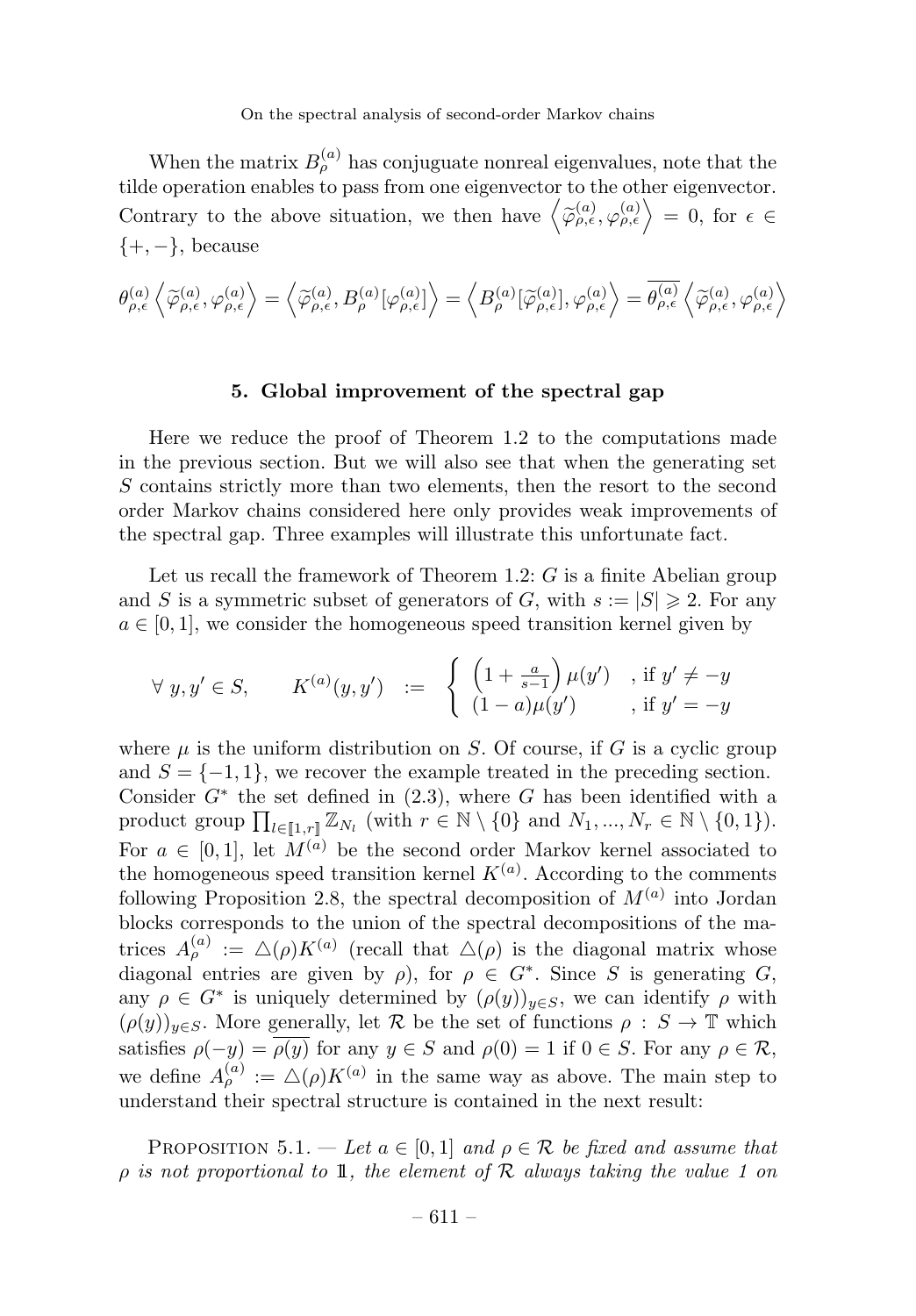S. Denote  $b^{(a)} := a/(s-1)$ ,  $c^{(a)}_{\rho} := (1 + b^{(a)})s^{-1} \sum_{y \in S} \rho(y)$  and consider the matrix

$$
C^{(a)}_\rho\ \ :=\ \ \left(\begin{array}{cc} 0 & -b^{(a)} \\[2pt] 1 & c^{(a)}_\rho \end{array}\right)
$$

The matrix  $A_{\rho}^{(a)}$  is in the same conjugacy class as a block diagonal matrix whose diagonal blocks are the  $2 \times 2$  block  $C_{\rho}^{(a)}$ , with multiplicity one, complemented with some  $1 \times 1$  block(s)  $(b^{(a)})$  and/or  $(-b^{(a)})$ .

*Proof.* — Let J be the reverse diagonal  $s \times s$  matrix:  $\forall y, y' \in S$ ,  $J(y, y')$  $:= \delta_{-y}(y')$  (it was already encountered in Lemma 3.7). It appears that for any  $a \in [0, 1]$ , we have

$$
K^{(a)} = (1 + b^{(a)})K^{(0)} - b^{(a)}J \tag{5.1}
$$

Using this formula, we compute that

$$
A_{\rho}^{(a)}[\mathbb{1}] = (1 + b^{(a)})\triangle(\rho)K^{(0)}[\mathbb{1}] - b^{(a)}\triangle(\rho)J[\mathbb{1}]
$$
  
=  $(1 + b^{(a)})\triangle(\rho)\mathbb{1} - b^{(a)}\triangle(\rho)\mathbb{1}$   
=  $\rho$ 

On the other hand we have

$$
A_{\rho}^{(a)}[\rho] = (1 + b^{(a)})\triangle(\rho)K^{(0)}[\rho] - b^{(a)}\triangle(\rho)J[\rho]
$$
  
=  $c_{\rho}^{(a)}\rho - b^{(a)}\mathbb{1}$ 

Thus the vector space W generated by 1 and  $\rho$  is left stable by the operator  $A_{\rho}^{(a)}$ . By assumption, W is of dimension 2 and in the basis  $(\mathbb{1}, \rho)$ , the matrix associated to the restriction of  $A_{\rho}^{(a)}$  to W is just  $C_{\rho}^{(a)}$ .

Next consider

$$
W' := \{ f \in \mathcal{F}(S, \mathbb{C}) : \mu[f] = 0 \text{ and } \mu[\bar{\rho}f] = 0 \}
$$

and let us check that  $W'$  is also left stable by  $A_{\rho}^{(a)}$ . Indeed, using (5.1), we get that for any  $f \in W'$ ,

$$
A_{\rho}^{(a)}[f] = -b^{(a)} \triangle (\rho) J[f] \tag{5.2}
$$

So we compute first that

$$
\mu[A_{\rho}^{(a)}[f]] = -b^{(a)}\mu[\rho J[f]] - 612 -
$$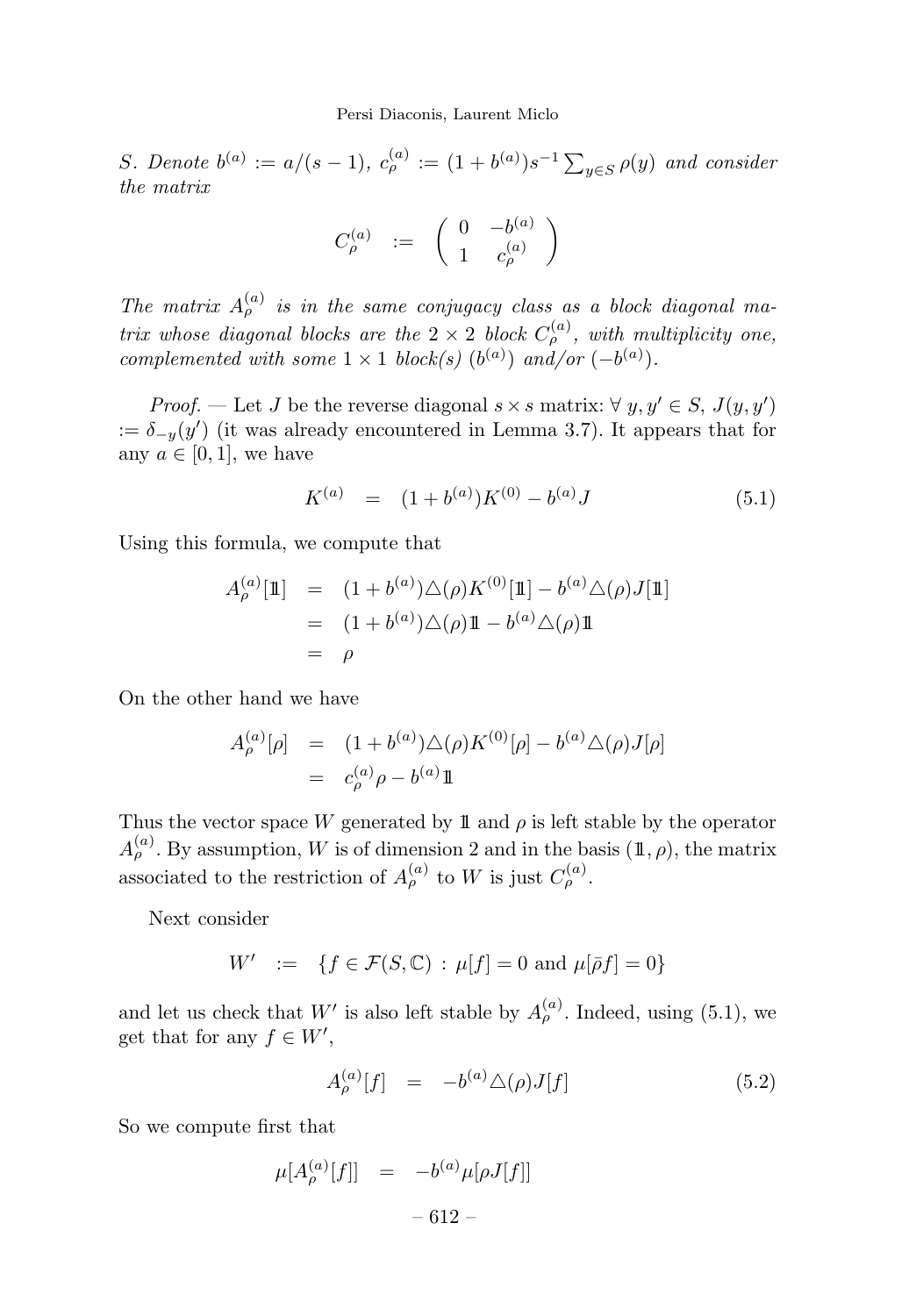$$
= -b^{(a)}s^{-1} \sum_{y \in S} \rho(y)f(-y)
$$

$$
= -b^{(a)}s^{-1} \sum_{y \in S} \rho(-y)f(y)
$$

$$
= -b^{(a)}\mu[\bar{\rho}f]
$$

$$
= 0
$$

and next that

$$
\mu[\bar{\rho}A_{\rho}^{(a)}[f]] = -b^{(a)}\mu[\bar{\rho}\rho J[f]]
$$
  
=  $-b^{(a)}\mu[J[f]]$   
=  $-b^{(a)}\mu[f]$   
= 0

The stability of  $W'$  by  $A_{\rho}^{(a)}$  follows from these two equalities.

In order to go further in the spectral decomposition of  $A_{\rho}^{(a)}$ , we must verify that  $\mathcal{F}(S,\mathbb{C}) = W \oplus W'$ , which amounts here to check that  $W \cap W' = \{0\}$ (because the independence of 1 and  $\bar{\rho}$  in the dual space of  $\mathbb{L}^2[\mu,\mathbb{C}]$  implies that the dimension of W' is  $|S| - 2$ ). So let  $f \in W \cap W'$  and write it under the form  $v1\!\!1+w\rho$ , with  $v, w \in \mathbb{C}$ . Let  $r := \mu[\rho]$ , which is also equal to  $\mu[\bar{\rho}]$ by symmetry, thus  $r$  is a real number. We compute that

$$
\mu[f] = v + rw
$$
  

$$
\mu[\bar{\rho}f] = rv + w
$$

Thus the system of equations  $\mu[f] = 0$ ,  $\mu[\bar{\rho}f] = 0$  admits a non trivial solution in v, w, if and only if  $r^2 = 1$ . But if this is true, then we have  $|\mu[\rho]| = \mu[|\rho|] = 1$  and necessarily  $\rho$  has to be proportional to 1. This is excluded by our assumption and it follows that  $v = w = 0$ , i.e.  $f = 0$ .

To conclude the proof of the above proposition, it remains to show that the restriction  $A_{\rho}^{(a)}|_{W'}$  of  $A_{\rho}^{(a)}$  to W' is diagonalizable and that its only possible eigenvalues are  $b^{(a)}$  and  $-b^{(a)}$ . Coming back to (5.2), we compute that for any  $f \in W'$  and  $y \in S$ ,

$$
(A_{\rho}^{(a)})^2[f](y) = -b^{(a)}\rho(y)A_{\rho}^{(a)}[f](-y)
$$
  
=  $-b^{(a)}\rho(y)(-b^{(a)})\rho(-y)f(y)$   
=  $(b^{(a)})^2f(y)$ 

The announced results are then a consequence of the identity  $(A_{\rho}^{(a)}|_{W'})^2 =$  $(b^{(a)})^2$ Id.  $\Box$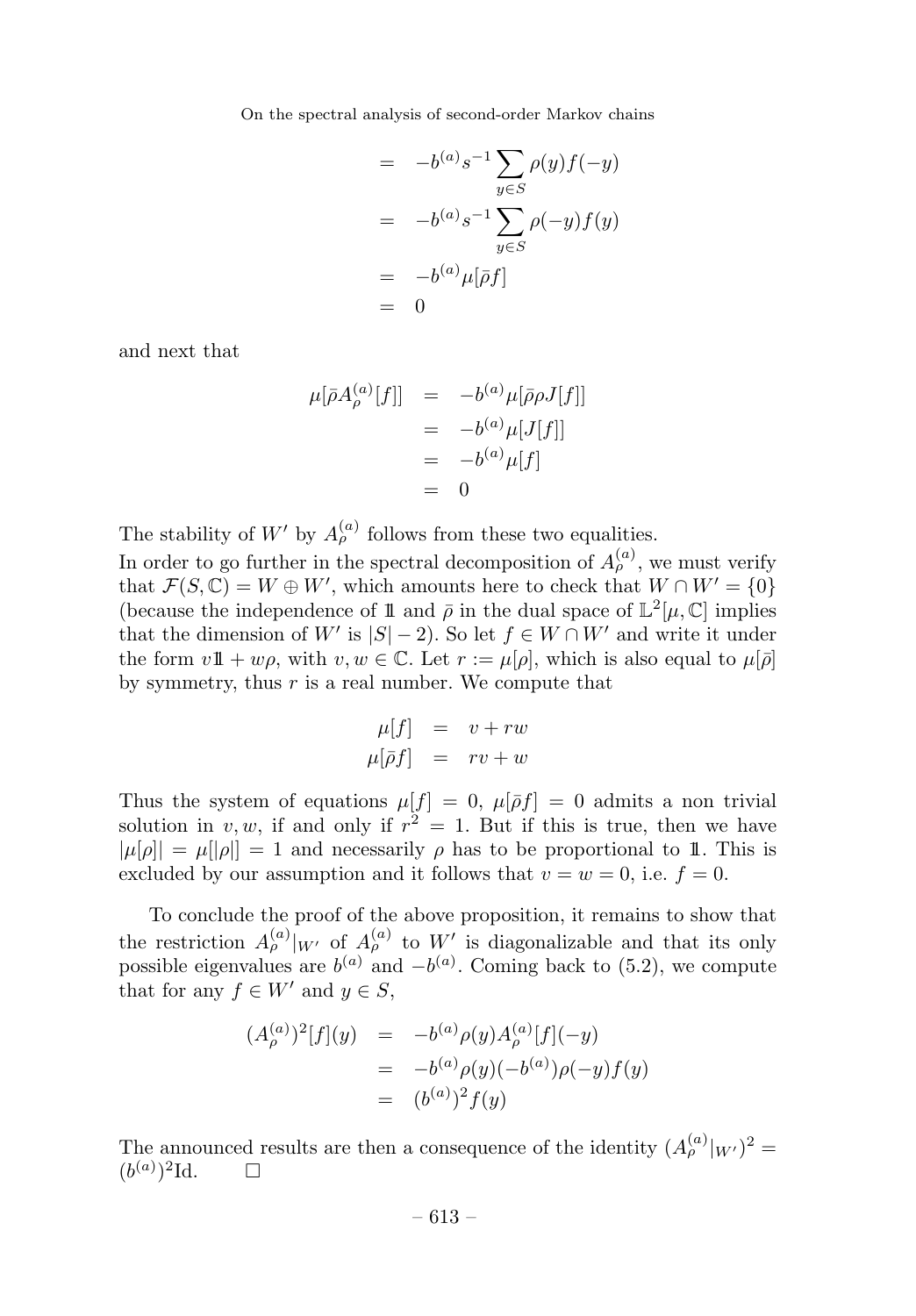To finish the spectral analysis of  $A_{\rho}^{(a)}$ , say for fixed  $a \in [0, 1]$  and  $\rho \in \mathcal{R}$ such that 1 and  $\rho$  are not proportional, we must study more precisely  $C_{\rho}^{(a)}$ . To come back to the situation of the previous section, we just apply the arguments of the above proof to the case where  $s = 2$ :

LEMMA 5.2. — Let  $a' = b^{(a)} \in [0, 1]$  and  $\rho' \in \mathbb{T}$  be such that its real part is given by  $s^{-1} \sum_{y \in S} \rho(y)$ . Then  $C_{\rho}^{(a)}$  is in the same conjugacy class as

$$
\widehat{B}_{\rho'}^{(a')} \quad := \quad \left( \begin{array}{cc} \frac{1+a'}{2}\rho' & \frac{1-a'}{2} \\ \frac{1-a'}{2} & \frac{1+a'}{2}\overline{\rho'} \end{array} \right)
$$

*Proof.* — Let us start from the matrix  $\widehat{B}_{\rho'}^{(a')}$ , where  $a' \in [0, 1]$  and  $\rho' \in \mathbb{T}$ . According to formula (2.4), this matrix is in the same conjugacy class as

$$
\widehat{A}_{\rho'}^{(a')} \quad := \quad \left( \begin{array}{cc} \frac{1+a'}{2}\rho' & \frac{1-a'}{2}\rho' \\ \frac{1-a'}{2}\rho' & \frac{1+a'}{2}\rho' \end{array} \right)
$$

The latter matrix has the same structure as the matrices  $A_{\rho}^{(a)}$  considered above, but with a set  $S$  of cardinal 2. So by the computations of the proof of Proposition 5.1, we have

$$
\left(\begin{array}{cc}0 & -a'\\ 1 & (1+a')\frac{\rho+\overline{\rho'}}{2}\end{array}\right) \;\; = \;\; U_{\rho'}^{(a')}\widehat{A}_{\rho'}^{(a')}(U_{\rho'}^{(a')})^{-1}
$$

where

$$
U_{\rho'}^{(a')}\quad :=\quad \left(\begin{array}{cc} 1 & \rho' \\ 1 & \overline{\rho'} \end{array}\right)
$$

Thus if we take  $a' = b^{(a)} \in [0,1]$  and  $\rho' \in \mathbb{T}$  such that its real part is given by  $s^{-1} \sum_{y \in S} \rho(y)$ , we recover the matrix  $C_{\rho}^{(a)}$  and the wanted result follows.  $\Box$ 

The matrix  $\widehat{B}_{\rho'}^{(a')}$  coincides with the matrix defined in (4.1), where a and  $\rho$  have to be replaced by a' and  $\rho'$ . As a consequence the spectral decomposition of  $C_{\rho}^{(a)}$  is given by Lemma 4.1, where a and  $\rho$  have to be replaced by  $a'$  and  $\rho'$ . In particular, the bound  $(4.4)$  implies that the largest modulus of the eigenvalues of  $C_{\rho}^{(a)}$  is larger than  $a' = b^{(a)}$ . Then Proposition 5.1 leads to the following result:

PROPOSITION 5.3. — Fix  $a \in [0, 1]$  and  $\rho \in \mathcal{R}$  such that 1 are  $\rho$  are not proportional and define  $a' \in [0,1]$  and  $\rho' \in \mathbb{T}$  as in Lemma 5.2. Consider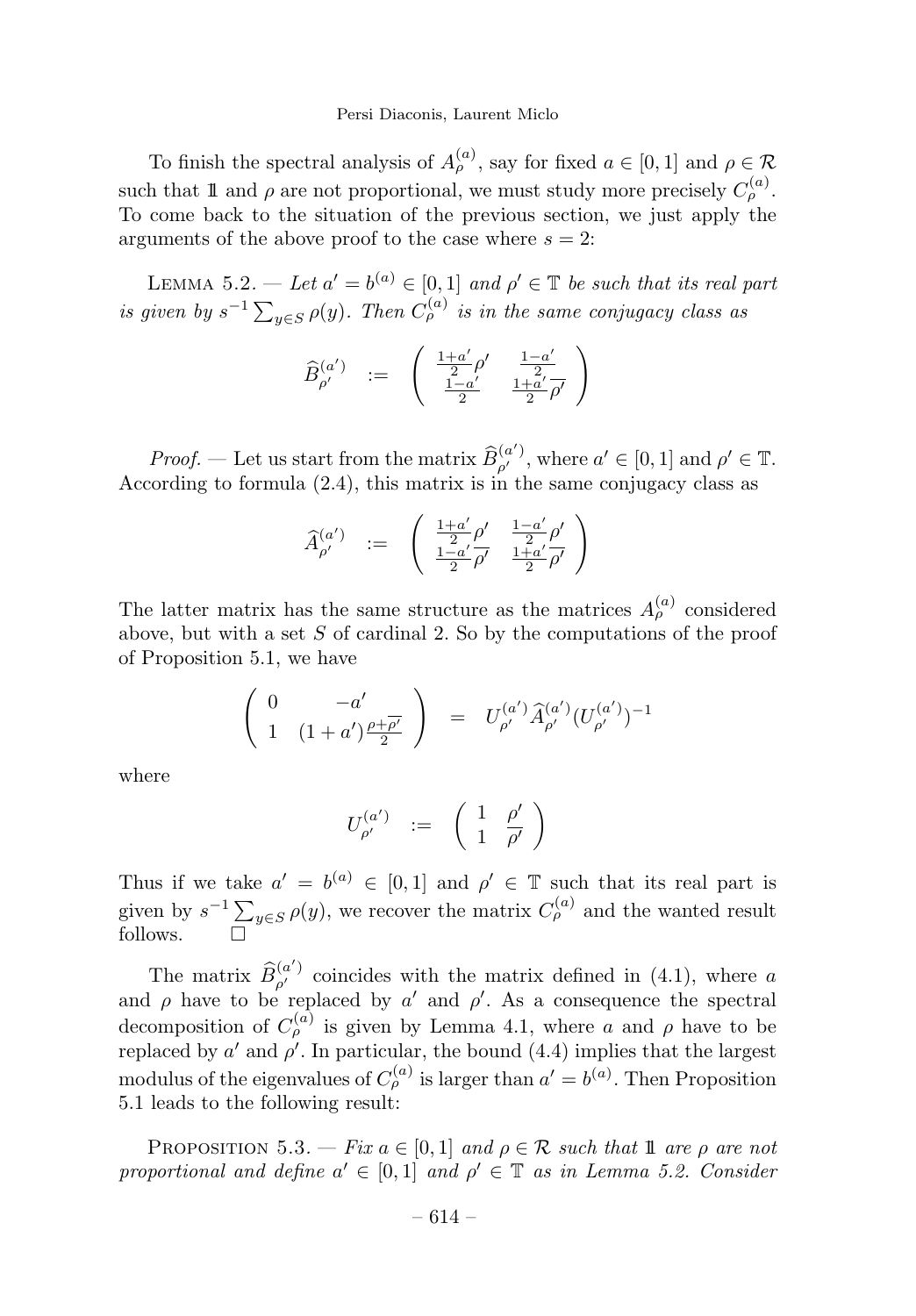$\Theta_{\rho,*}^{(a)}$  the largest modulus of the eigenvalues of  $A_{\rho}^{(a)}$ . Then we have

$$
\Theta_{\rho,*}^{(a)}\quad =\quad \theta_{\rho',*}^{(a')}
$$

where the rhs was defined in  $(4.3)$  (where a and  $\rho$  have to be replaced by a' and  $\rho'$ ).

We can now come to the

*Proof of Theorem 1.2.* — To complete the previous investigation of the spectrum of the operator  $M^{(a)}$ , for  $a \in [0,1]$ , we must study the matrix  $A_{\rho}^{(a)}$ when  $\rho \in G^*$  is proportional to 1. So let  $\rho \in G^*$  be such that there exists  $z \in \mathbb{C}$  with

$$
\forall y \in S, \qquad \rho(y) = z
$$

By symmetry of S and due to the fact that  $\rho(-y) = \overline{\rho(y)}$  for any  $y \in S$ , we get that  $z \in \mathbb{R}$ . Thus there are only two possibilities: either  $z = 1$  or  $z = -1$ . In the latter case, namely if there exists  $\rho \in G^*$  such that  $\rho(y) = -1$  for all  $y \in S$ , we get that the underlying random walk kernel L is periodic: it only allows transitions from  $G_+$  to  $G_-$  and from  $G_-$  to  $G_+$ , where for  $\epsilon \in \{-, +\}, G_{\epsilon} := \{x \in G : \rho(x) = \epsilon\}.$  Then -1 is an eigenvalue of L (an associated eigenvector is  $1\!\!1_{G_+} - 1\!\!1_{G_-}$ ) and by consequence the spectral gap  $\lambda$  of L is zero. By periodicity, the spectral gap  $\lambda(M^{(a)})$  of  $M^{(a)}$ , for  $a \in [0,1]$ , also vanishes and we get that  $\Lambda := \max_{a \in [0,1]} \lambda(M^{(a)}) = 0$ . In this situation, Theorem 1.2 asserts that  $a_0 = s - 1 \geq 1$  and formula (1.12) is true, because its rhs also vanishes.

Let us now consider the case  $z = 1$ , namely  $\rho = 11$  (identifying elements of  $G^*$  with their representative in  $\mathcal{R}$ ). The corresponding matrix  $A_{\rho}^{(a)}$  is just  $K^{(a)}$ . The arguments used in the proof of Proposition 5.1 make it simpler to deduce the spectral decomposition of  $K^{(a)}$ : the function  $\mathbb{1}_S$  is an eigenvector of  $K^{(a)}$  associated to the eigenvalue 1, the restriction of  $K^{(a)}$ to  $W' := \{ f \in \mathcal{F}(S, \mathbb{C}) : \mu[f] = 0 \}$  is diagonalizable and its spectrum is included into  $\{-b^{(a)}, b^{(a)}\}.$ 

It follows from these considerations, that the largest modulus of the eigenvalues of  $M^{(a)}$ , outside the eigenvalue 1 associated to the eigenvector  $\mathbb{1}_G$  (which according to Proposition 2.7, corresponds to the eigenvector  $\mathbb{1}_S$  of  $A_{\mathbb{1}}^{(a)}$ ), is the largest of the quantities  $\Theta_{\rho,\ast}^{(a)}$ , where  $\rho \in G^* \setminus \{\mathbb{1}\}\.$  Furthermore, when  $L$  is aperiodic, which is the situation we will consider for the rest of this proof, all  $\rho \in G^* \setminus \{\mathbb{1}\}\$ are not proportional to 11. Due to Proposition 5.3 and Lemma 4.3, the  $\rho \in G^* \setminus {\{\mathbb{1}\}}$  maximizing  $\Theta_{\rho,*}^{(a)}$  do not depend on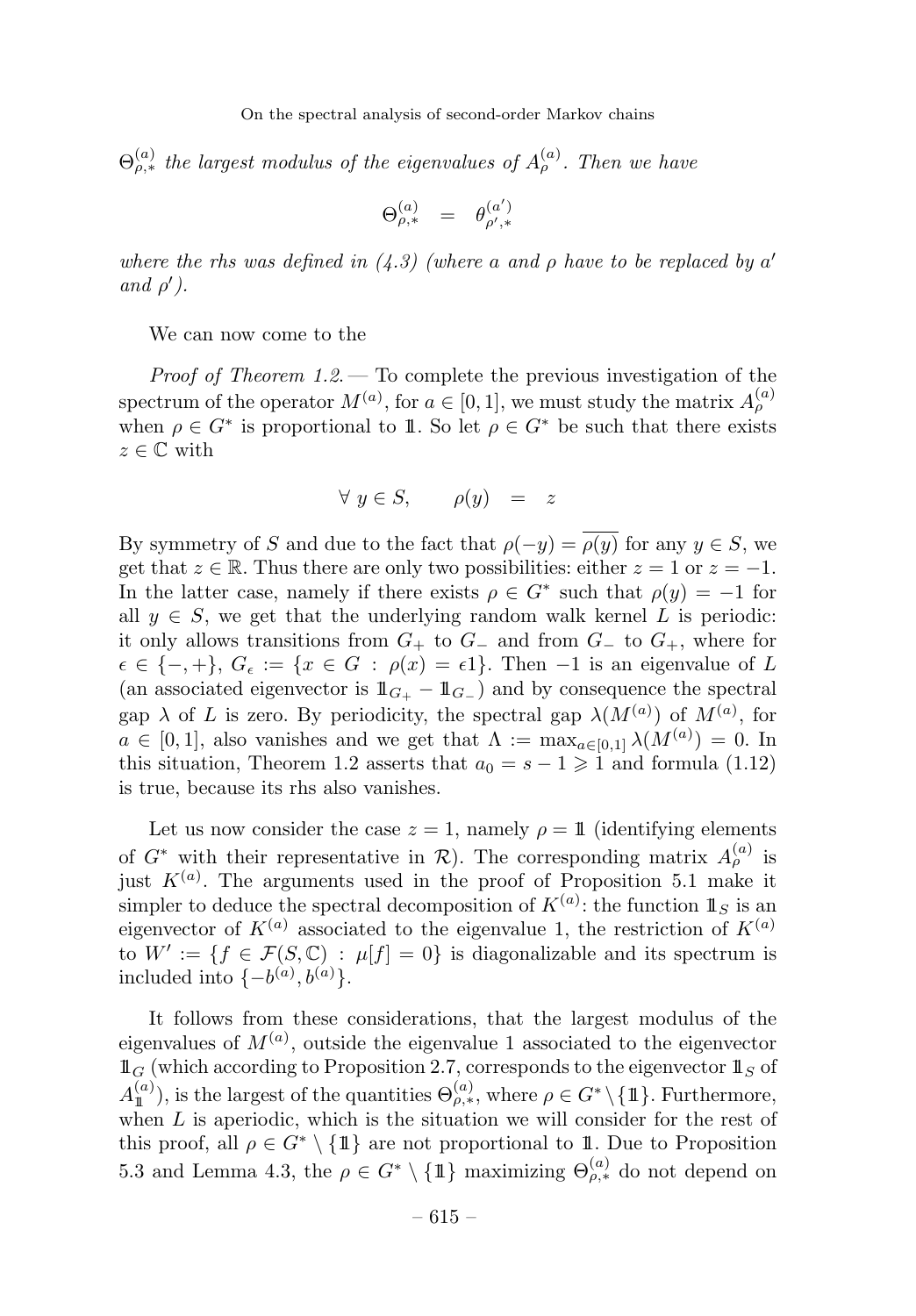the value of  $a \in [0,1]$ . In particular they are the  $\rho_0 \in G^* \setminus \{\mathbb{1}\}\$  such that the spectral gap  $\lambda$  of L satisfies  $1 - \lambda = \Theta_{\rho_0,*}^{(0)}$ . Let us define

$$
C_0 \quad := \quad \left| s^{-1} \sum_{y \in S} \rho_0(y) \right|
$$

According to Proposition 5.3 and to the computations of the previous section, this quantity does not depend on the particular choice of the  $\rho_0 \in$  $G^* \setminus {\{\mathbb{1}\}\}\$  such that  $1 - \lambda = \Theta_{\rho_0,*}^{(0)}$  and indeed we have

$$
1 - \lambda = C_0 \tag{5.3}
$$

Furthermore, Proposition 5.3 leads to a result similar to (4.5): the spectral gap of  $\lambda(M^{(a)})$  for  $a \in [0,1]$  is then given by

$$
\lambda(M^{(a)}) = \begin{cases} 1 - \frac{1 + b^{(a)}}{2}C_0 - \frac{\sqrt{(1 + b^{(a)})^2 C_0^2 - 4b^{(a)}}}{2} & , \text{if } b^{(a)} \in [0, b_0] \\ 1 - \sqrt{b^{(a)}} & , \text{if } b^{(a)} \in [b_0, 1] \end{cases} (5.4)
$$

where  $b_0 \in [0, 1]$  is defined by the equation

$$
\frac{1+b_0}{2}C_0 - \frac{\sqrt{(1+b_0)^2C_0^2 - 4b_0}}{2} = \sqrt{b_0}
$$

Equivalently,  $b_0$  is the smallest solution of the quadratic equation  $C_0^2(1 +$  $(b_0)^2 - 4b_0 = 0$ , which is given by

$$
b_0 = \frac{1 - \sqrt{1 - C_0^2}}{1 + \sqrt{1 - C_0^2}} \in [0, 1]
$$

Recalling that  $b^{(a)} = a/(s-1)$ , we are led to consider  $a_0 := (s-1)b_0$ , which is just  $(1.11)$ , taking into account  $(5.3)$ . Now  $(5.4)$  can be rewritten under the form, for  $a \in [0, 1]$ ,

$$
\lambda(M^{(a)}) = \begin{cases} 1 - \frac{a+s-1}{2(s-1)} \left( 1 - \lambda - \sqrt{\lambda(\lambda-2) + \left( \frac{a-s+1}{a+s-1} \right)^2} \right) & , \text{if } a \in [0, a_0] \\ 1 - \sqrt{\frac{a}{s-1}} & , \text{if } a \in [a_0, 1] \end{cases}
$$

The results announced in Theorem 1.2 follow at once, since we already know from the previous section that the mapping  $[0,1] \ni a \mapsto \lambda(M^{(a)})$  is nondecreasing on  $[0, a_0 \wedge 1]$  and nonincreasing on  $[a_0 \wedge 1, 1]$ .  $\square$ 

Due to the fact that in Proposition 5.3 the quantity  $a' = a/(s-1)$  is independent of  $\rho \in G^*$ , the behavior of the spectrum of  $M^{(a)}$  described at the end of Section 4 is also valid here with three differences: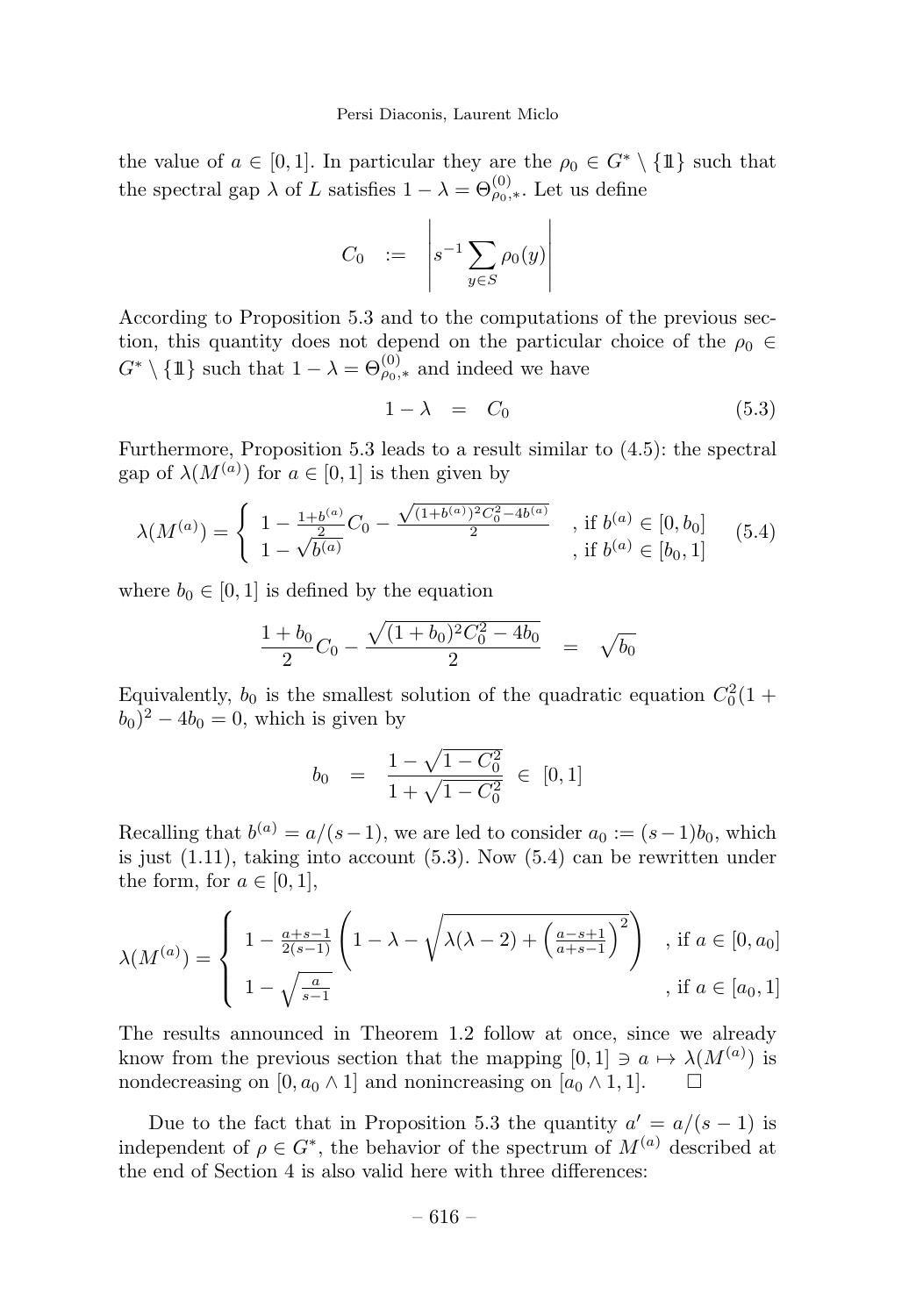$\sqrt{ }$ – the increasing circle containing the nonreal eigenvalues has radius  $a/(s-1),$ 

– if  $a_0 > 1$ , not the all eigenvalues issued from the spectrum of L will encounter an eigenvalue issued from 0 before a reaches 1,

– there are some "unpaired" eigenvalues, but their value is either  $-a/(s−$ 1) or  $a/(s-1)$ , note in particular that no eigenvalue stays in 0 (for  $a \neq 0$ ).

Unfortunately, in general Theorem 1.2 does not provide great improvements of the spectral gap, except if  $|S| = 2$ . This phenomenon was already observed by Neal [10], relatively to the improvement of the asymptotic variance (recall the discussion at the end of Section 3). To get an idea of the improvement brought by the resort to the second order Markov chains introduced in Theorem 1.2, let us consider an abstract family of examples parametrized by N belonging to a set  $\mathcal N$ , endowed with a filter so that the notion  $N \to \infty$  has a meaning. Thus for any  $N \in \mathcal{N}$ , we are given a finite Abelian group  $G_N$  and a symmetric set of generators  $S_N$ , with  $|S_N| \geq 2$ . Denote by  $\lambda_N$  the spectral gap of the underlying random walk and more generally, put the index  $N$  to all the notations introduced in Theorem 1.2 to indicate their dependence on  $N \in \mathcal{N}$ .

PROPOSITION 5.4. — Assume that there exists  $s \in \mathbb{N} \setminus \{0, 1, 2\}$  such that for any  $N \in \mathcal{N}$ ,  $|S_N| = s$ . Under the assumption that  $\lim_{N \to \infty} \lambda_N = 0$ , we have as  $N \to \infty$ ,

$$
\Lambda_N = \lambda(M^{(1)})
$$
  
 
$$
\sim \frac{s}{2(s-1)} \left(1 + \left(\frac{s}{s-2}\right)^2\right) \lambda_N
$$

*Proof.* — Clearly we have for the quantity  $a_N$  defined in (1.11), with  $\lambda$ replaced by  $\lambda_N$ ,

$$
\lim_{N \to \infty} a_N = s - 1 > 1
$$

So for N "large" enough, we get

$$
\Lambda_N = 1 - \frac{s}{2(s-1)} \left( 1 - \lambda_N + \sqrt{\left( \frac{s-2}{s} \right)^2 - \lambda_N (2 - \lambda_N)} \right)
$$
  
= 
$$
1 - \frac{s}{2(s-1)} \left( 1 - \lambda_N + \frac{s-2}{s} \sqrt{1 - \left( \frac{s}{s-2} \right)^2 \lambda_N (2 - \lambda_N)} \right)
$$

 $-617-$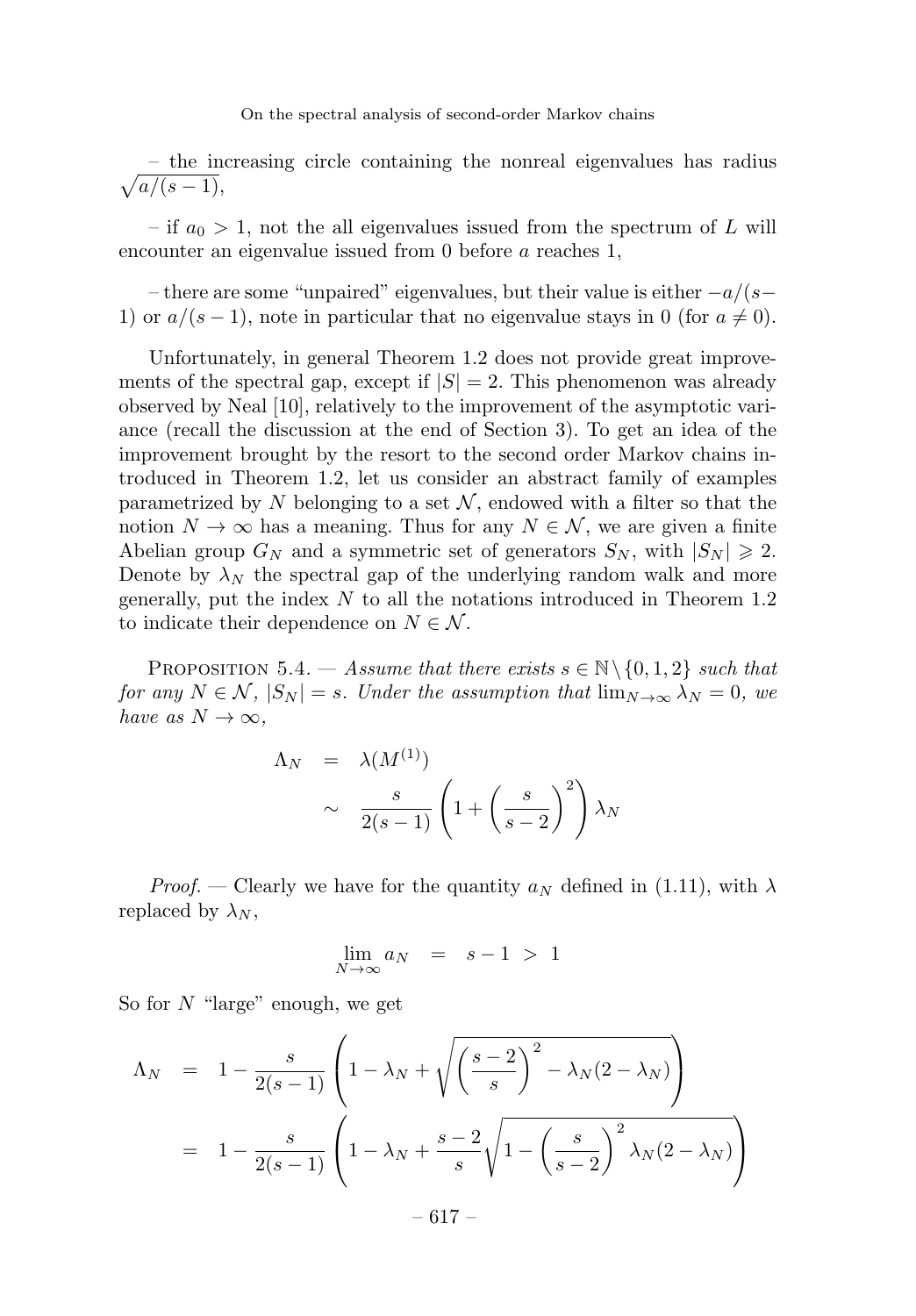Persi Diaconis, Laurent Miclo

$$
= 1 - \frac{s}{2(s-1)} \left( 1 - \lambda_N + \frac{s-2}{s} \left( 1 - \left( \frac{s}{s-2} \right)^2 \lambda_N \right) \right) + o(\lambda_N)
$$

$$
= \frac{s}{2(s-1)} \left( 1 + \left( \frac{s}{s-2} \right)^2 \right) \lambda_N + o(\lambda_N)
$$

Let  $s \in \mathbb{N} \setminus \{0, 1, 2\}$  be fixed. One can take for N the set of all couples  $(G, S)$  where G is a finite Abelian group and S a symmetric set of generators of S, with  $|S| = s$ . The assumptions of the previous result are then all satisfied if we endow  $\mathcal N$  with the filter base corresponding to the subsets  $\{(G, S) \in \mathcal{N} : \lambda_{(G, S)} \leq \epsilon\},$  for  $\epsilon \in (0, 1)$ . Nevertheless, let us end this section with three more concrete families of examples. The first family is similar to the one considered in the previous section, except that we add 0 to the generating set S.

*Example* 5.5. — So let  $\mathcal{N} = \mathbb{N} \setminus \{0, 1, 2\}$  and for  $N \in \mathcal{N}$ , we take  $G_N =$  $\mathbb{Z}_N$  and  $S_N = \{-1, 0, 1\}$ , so that  $s := |S_N| = 3$ . According to equation  $(5.3)$ , we have

$$
1 - \lambda_N = \max \left\{ \frac{1}{3} | 1 + \exp(2\pi i k/N) + \exp(-2\pi i k/N) | : k \in [1, N - 1] \right\}
$$
  
= 
$$
\max \left\{ \frac{1}{3} | 1 + 2\cos(2\pi k/N) | : k \in [1, N - 1] \right\}
$$
  
= 
$$
\frac{1}{3} (1 + 2\cos(2\pi/N))
$$

because we easily check that here the maximum is attained for  $k = 1$  (this is an important difference with the previous section, in particular no periodicity phenomenon occurs now). Note that for  $N = 3$ ,  $\lambda_N = 1$ : this is a situation where the spectral gap cannot be improved and Theorem 1.2 gives us  $a_3 = 0$  and  $\Lambda_3 = \lambda_3$ . Indeed for  $N = 3$ , the spectral gap is worsening with  $a \in [0, 1]$ , since (5.4) is always valid (in this particular case with  $C_0 = b_0 = 0$ ) and we get  $\lambda(M^{(a)}) = 1 - \sqrt{a/2}$ .

But for  $N \in \mathcal{N} \setminus \{3\}$ , we get a strict improvement of the spectral gap. Nevertheless, it remains quite modest, because we compute that for  $N \in \mathcal{N}$ large,

$$
\lambda_N \quad \sim \quad \frac{4\pi^2}{3N^2}
$$

and Proposition 5.4 gives us

$$
\Lambda_N \sim \frac{15}{2} \lambda_N
$$
  
- 618 -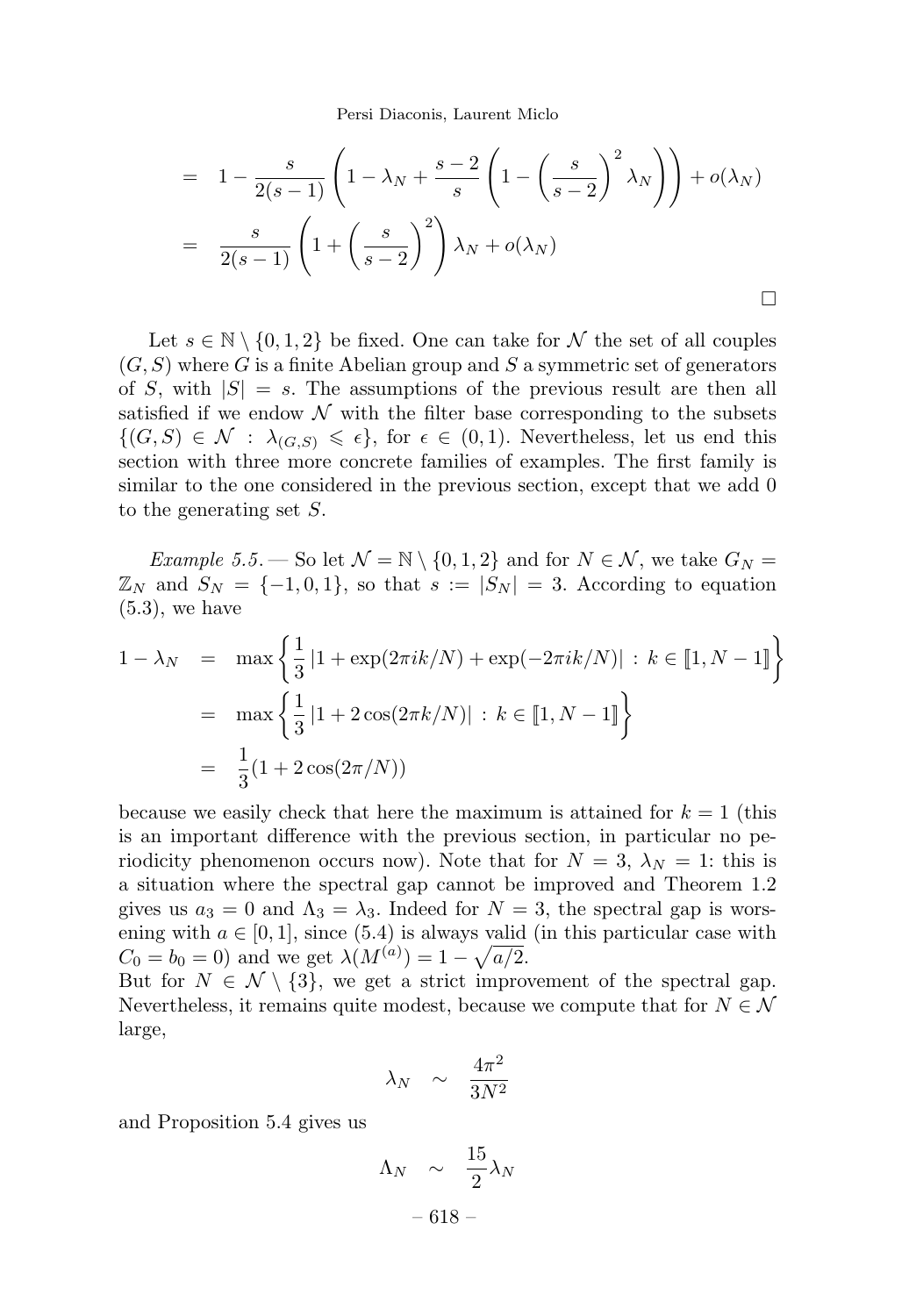$$
\sim \frac{10\pi^2}{N}
$$

Note that we can also consider the case  $N = 2$ , then  $G_2 = S_2 = \mathbb{Z}_2$ . As for  $N = 3$ , this is a situation where the spectral gap cannot be improved:  $\lambda_2 = 1$ . Proposition 5.1 enables to see that for any  $a \in [0, 1]$ , the spectrum of  $M^{(a)}$  (acting here on  $\mathbb{Z}_2^2$ ) is equal to  $\{1, a, -\sqrt{a}, \sqrt{a}\}$  so that the spectral gap is worsening with a:  $\lambda(M^{(a)}) = 1 - \sqrt{a}$ .

The second family of examples corresponds to the nearest neighbor multidimensional torus models.

Example 5.6. — Let  $r \in \mathbb{N} \setminus \{0, 1\}$  be fixed. We denote  $\mathcal{N} = (\mathbb{N} \setminus \{0, 1, 2\})^r$ and for  $N = (N_1, ..., N_r) \in \mathcal{N}$ , consider the group  $G_N = \prod_{l \in [1, r]} \mathbb{Z}_{N_l}$  and the generating set

$$
S_N \quad := \quad \{\pm e_l \, : \, l \in [\![1,r]\!]\}
$$

where  $e_l = (\delta_l(k))_{k \in [\![1,r]\!]}$ . Note that  $|S_N| = 2r$ . Let us say that  $N \to \infty$  if all its coordinates  $N_1, ..., N_r$  go to infinity.

Taking into account the parametrization of  $G^*$  given in  $(2.3)$ , equation  $(5.3)$ gives

$$
1 - \lambda_N = \max \left\{ \frac{1}{r} \left| \sum_{l \in [\![1,r]\!]} \cos(2\pi k_l / N_l) \right| : (k_1, ..., k_r) \in \prod_{l \in [\![1,r]\!]} [0, N_l - 1] \setminus \{(0, ..., 0)\} \right\}
$$

$$
= \frac{1}{r} \left| \sum_{l \in [\![1,r]\!]} \cos(2\pi \lfloor N_l / 2 \rfloor / N_l) \right|
$$

Then as  $N \to \infty$ , we have

$$
\lambda_N \quad \sim \quad \frac{\pi^2}{2r} \sum_{l \in l_N} \frac{1}{N_l^2}
$$

where  $l_N := \{l \in [1, r] : N_l \text{ is odd}\}.$  In particular  $\lim_{N \to \infty} \lambda_N = 0$  and Proposition 5.4 implies that as  $N \to \infty$ ,

$$
\Lambda_N \sim \frac{r}{2r-1} \left( 1 + \left( \frac{r}{r-1} \right)^2 \right) \lambda_N
$$

The case where some of the  $N_i$ ,  $i \in [1, r]$ , are equal to 2 can be treated in a similar way except that now

$$
|S_N| = \sum_{i=1}^r 1\!\!1_{\{N_i=2\}} + 21\!\!1_{\{N_i>2\}}
$$
  
- 619 -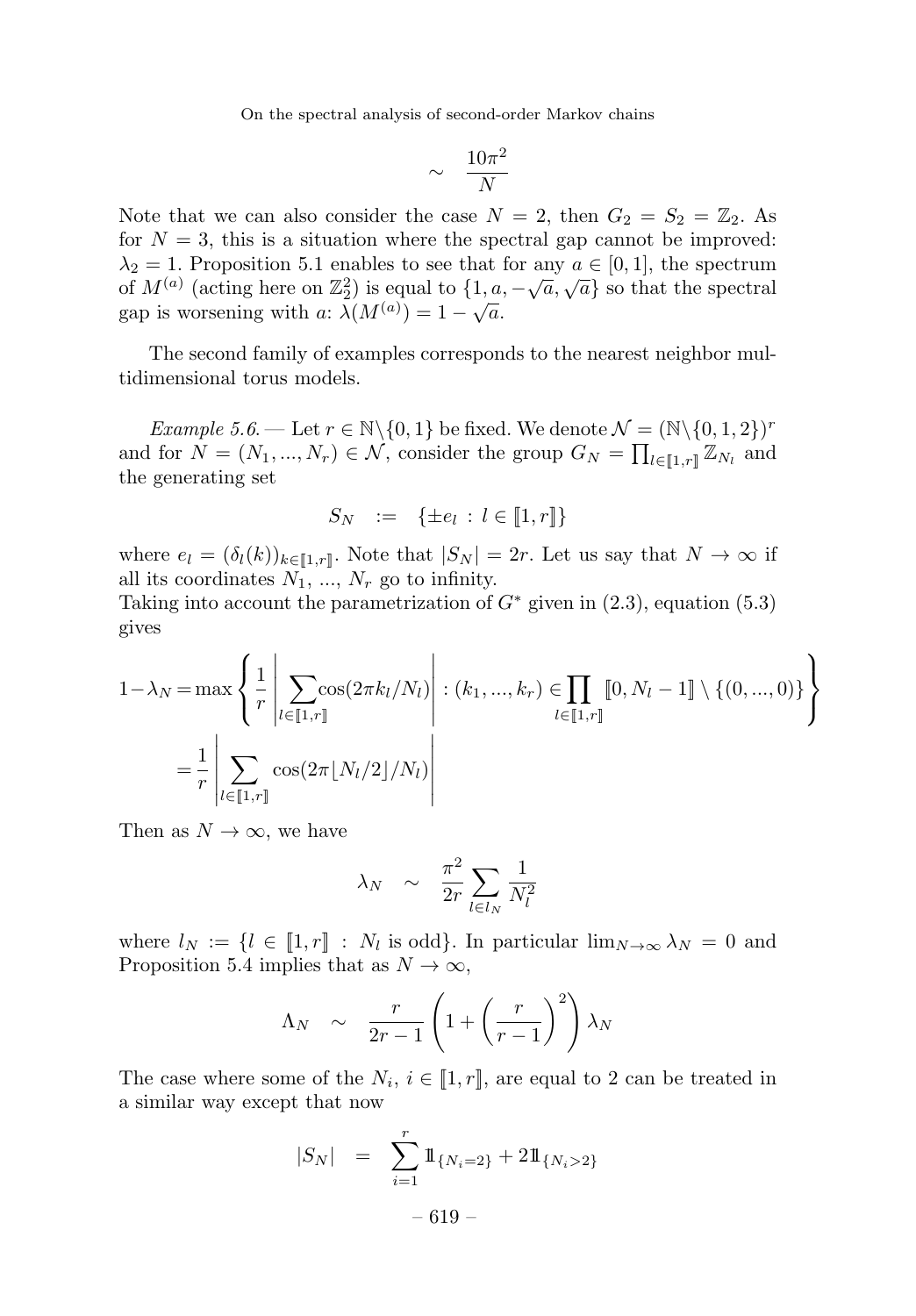In particular we can deal with the situation  $G = \mathbb{Z}_2^2$ ,  $S = \{(0, 1), (1, 0)\},$ which, up to an isomorphism of G, is the only case with  $|S| = 2$  which was not treated in Section 4.

The third family of examples comes back to the cyclic group, but with a different set of generators, with cardinal 4.

Example 5.7. — We take

$$
\mathcal{N} := \{ n^2 : n \in \mathbb{N} \setminus \{0, 1\} \text{ and } n \text{ odd} \}
$$

so that  $\sqrt{N}$  is an odd integer for  $N \in \mathbb{N}$ . The notion  $N \to \infty$  is the usual one.

For  $N \in \mathbb{N}$ , we consider  $G_N := \mathbb{Z}_N$  and  $S_N := \{\pm 1, \pm \sqrt{N}\}\$ . If one had allowed squares of even numbers in the definition of  $N$ , the corresponding underlying random walks would be periodic, so that the study of the spectral gap is trivial. Indeed, for  $\sqrt{N} \in \mathbb{N} \setminus \{0,1\}$ , we always have, according to equation (5.3),

$$
1 - \lambda_N = \max \left\{ \frac{1}{2} \left| \cos(2\pi k/N) + \cos(2\pi k/\sqrt{N}) \right| : k \in [1, N - 1] \right\}
$$

and if  $\sqrt{N}$  is even, we get  $\lambda_N = 0$ .

For  $N \in \mathcal{N}$  large enough, the maximum is attained for  $k = (N-1)/2$  (and for  $k = (N + 1)/2$  and it appears that

$$
\lambda_N = 1 - \frac{1}{2} \left( \cos(\pi/N) + \cos(\pi/\sqrt{N}) \right)
$$

$$
\sim \frac{\pi^2}{4N}
$$

for N large. Again Proposition 5.4 shows only a modest improvement for the spectral gap of  $M^{(1)}$ : for N large,

$$
\begin{array}{rcl}\n\Lambda_N & \sim & \frac{10}{3} \lambda_N \\
& \sim & \frac{5\pi^2}{6N}\n\end{array}
$$

Aknowledgments. — We would like to thank the referee for her/his careful reading which has led to improvements in the presentation of the paper.